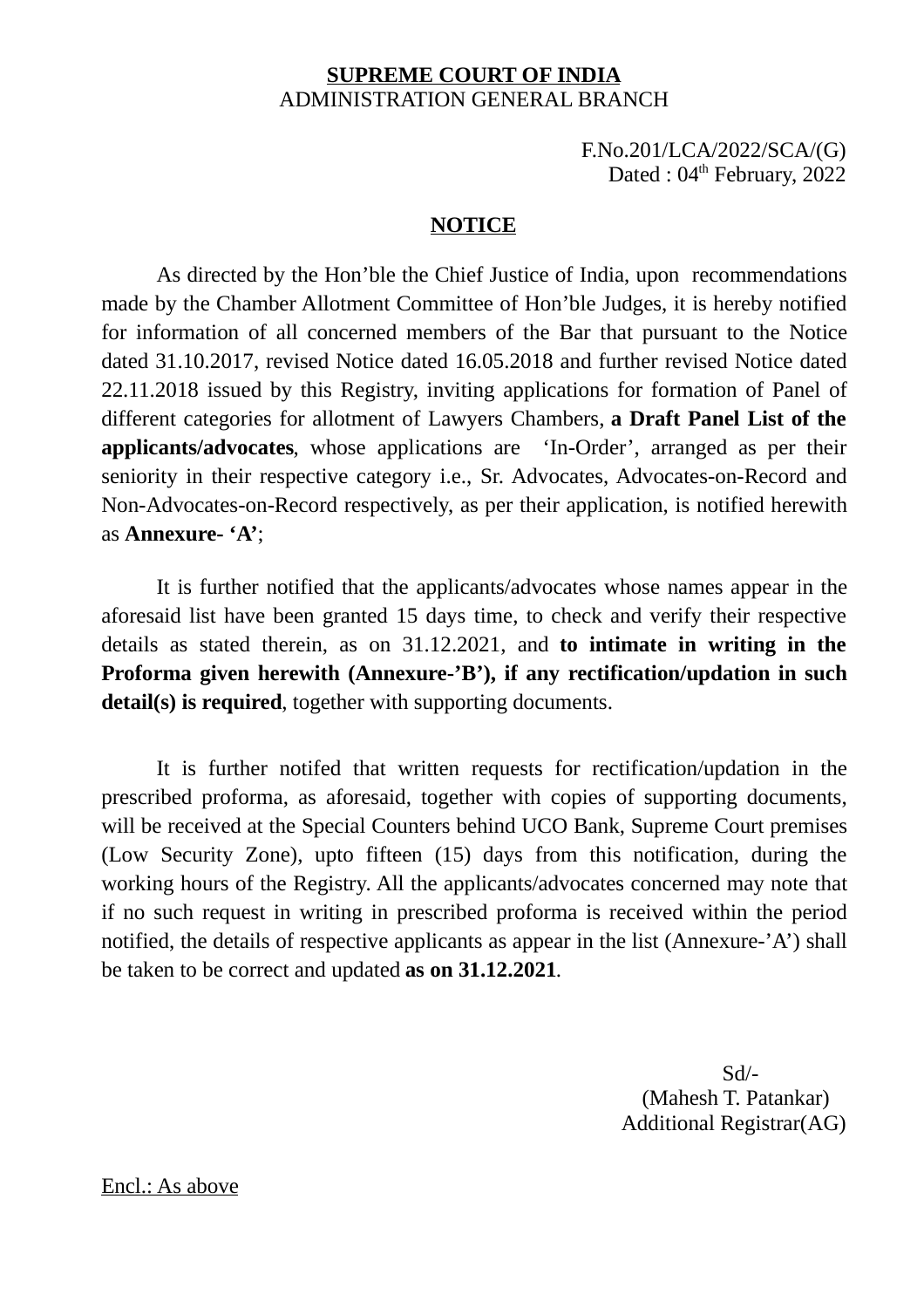|                | <b>SUPREME COURT OF INDIA</b>                                                                                                                                                                         |                                             |                        |                   |                      |              |  |  |
|----------------|-------------------------------------------------------------------------------------------------------------------------------------------------------------------------------------------------------|---------------------------------------------|------------------------|-------------------|----------------------|--------------|--|--|
|                | Admn. General Branch                                                                                                                                                                                  |                                             |                        |                   |                      |              |  |  |
|                |                                                                                                                                                                                                       |                                             |                        |                   |                      |              |  |  |
|                | Draft Panel List of Advocate-on-Record, who applied for empanelment for Allotment of Lawyers' Chambers vide Notices<br>dated 31.10.2017, 16.05.2018 and 22.11.2018, whose applications are 'In Order' |                                             |                        |                   |                      |              |  |  |
|                | Date of<br>Date of                                                                                                                                                                                    |                                             |                        |                   |                      |              |  |  |
| SI.            | Name of the                                                                                                                                                                                           |                                             |                        |                   | Date of              | Date of      |  |  |
| No.            | Applicant/AOR                                                                                                                                                                                         | <b>Father's /Spouse Name</b>                | <b>Registration as</b> | <b>Membership</b> | <b>Enrolment SBC</b> | <b>Birth</b> |  |  |
|                |                                                                                                                                                                                                       |                                             | AOR                    | <b>SCBA</b>       |                      |              |  |  |
| $\mathbf{1}$   | Manju Jetley                                                                                                                                                                                          | Ravindra Chandrasen Jetley                  | 18-09-1975             | 01-01-1976        | 17-01-1974           | 07-08-1950   |  |  |
| $\overline{2}$ | Sushma Suri                                                                                                                                                                                           | Late Shri Anoop Kumar Suri                  | 26-03-1982             | 20-07-1982        | 29-11-1977           | 14-03-1955   |  |  |
| 3              | M M Kashyap                                                                                                                                                                                           | Lt R C Kashyap                              | 18-10-1982             | 24-11-1980        | 26-07-1976           | 10-06-1951   |  |  |
| 4              | Indu Sharma                                                                                                                                                                                           | Shri Om Parkash                             | 29-10-1984             | 25-08-1981        | 14-09-1979           | 11-04-1957   |  |  |
| 5              | Manjeet Chawla                                                                                                                                                                                        | S. Surjeet Singh Chhabra                    | 10-05-1985             | 27-07-1985        | 10-09-1974           | 19-05-1951   |  |  |
| 6              | P.Parameswaran                                                                                                                                                                                        | Pazhoor Mana Vasudevan Namboothiri          | 11-10-1985             | 01-06-1978        | 17-04-1973           | 01-11-1947   |  |  |
| 7              | Shailendra Bhardwai                                                                                                                                                                                   | S.N. Bhardwai                               | 12-11-1986             | 04-11-1986        | 20-8-1981            | 10-09-1958   |  |  |
| 8              | <b>B Krishna Prasad</b>                                                                                                                                                                               | K Balasubramanyam                           | 15-03-1988             | 02-03-1985        | 08-09-1983           | 13-10-1959   |  |  |
| 9              | Sanjeev Anand                                                                                                                                                                                         | Dr. K.L. Anand                              | 19-09-1988             | 05-04-1983        | 26-08-1982           | 28-08-1958   |  |  |
| 10             | Brijendra Kumar Pal                                                                                                                                                                                   | B. L Pal                                    | 30-10-1988             | 31-12-1986        | 19-08-1976           | 03-05-1951   |  |  |
| 11             | Shreekant Neelappa Terdal                                                                                                                                                                             | Neelappa Terdal                             | 11-10-1990             | 14-09-1990        | 27-06-1981           | 10-07-1956   |  |  |
| 12             | H. Raghavendra Rao                                                                                                                                                                                    | H. Venugopala Rao                           | 09-04-1991             | 02-05-1990        | 30-05-1980           | 25-12-1954   |  |  |
| 13             | Devendra Singh Mahra                                                                                                                                                                                  | K S Mehra                                   | 09-04-1991             | 02-12-1990        | 19-07-1984           | 01-01-1961   |  |  |
| 14             | O P Gaggar                                                                                                                                                                                            | Late Shri Kanhaiyalal Gaggar                | 19-09-1991             | 27-09-1990        | 06-11-1986           | 04-04-1963   |  |  |
| 15             | Mohan Lal Sharma                                                                                                                                                                                      | Late Sh. Jagdish Ram Sharma                 | 30-04-1992             | 21-09-1984        | 16-10-1979           | 25-12-1949   |  |  |
| 16             | K.Sarada Devi                                                                                                                                                                                         | Gunturi Somayajalu                          | 22-04-1993             | 28-09-2004        | 25-05-1980           | 01-08-1951   |  |  |
| 17             | Arvind Kumar Sharma                                                                                                                                                                                   | N.O. Sharma                                 | 22-04-1994             | 05-01-1993        | 03-09-1976           | 30-09-1952   |  |  |
| 18             | Subhro Sanyal                                                                                                                                                                                         | Satya Brata Sanyal                          | 02-09-1994             | 15-01-1997        | 20-04-1984           | 08-01-1960   |  |  |
| 19             | Ghanshyam Joshi                                                                                                                                                                                       | Late Shri Durga Dutt Joshi                  | 06-04-1995             | 12-05-1993        | 17-03-1985           | 17-01-1959   |  |  |
| 20             | Mohinder Jit Singh                                                                                                                                                                                    | Ajit Singh Rupal                            | 17-10-1995             | 11-02-1998        | 27-01-1989           | 18-08-1963   |  |  |
| 21             | Rajesh Kumar Gupta                                                                                                                                                                                    | Mr. Mahendra Pal Gupta                      | 09-05-1996             | 18-12-1991        | 07-07-1989           | 08-07-1963   |  |  |
| 22             | <b>B.V.Balaram Das</b>                                                                                                                                                                                | Bachu Raghava Rao                           | 09-05-1996             | 30-01-1992        | 19-01-1986           | 20-05-1962   |  |  |
| 23             | Sujata Kurdukar                                                                                                                                                                                       | Mr. Justice Sudhakar Panditrao<br>Kurdukar  | 30-07-1998             | 22-06-1999        | 17-09-1990           | 18-07-1966   |  |  |
| 24             | Shirin Khajuria                                                                                                                                                                                       | Sanjay Khajuria                             | 15-10-1998             | 10-05-1995        | 06-12-1990           | 12-02-1965   |  |  |
| 25             | Pratap Venugopal                                                                                                                                                                                      | K.V. Menon                                  | 06-05-1999             | 17-12-1991        | 02-12-1990           | 05-11-1962   |  |  |
| 26             | Kamal Mohan Gupta                                                                                                                                                                                     | Sh. Ram Dass Gupta                          | 06-05-1999             | 23-09-1998        | 07-08-1992           | 10-09-1966   |  |  |
| 27             | R.V. Kameshwaran                                                                                                                                                                                      | R.V. Venkatraman Ayyar                      | 06-04-2000             | 29-09-2005        | 18-04-1986           | 15-08-1960   |  |  |
| 28             | Raj Singh Rana                                                                                                                                                                                        | Udai Bir Singh                              | 27-04-2000             | 27-08-1984        | 19-07-1984           | 05-11-1958   |  |  |
| 29             | K. Shivraj Choudhuri                                                                                                                                                                                  | Late Kondapaneni Ramseshaya<br>Choudhuri    | 27-04-2000             | 05-05-1986        | 21-07-1983           | 13-08-1954   |  |  |
| 30             | Satpal Singh                                                                                                                                                                                          | Balbir Singh                                | 27-04-2000             | 17-04-1996        | 17-12-1993           | 31-08-1964   |  |  |
| 31             | Praveena Gautam                                                                                                                                                                                       | Raja Ram Gautam                             | 27-04-2000             | 04-02-1998        | 06-10-1994           | 18-07-1970   |  |  |
| 32             | Bina Madhavan                                                                                                                                                                                         | Mr. M. Madhavan                             | 27-04-2000             | 07-10-1998        | 17-08-1992           | 15-03-1969   |  |  |
| 33             | Suresh Chandra Tripathy                                                                                                                                                                               | Lt N M Tripathy                             | 27-04-2000             | 25-01-1999        | 15-07-1993           | 27-02-1965   |  |  |
| 34             | Ravi Prakash Mehrotra                                                                                                                                                                                 | Mr. Prakash Mehrotra                        | 11-10-2001             | 21-08-1989        | 09-08-1988           | 20-09-1962   |  |  |
| 35             | Syed Shahid Husain Rizvi                                                                                                                                                                              | Late Syed Raghib Husain Rizvi               | 11-10-2001             | 08-01-1991        | 04-08-1989           | 10-07-1958   |  |  |
| 36             | C.S.N. Mohan Rao                                                                                                                                                                                      | C. Pandu Ranga Rao                          | 11-10-2001             | 07-10-1998        | 17-08-1990           | 07-10-1966   |  |  |
| 37             | Sameer P. Parekh                                                                                                                                                                                      | Pravin H. Parekh                            | 11-10-2001             | 14-10-1998        | 14-10-1993           | 10-05-1969   |  |  |
| 38             | Anupam Lal Das                                                                                                                                                                                        | Durga Prasad Lal Das                        | 11-10-2001             | 04-12-1998        | 27-03-1996           | 02-04-1971   |  |  |
| 39             | Rajesh Srivastava                                                                                                                                                                                     | Mr. Mohan Kumar Srivastava                  | 11-10-2001             | 06-11-2000        | 17-08-1995           | 27-12-1971   |  |  |
| 40             | Anitha Shenoy                                                                                                                                                                                         | Panchmahal Dinanath Shenoy                  | 11-10-2001             | 17-01-2002        | 17-08-1995           | 21-10-1972   |  |  |
| 41             | Kaveeta Wadia                                                                                                                                                                                         | Mr. Darshan Lal                             | 11-10-2001             | 04-02-2002        | 15-09-1995           | 16-02-1971   |  |  |
| 42             | Ashwani Kumar                                                                                                                                                                                         | Raj Pal                                     | 11-10-2001             | 16-10-2003        | 06-09-1991           | 14-07-1968   |  |  |
| 43             | S. Thananjayan                                                                                                                                                                                        | Subramanian                                 | 05-09-2002             | 02-01-1988        | 14-12-1983           | 26-11-1958   |  |  |
| 44             | Prabha Swami                                                                                                                                                                                          | Subramanyan Narayanan                       | 05-09-2002             | 17-08-1990        | 14-04-1988           | 25-07-1963   |  |  |
| 45             | Ansar Ahmad Chaudhary                                                                                                                                                                                 | Late Kabir Ahmad Chaudhary                  | 05-09-2002             | 05-02-1994        | 06-12-1990           | 05-12-1965   |  |  |
| 46             | Satyendra Kumar                                                                                                                                                                                       | Late Sh. Rajpal Singh                       | 05-09-2002             | 15-02-1994        | 19-09-1985           | 05-05-1958   |  |  |
| 47             | Praneet Ranjan                                                                                                                                                                                        | Late Shri Priya Ranjan Prasad<br>Srivastava | 05-09-2002             | 07-01-1995        | 18-08-1994           | 31-03-1967   |  |  |
| 48             | Ajay Sharma                                                                                                                                                                                           | Mr.Tara Chandra Sharma                      | 05-09-2002             | 14-01-1997        | 13-12-1994           | 14-05-1971   |  |  |
| 49             | Shashi Bhushan Kumar                                                                                                                                                                                  | Sri S. D. Singh                             | 05-09-2002             | 07-10-1998        | 09-12-1993           | 02-07-1965   |  |  |
| 50             | M. Vijaya Bhaskar                                                                                                                                                                                     | M.C. Ganganna                               | 05-09-2002             | 09-11-1998        | 29-06-1989           | 05-06-1965   |  |  |
| 51             | P.V. Yogeswaran                                                                                                                                                                                       | P. Villautham Pillai                        | 05-09-2002             | 27-11-1998        | 20-04-1994           | 09-02-1969   |  |  |
| 52             | Vishwa Pal Singh                                                                                                                                                                                      | Braham Pal Singh                            | 05-09-2002             | 16-04-1999        | 08-03-1995           | 01-01-1968   |  |  |
| 53             | S Ravi Shankar                                                                                                                                                                                        | A. Sathiyamoorthy                           | 05-09-2002             | 01-03-2000        | 10-11-1993           | 23-05-1963   |  |  |
| 54             | Ranjan Kumar                                                                                                                                                                                          | Ram Ballava Singh                           | 05-09-2002             | 30-03-2000        | 18-01-1995           | 27-05-1968   |  |  |
| 55             | Sumita Hazarika                                                                                                                                                                                       | Dr P D Hazarika                             | 05-09-2002             | 09-04-2001        | 18-01-1995           | 11-10-1969   |  |  |
| 56             | Abhisth Kumar                                                                                                                                                                                         | Surendra Pal Singh                          | 05-09-2002             | 05-12-2001        | 01-10-1994           | 16-05-1966   |  |  |
| 57             | Susmita Lal                                                                                                                                                                                           | Shri Babban Lal                             | 05-09-2002             | 21-08-2003        | 05-01-1996           | 05-05-1969   |  |  |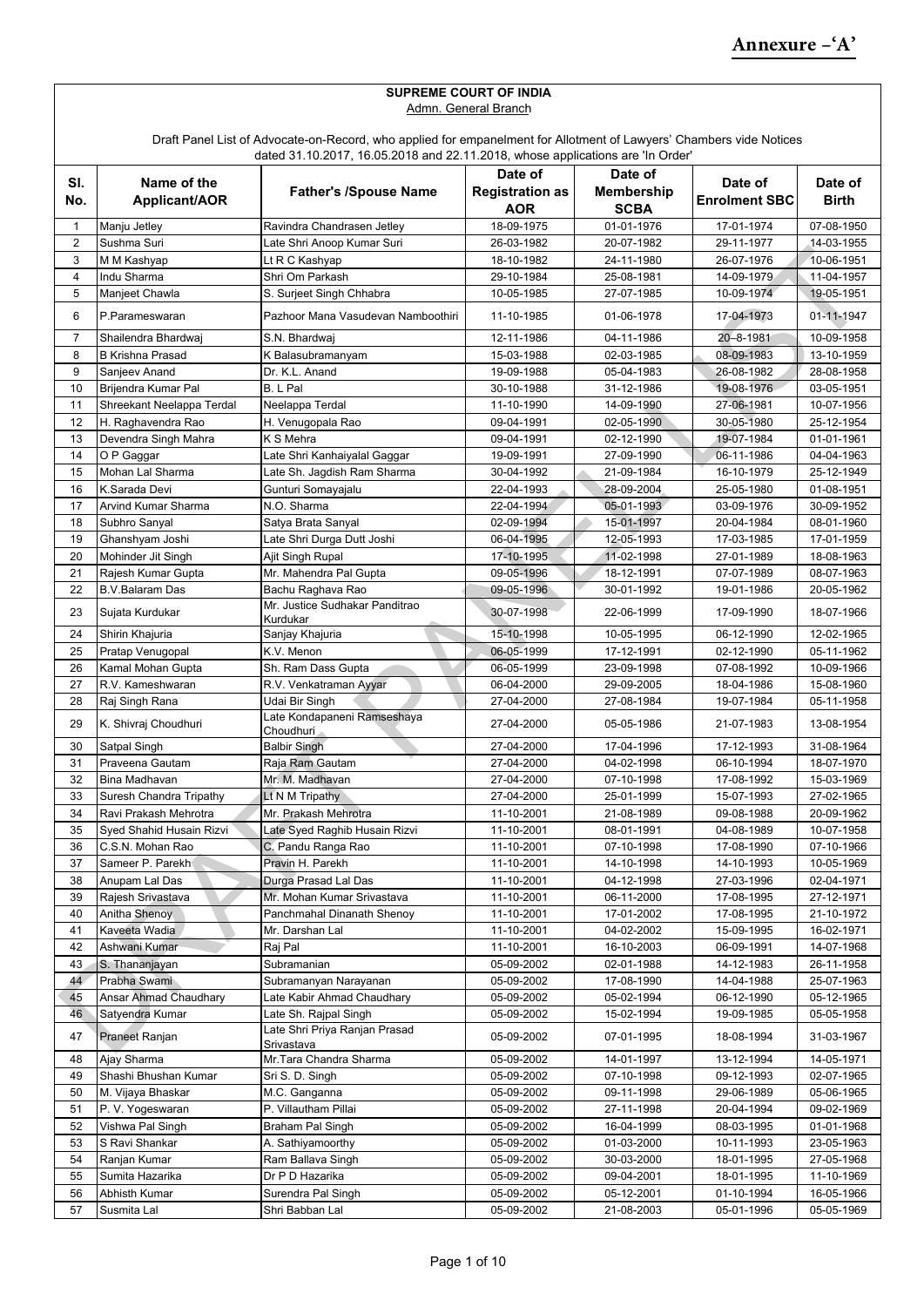| SI.        | Name of the                       |                                                          | Date of                  | Date of                  | Date of                  | Date of                  |
|------------|-----------------------------------|----------------------------------------------------------|--------------------------|--------------------------|--------------------------|--------------------------|
| No.        | Applicant/AOR                     | <b>Father's /Spouse Name</b>                             | <b>Registration as</b>   | <b>Membership</b>        | <b>Enrolment SBC</b>     | <b>Birth</b>             |
|            |                                   |                                                          | AOR                      | <b>SCBA</b>              |                          |                          |
| 58         | Amit Kumar                        | Ashok Kumar                                              | 05-09-2002               | 18-02-2005               | 05-01-1996               | 02-04-1970               |
| 59         | Nikilesh Ramachandran             | U. K. Ramachandran                                       | 19-09-2002               | 23-02-1999               | 18-08-1994               | 30-12-1968               |
| 60         | Siddhartha Chowdhury              | Kshudiram Chowdhury                                      | 19-09-2002               | 17-01-2002               | 22-06-1994               | 27-11-1967               |
| 61         | Dharmendra Kumar Sinha            | Sh. Jai Ballabh Prasad Sinha                             | 19-09-2002               | 22-09-2004               | 29-11-1996               | 07-05-1970               |
| 62<br>63   | Shalu Sharma<br>T Harish Kumar    | Devinder Singh Bali<br>P. Tarachand Jain                 | 07-08-2003               | 20-12-1991               | 01-12-1991<br>27-10-1993 | 18-06-1968<br>10-05-1971 |
| 64         | Vishnu Sharma                     | Chandra Bhala Roy                                        | 07-08-2003<br>07-08-2003 | 04-08-1994<br>25-10-1994 | 29-04-1994               | 18-08-1968               |
| 65         | Shoba Ramamoorthy                 | Justice K.Ramamoorthy                                    | 07-08-2003               | 20-02-1995               | 13-09-1994               | 28-01-1972               |
| 66         | Dr. Ashwani Bhardwaj              | Mr. Satya Prakash Sharma                                 | 07-08-2003               | 01-10-1997               | 02-07-1996               | 27-08-1974               |
| 67         | Jayanth Muthraj                   | M. Rajarathinam                                          | 07-08-2003               | 07-08-1998               | 28-06-1995               | 13-05-1971               |
| 68         | Rauf Rahim                        | Mohd. Abbas Rahim                                        | 07-08-2003               | 20-04-1999               | 10-10-1996               | 20-09-1967               |
| 69         | Hetu Arora Sethi                  | Hari Krishan Arora                                       | 07-08-2003               | 29-10-1999               | 27-09-1994               | 28-05-1971               |
| 70         | John Mathew                       | Deepa Rebecca Thomas                                     | 07-08-2003               | 30-03-2000               | 11-09-1997               | 07-12-1970               |
| 71         | Sharmila Upadhyay                 | Jagat Singh Yadav                                        | 07-08-2003               | 30-03-2001               | 14-08-1997               | 05-06-1974               |
| 72         | Sanjay Sharawat                   | Late Sh N. R. Sharawat                                   | 07-08-2003               | 17-12-2003               | 15-12-1994               | 18-10-1966               |
| 73         | Monika Gusain                     | Dr. (Late) Sh. Avinash Chander Gusain                    | 16-09-2004               | 02-02-1995               | 09-12-1993               | 28-11-1969               |
| 74         | Rajesh Goyal                      | Inder Sain Goyal                                         | 16-09-2004               | 19-12-1997               | 10-03-1989               | 24-09-1962               |
| 75         | Rupesh Kumar                      | Tara Chandra Sharma                                      | 16-09-2004               | 10-10-1998               | 03-10-1996               | 26-01-1973               |
| 76         | Md. Irshad Hanif                  | Mr. Mohammad Hanif                                       | 16-09-2004               | 27-01-1999               | 20-07-1994               | 23-10-1966               |
| 77         | Ajay Kumar Talesara               | C L Talesara                                             | 16-09-2004               | 03-05-1999               | 25-08-1995               | 22-11-1970               |
| 78         | Senthil Jagadeesan                | Justice S. Jagadeesan (Retd.)                            | 16-09-2004               | 14-09-1999               | 10-08-1998               | 24-03-1975               |
| 79         | Alok Kumar                        | Indu Bhushan Sinha                                       | 16-09-2004               | 21-09-1999               | 22-12-1998               | 14-04-1969               |
| 80         | Manu Shanker Mishra               | Prabha Shanker Mishra                                    | 16-09-2004               | 22-07-2000               | 20-05-1988               | 21-10-1960               |
| 81<br>82   | <b>Shally Bhasin</b>              | Subhash Chander Bhasin                                   | 16-09-2004<br>16-09-2004 | 20-05-2002               | 25-08-1997<br>03-09-1998 | 11-12-1971<br>06-05-1975 |
| 83         | Anu Gupta<br>Vikas Mehta          | Satya Pal Gupta<br>Vipin Mehta                           | 16-09-2004               | 19-04-2003<br>17-12-2004 | 23-02-1998               | 17-11-1972               |
| 84         | T V George                        | Varkey Thomas                                            | 16-09-2004               | 12-01-2005               | 31-03-1996               | 01-01-1971               |
| 85         | Gopalan Balaji                    | S. Gopalan                                               | 30-09-2004               | 04-02-2005               | 29-07-1998               | 28-09-1976               |
| 86         | Anjana Chandrashekar              | Mr. B.G. Sridharan                                       | 05-05-2005               | 28-02-1996               | 10-08-1990               | 17-04-1966               |
| 87         | Gaurav Agrawal                    | Nawal Kishore Agrawal                                    | 05-05-2005               | 26-08-1999               | 23-08-1999               | 09-07-1977               |
| 88         | Dipak Kumar Jena                  | Late Srinibash Jena                                      | 05-05-2005               | 24-11-1999               | 29-02-1996               | 22-05-1968               |
| 89         | Shweta Garg                       | Late Shri Baij Nath Gupta                                | 05-05-2005               | 18-02-2000               | 21-07-1999               | 03-07-1971               |
| 90         | Anish Kumar Gupta                 | Shri Shyam Sundar Gupta                                  | 05-05-2005               | 21-07-2000               | 18-09-1998               | 03-01-1974               |
| 91         | Praveen Chaturvedi                | R D Chaturvedi                                           | 05-05-2005               | 17-10-2001               | 18-05-1999               | 29-06-1973               |
| 92         | Sunil Kumar Verma                 | Shri Rameshwar Prasad                                    | 05-05-2005               | 21-11-2001               | 24-11-1996               | 08-11-1964               |
| 93         | Aparna Jha                        | Mr. Ajit Jha                                             | 05-05-2005               | 10-01-2002               | 17-08-1995               | 15-07-1970               |
| 94         | Rutwik Panda                      | Dr. Manoranjan Panda                                     | 05-05-2005               | 03-09-2004               | 04-09-1999               | 23-05-1976               |
| 95         | Rajesh Singh                      | Rajendra Prasad Singh                                    | 05-05-2005               | 07-10-2004               | 26-10-1996               | 04-02-1967               |
| 96         | Jitendra Kumar                    | Late B.N Sharma                                          | 05-05-2005               | 23-11-2004               | 07-11-1996               | 22-07-1965               |
| 97         | S Mahendran                       | P Srinivasan                                             | 05-05-2005               | 18-07-2005               | 15-04-1998               | 20-05-1968               |
| 98<br>99   | Manish Kumar Saran                | Late Nageshwar Saran<br>L.D. Mendiratta                  | 05-05-2005               | 18-01-2007               | 11-12-1997               | 14-11-1968               |
| 100        | Jyoti Mendiratta<br>M.P. Devanath | M. Parthasarathy                                         | 05-05-2005<br>05-05-2005 | 07-03-2007<br>24-04-2008 | 16-10-1997<br>03-02-1995 | 03-02-1973<br>10-08-1968 |
| 101        | Rukhsana Choudhury                | Lookman Bootwala                                         | 12-01-2006               | 07-10-1998               | 02-12-1988               | 11-04-1962               |
| 102        | Anuvrat Sharma                    | <b>Bhanwar Singh</b>                                     | 12-01-2006               | 23-03-1999               | 14-08-1997               | 18-01-1974               |
| 103        | Sridhar Potaraju                  | Late P. Sreerama Rao                                     | 12-01-2006               | 26-11-1999               | 06-10-1997               | 04-06-1974               |
| 104        | Sanjai Kumar Pathak               | Onkar Pathak                                             | 12-01-2006               | 02-03-2000               | 18-09-1998               | 03-04-1971               |
| 105        | <b>Abhishek Chaudhary</b>         | Ashok Kumar Chaudhary                                    | 12-01-2006               | 10-09-2002               | 05-02-2000               | 27-12-1972               |
| 106        | Garima Prashad                    | Justice Sudhir Narain                                    | 12-01-2006               | 08-01-2003               | 11-08-1998               | 23-10-1974               |
| 107        | Shilpa Singh                      | Dr Gauri Shanker Prasad                                  | 12-01-2006               | 07-05-2003               | 11-09-1999               | 21-08-1973               |
| 108        | Shekhar Kumar                     | Bijay Kumar Sinha                                        | 12-01-2006               | 29-11-2005               | 12-07-1999               | 21-10-1970               |
| 109        | Amit Pawan                        | Keshav Shrivastava                                       | 12-01-2006               | 19-02-2008               | 19-08-1999               | 29-06-1973               |
| 110        | <b>Ashok Kumar Gupta</b>          | Chhotey Lal Gupta                                        | 14-12-2006               | 11-11-1982               | 01-07-1982               | 18-02-1956               |
| 111        | Daya Krishan Sharma               | Jai Lal Sharma                                           | 14-12-2006               | 23-04-1991               | 14-03-1991               | 23-01-1965               |
| 112        | Aftab Ali Khan                    | Mahmood Khan                                             | 14-12-2006               | 10-09-1994               | 19-08-1993               | 07-06-1969               |
| 113        | Saurabh Mishra                    | Naresh Mishra                                            | 14-12-2006               | 25-02-1997               | 18-11-1993               | 23-12-1965               |
| 114        | Manoj K. Mishra                   | Udit Narayan Mishra                                      | 14-12-2006               | 31-07-1998               | 02-02-1996               | 01-01-1970               |
| 115        | P S Sudheer                       | Palaparambil Subramanian Sukumaran                       | 14-12-2006               | 22-09-1998               | 31-10-1995               | 20-05-1972               |
| 116        | Gaurav Kejriwal                   | Mr. Suresh Kejriwal                                      | 14-12-2006               | 23-11-1998               | 03-10-1996               | 11-10-1970               |
| 117        | Rishi Malhotra                    | Prem Malhotra                                            | 14-12-2006               | 02-07-1999               | 07-10-1998               | 17-02-1975               |
| 118<br>119 | S. S. Nehra<br>Abhishek Atrey     | Late Shri Satya Pal Singh Nehra<br>Suresh Chandra Sharma | 14-12-2006               | 18-08-1999               | 20-03-1999               | 16-09-1955               |
| 120        | Pahlad Singh Sharma               | Late. Shri Gordhan Lal                                   | 14-12-2006<br>14-12-2006 | 28-10-1999<br>21-02-2000 | 14-09-1997<br>19-02-1987 | 14-10-1973<br>20-01-1935 |
|            |                                   |                                                          |                          |                          |                          |                          |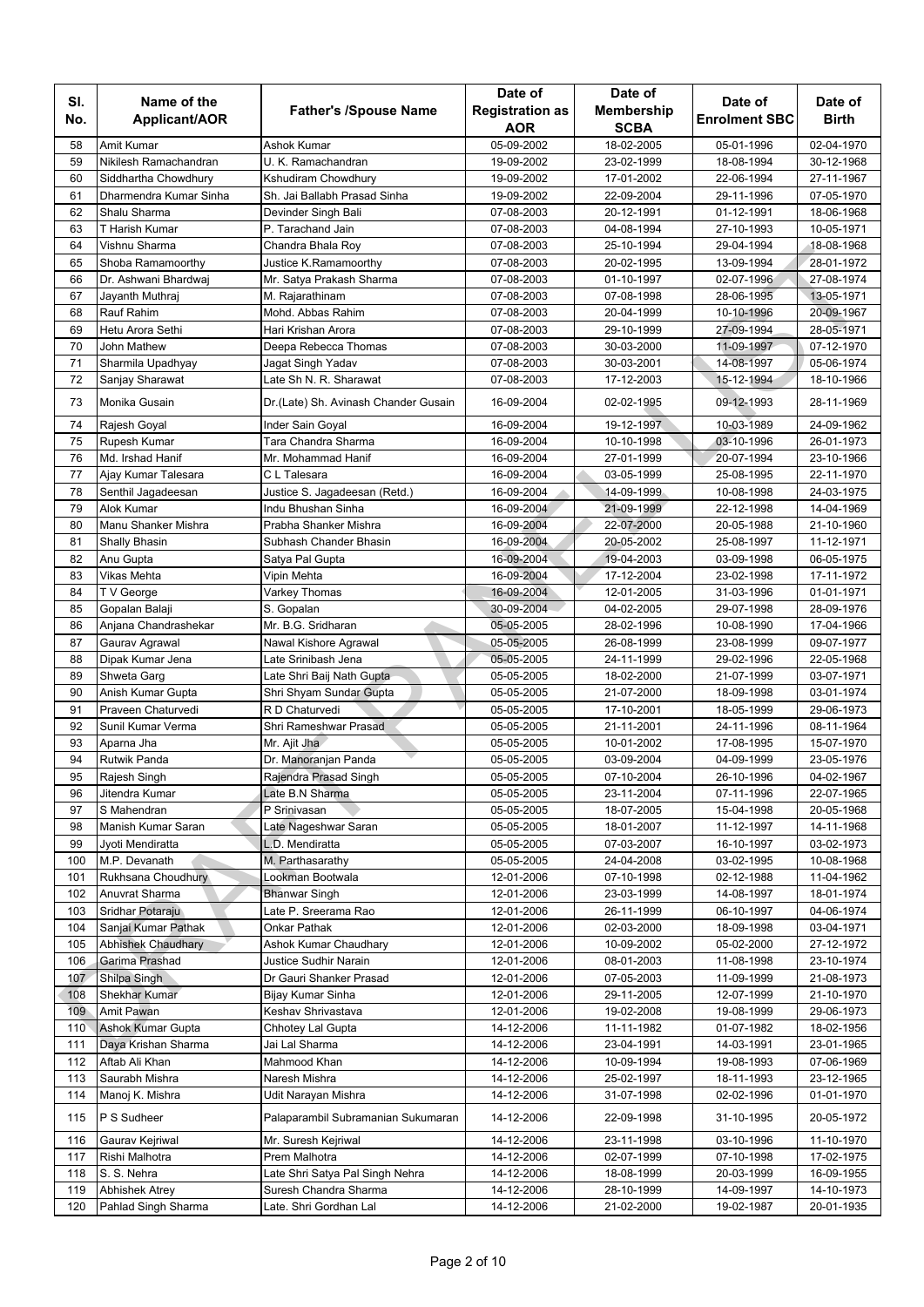|            |                                         |                                  | Date of                  | Date of                  |                          |                          |
|------------|-----------------------------------------|----------------------------------|--------------------------|--------------------------|--------------------------|--------------------------|
| SI.        | Name of the                             | <b>Father's /Spouse Name</b>     | <b>Registration as</b>   | <b>Membership</b>        | Date of                  | Date of                  |
| No.        | Applicant/AOR                           |                                  | <b>AOR</b>               | <b>SCBA</b>              | <b>Enrolment SBC</b>     | <b>Birth</b>             |
| 121        | Ajay Pal                                | <b>Justice Pritam Pal</b>        | 14-12-2006               | 04-08-2000               | 01-08-2000               | 03-08-1978               |
| 122        | <b>Milind Kumar</b>                     | Ajit Kumar                       | 14-12-2006               | 01-09-2000               | 05-08-2000               | 25-08-1973               |
| 123        | Rajeev Kumar Bansal                     | Late Om Prakash Bansal           | 14-12-2006               | 06-01-2001               | 21-08-1999               | 01-11-1973               |
| 124        | Gagan Gupta                             | Ram Avtar Gupta                  | 14-12-2006               | 10-01-2001               | 03-08-2000               | 28-02-1976               |
| 125        | Arup Banerjee                           | Lt Amar Nath Banerjee            | 14-12-2006               | 16-02-2001               | 08-09-1998               | 06-02-1967               |
| 126        | Devashish Bharuka                       | Dr. G.C. Bharuka                 | 14-12-2006               | 24-07-2001               | 28-07-2000               | 16-04-1977               |
| 127        | Aishwarya Bhati                         | Gp. Capt. Karan Singh Bhati      | 14-12-2006               | 30-08-2001               | 13-07-1998               | 01-03-1975               |
| 128        | Mona K .Rajvanshi                       | Naresh Chandra Rajvanshi         | 14-12-2006               | 14-01-2002               | 09-07-2000               | 20-09-1974               |
| 129        | Nirmal Chopra                           | Shri Kailash Chander Chopra      | 14-12-2006               | 18-02-2002               | 08-12-1999               | 04-01-1976               |
| 130        | Sarad Kumar Singhania                   | Shri Nandlal Singhania           | 14-12-2006               | 11-10-2002               | 02-12-1997               | 11-06-1971               |
| 131        | Manika Tripathy Pandey                  | Dr Munindra Pati Tripathy        | 14-12-2006               | 22-11-2002               | 21-08-2000               | 21-01-1974               |
| 132        | Gunnam Venkateswara Rao                 | Gunnam Mangaiah Naidu            | 14-12-2006               | 05-02-2004               | 14-10-1999               | 15-06-1976               |
| 133        | K. V. Bharathi Upadhyaya                | K Venkataramana Upadhyaya        | 14-12-2006               | 07-02-2004               | 24-03-1990               | 22-02-1966               |
| 134        | Vipin Kumar Jai                         | Janak Raj Jai                    | 14-12-2006               | 13-09-2004               | 03-04-2001               | 28-02-1960               |
| 135        | N.Rajaraman                             | V.Nagarajan                      | 14-12-2006               | 01-11-2004               | 07-04-2000               | 24-08-1976               |
| 136        | Pragati Neekhra                         | Rameshwar Neekhra                | 14-12-2006               | 06-11-2004               | 12-07-1999               | 28-09-1975               |
| 137        | Raghavendra S.Srivatsa                  | H.R.Seetharam                    | 14-12-2006               | 08-11-2004               | 22-03-1999               | 19-04-1976               |
| 138        | E.R. Sumathy                            | Late Mr. E.R. Ramesa             | 14-12-2006               | 23-11-2004               | 13-10-1993               | 19-11-1970               |
| 139        | Santosh Kumar Tripathi                  | Late Sri Shambhu Prasad Tripathi | 14-12-2006               | 05-08-2005               | 06-05-1999               | 13-07-1974               |
| 140        | Anagha S Desai                          | Prabhakar Champatrao Shete       | 14-12-2006               | 12-08-2005               | 02-07-1997               | 19-09-1975               |
| 141        | Narendra Kumar                          | Ram Kumar Sharma                 | 14-12-2006               | 24-11-2005               | 13-08-1999               | 01-01-1973               |
| 142        | A. Sumathi                              | S. U. Arumugam                   | 14-12-2006               | 27-01-2006               | 27-06-1990               | 04-11-1965               |
| 143        | Amarjit Singh Bedi                      | Rajinder Singh Bedi              | 14-12-2006               | 10-01-2007               | 21-07-1999               | 16-10-1975               |
| 144        | Pukhrambam Ramesh Kumar                 | Pukhrambam Rajen Singh           | 14-12-2006               | 05-02-2007               | 16-11-1999               | 01-02-1976               |
| 145        | Kamaldeep Gulati                        | Surinder Singh                   | 14-12-2006               | 31-08-2007               | 29-05-1997               | 18-06-1972               |
| 146        | A. Venayagam Balan                      | V. Arunachalam                   | 14-12-2006               | 04-01-2008               | 19-04-2000               | 19-09-1974               |
| 147        | Abhay Kumar                             | Shri Ramakant Singh              | 14-12-2006               | 25-02-2009               | 21-08-2000               | 08-07-1972               |
| 148        | Puja Sharma                             | Vishnu Digamber                  | 14-12-2006               | 25-10-2010               | 06-03-1998               | 31-03-1972               |
| 149        | Kavita Jha                              | Late Shri Surendra Narain Jha    | 01-02-2007               | 01-03-2006               | 09-04-1999               | 12-07-1974               |
| 150        | Anil Kumar                              | <b>Bahadur Chand</b>             | 12-02-2007               | 09-04-2005               | 30-08-1996               | 05-06-1971               |
| 151        | Rajiv Shankar Dvivedi                   | Shashi Shekhar Dvivedi           | 14-12-2007               | 08-04-2004               | 05-11-1997               | 08-05-1970               |
| 152        | G.N.Reddy                               | Chinna Lakshmi Reddy Guvvala     | 12-02-2008               | 15-04-1994               | 22-01-1991               | 15-05-1965               |
| 153        | Mithilesh Kumar Singh                   | Shri Rameshwar Prasad Singh      | 12-02-2008               | 22-03-1996               | 30-09-1992               | 22-09-1965               |
| 154        | Vineet Bhagat                           | K.G. Bhagat                      | 12-02-2008               | 10-02-1998               | 19-11-1996               | 19-05-1972               |
| 155        | <b>Vishal Arun</b>                      | Sri Arun Kumar                   | 12-02-2008               | 06-06-2000               | 20-03-1997               | 28-02-1969               |
| 156        | Tapesh Kumar Singh                      | Ram Gopal Singh                  | 12-02-2008               | 26-03-2001               | 23-07-1999               | 01-01-1970               |
| 157        | Niraj Gupta                             | Ram Krishna Gupta                | 12-02-2008               | 18-10-2001               | 20-07-1995               | 29-06-1971               |
| 158        | Sonali Basu-Parekh                      | Late Shri Ranendra Narayan Basu  | 12-02-2008               | 14-12-2001               | 21-07-1999               | 31-08-1968               |
| 159        | Prem Prakash                            | Late Saroj Kumar                 | 12-02-2008               | 19-01-2002               | 21-07-1999               | 01-08-1973               |
| 160        | Sumit Kumar                             | Sh Pramod Kumar Srivastava       | 12-02-2008               | 29-07-2002               | 27-10-1998               | 05-07-1974               |
| 161        | Aruna Gupta                             | Om Prakash Gupta                 | 12-02-2008               | 24-10-2002               | 16-05-1999               | 24-01-1975               |
| 162        | Madhumita Bhattacharjee<br>Charu Mathur | Purnendu Shekhar Bhattacharjee   | 12-02-2008               | 13-02-2003               | 31-08-1999               | 26-10-1975               |
| 163        |                                         | N.N.Mathur                       | 12-02-2008               | 20-02-2003               | 05-11-2000               | 17-11-1975               |
| 164        | Anurag Pandey                           | <b>Babban Pandey</b>             | 12-02-2008               | 29-07-2003               | 01-05-1999               | 07-12-1972               |
| 165<br>166 | Jogy Scaria<br>S. Ramamani              | Scaria Thomas<br>V. S. Sankaran  | 12-02-2008<br>12-02-2008 | 14-02-2004<br>20-02-2004 | 30-12-2001<br>03-10-1991 | 26-03-1978               |
| 167        | Rajeev Singh                            | Late Ramesh Kumar Singh          | 12-02-2008               | 30-07-2004               | 07-11-2001               | 02-06-1967<br>30-06-1969 |
| 168        | Samir Ali Khan                          | Safdar Ali Khan                  | 12-02-2008               | 11-09-2004               | 26-12-2000               | 29-10-1976               |
| 169        | <b>Amit Anand Tiwari</b>                | Anand Prakash Tiwari             | 12-02-2008               | 11-09-2004               | 20-08-2001               | 01-07-1978               |
| 170        | Sudarshan Rajan                         | K.B.S. Rajan                     | 12-02-2008               | 03-11-2004               | 05-09-2000               | 14-07-1976               |
| 171        | Sudarshan Singh Rawat                   | Late Shri Balam Singh Rawat      | 12-02-2008               | 01-04-2005               | 16-03-1998               | 06-02-1968               |
| 172        | Liz Mathew                              | <b>Mathew Anthraper</b>          | 12-02-2008               | 09-08-2005               | 29-07-2001               | 14-06-1978               |
| 173        | Somiran Sharma                          | Karuna Kanta Sharma              | 12-02-2008               | 14-09-2005               | 22-08-2000               | 11-04-1977               |
| 174        | Krishan Pal Mavi                        | Raghubar Singh                   | 12-02-2008               | 15-12-2005               | 21-03-1996               | 01-11-1966               |
| 175        | Vivek Gupta                             | Brij Bhushan Lal Gupta           | 12-02-2008               | 20-04-2006               | 02-04-1994               | 20-01-1970               |
| 176        | Ajay Kumar                              | Shri Kameshwar Prasad            | 12-02-2008               | 18-04-2007               | 02-06-1998               | 29-06-1969               |
| 177        | Rohit Kumar Singh                       | Sushil Kumar Singh               | 12-02-2008               | 31-01-2008               | 22-01-2001               | 04-11-1976               |
| 178        | Ruchi Kohli                             | Ramesh Chander Kohli             | 12-02-2008               | 12-02-2008               | 01-07-2001               | 11-10-1977               |
| 179        | R. Chandrachud                          | Braj Kishore Prasad              | 12-02-2008               | 18-02-2009               | 14-07-1999               | 11-11-1975               |
| 180        | Jayant K. Mehta                         | Shri Suresh Kumar Mehta          | 12-02-2008               | 21-02-2009               | 18-07-2001               | 14-12-1976               |
| 181        | Md.Farman                               | Late Wali Mohd.                  | 14-01-2009               | 19-08-1998               | 16-08-1996               | 01-01-1965               |
| 182        | Piyush Sharma                           | Jai Prakash Sharma               | 14-01-2009               | 03-08-1999               | 17-08-1995               | 24-04-1972               |
| 183        | Nishe Rajen Shonker                     | K S Rajan                        | 14-01-2009               | 10-03-2000               | 26-04-1998               | 19-11-1970               |
| 184        | Ranjan Kumar Pandey                     | Sidh Nath Pandey                 | 14-01-2009               | 29-03-2000               | 10-11-1997               | 02-10-1970               |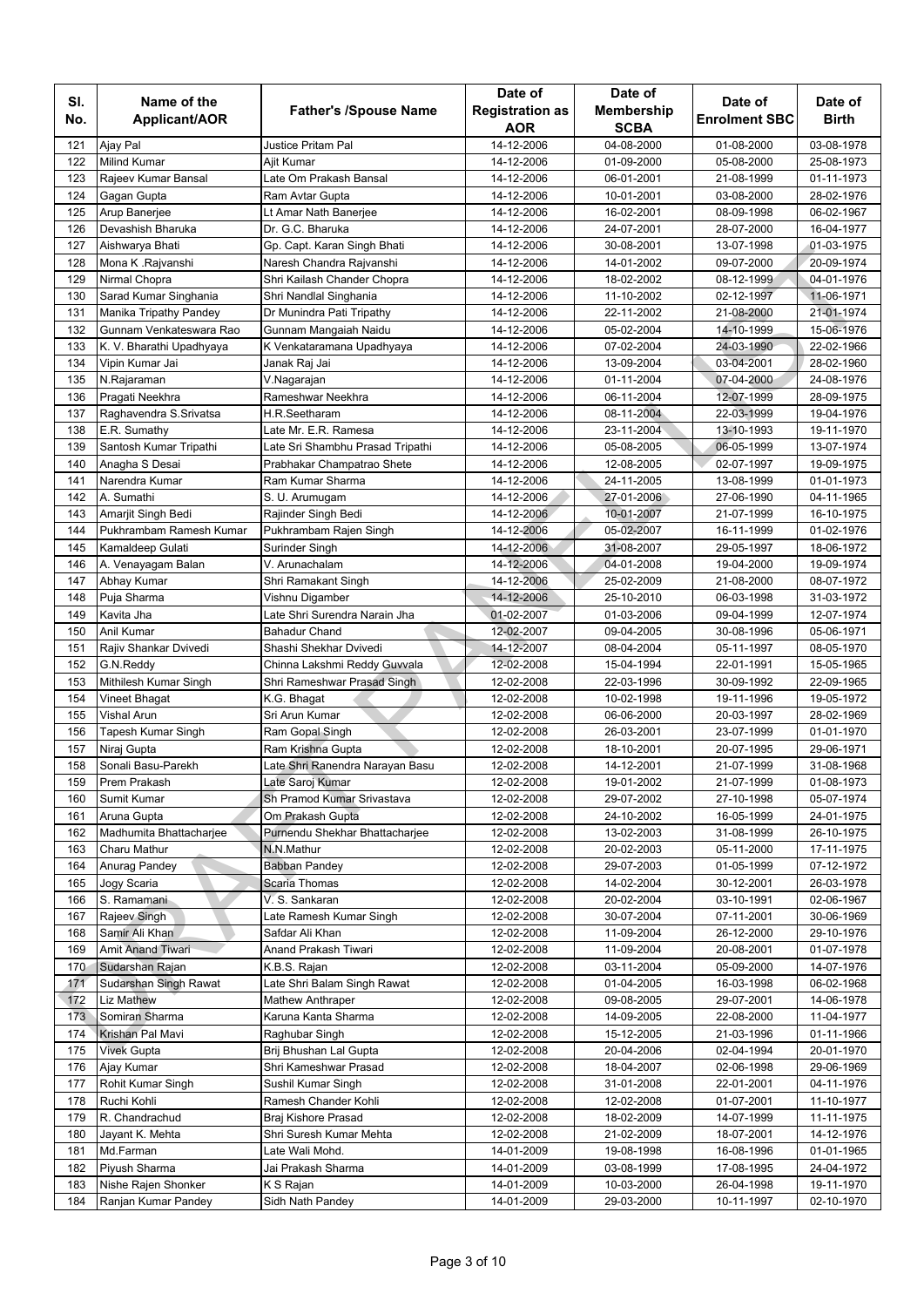|            |                                      |                                  | Date of                | Date of           |                                 |                         |
|------------|--------------------------------------|----------------------------------|------------------------|-------------------|---------------------------------|-------------------------|
| SI.<br>No. | Name of the<br>Applicant/AOR         | <b>Father's /Spouse Name</b>     | <b>Registration as</b> | <b>Membership</b> | Date of<br><b>Enrolment SBC</b> | Date of<br><b>Birth</b> |
|            |                                      |                                  | AOR                    | <b>SCBA</b>       |                                 |                         |
| 185        | Shuvodeep Roy                        | Lt. Bimolangshu Roy              | 14-01-2009             | 14-07-2000        | 13-08-1999                      | 23-06-1974              |
| 186        | Prachi Bajpai                        | R M Bajpai                       | 14-01-2009             | 08-11-2000        | 26-06-2000                      | 16-02-1976              |
| 187        | Nirnimesh Dube                       | Narendra Deo Dube                | 14-01-2009             | 23-01-2002        | 22-01-2001                      | 18-04-1972              |
| 188        | Ankur S. Kulkarni                    | Shrikant Keshavrao Kulkarni      | 14-01-2009             | 28-02-2002        | 24-07-2001                      | 05-05-1978              |
| 189        | Rakesh Dahiya                        | Sh. Ravi Singh Dahiya            | 14-01-2009             | 10-09-2002        | 03-09-2002                      | 12-10-1966              |
| 190        | Garvesh Kabra                        | Girish Chandra Kabra             | 14-01-2009             | 20-01-2003        | 13-03-2002                      | 11-01-1976              |
| 191        | Awanish Sinha                        | Manojeshwar Prasad Sinha         | 14-01-2009             | 19-04-2004        | 19-12-1996                      | 12-02-1969              |
| 192        | Merusagar Samantaray                 | Arun Charan Parida               | 14-01-2009             | 30-06-2004        | 25-11-2000                      | 01-06-1972              |
| 193        | Partha Sil                           | Ashok Kumar Sil                  | 14-01-2009             | 21-07-2004        | 04-12-2002                      | 21-01-1979              |
| 194        | Abhinav Mukerji                      | Anup Mukerji                     | 14-01-2009             | 10-12-2004        | 03-08-2002                      | 07-11-1977              |
| 195        | Ravi Kumar Tomar                     | Brijendra Kumar Tomar            | 14-01-2009             | 16-02-2005        | 10-12-1991                      | 10-08-1964              |
| 196        | Ananga Bhattacharyya                 | Biswa Nath Bhattacharyya         | 14-01-2009             | 29-03-2005        | 05-12-2000                      | 24-10-1977              |
| 197        | Dheeraj Nair                         | Mr. R. R. Nair                   | 14-01-2009             | 09-08-2005        | 11-08-2000                      | 17-01-1978              |
| 198        | Ankolekar Gurudatta                  | Nagappa Ankolekar                | 14-01-2009             | 06-10-2005        | 09-08-2002                      | 18-05-1978              |
| 199        | Dr. R.R. Deshpande                   | Rangnathrao Hanmantrao Deshpande | 14-01-2009             | 13-02-2007        | 24-03-1988                      | 12-12-1963              |
| 200        | P. Soma Sundaram                     | G. Ponnu Pillai                  | 14-01-2009             | 21-03-2007        | 09-09-1998                      | 13-05-1973              |
| 201        | Sudhanshu S Choudhari                | Shashikumar Shamrao Choudhari    | 14-01-2009             | 06-02-2008        | 27-03-1999                      | 12-06-1975              |
| 202        | Kiran Kumar Jaipuriar                | Prem Shankar Ambastha            | 14-01-2009             | 21-02-2009        | 21-04-1999                      | 18-11-1953              |
| 203        | Sanjay K. Agrawal                    | Vishwanath Prasad Agrawal        | 14-01-2009             | 06-11-2009        | 25-11-1991                      | 19-10-1968              |
| 204        | Uttara Babbar                        | Vinod Babbar                     | 18-03-2009             | 18-07-2007        | 16-08-2002                      | 12-11-1978              |
| 205        | Bankey Bihari Sharma                 | Shri Munni Lal Sharma            | 14-12-2009             | 11-02-1993        | 05-02-1982                      | 25-08-1954              |
| 206        | Dr. Kedar Nath Tripathy              | Shyam Sundar Tripathy            | 14-12-2009             | 08-08-1996        | 09-01-1994                      | 22-03-1969              |
| 207        | Anoop Kumar Srivastav                | Hazari Lal Srivastava            | 14-12-2009             | 25-09-1999        | 20-10-1994                      | 08-06-1964              |
| 208        | Sanjay Kumar Visen                   | <b>Hridayanand Singh</b>         | 14-12-2009             | 09-10-2001        | 24-02-1997                      | 22-07-1971              |
| 209        | Nitin Bharadwaj                      | Shivram Bhradwaj                 | 14-12-2009             | 20-10-2001        | 29-10-1996                      | 25-09-1973              |
| 210        | Avinash Kumar                        | Shankar Prasad Singh             | 14-12-2009             | 03-12-2001        | 22-11-2000                      | 16-02-1976              |
| 211        | Ram Lal Roy                          | Surjan Roy                       | 14-12-2009             | 08-04-2002        | 27-10-1994                      | 13-04-1964              |
| 212        | Uday B Dube                          | Bhaskar Bhaurao Dube             | 14-12-2009             | 25-11-2002        | 06-01-1993                      | 19-05-1966              |
| 213        | Brajesh Kumar                        | Late Bindeshwari Prasad Bhagat   | 14-12-2009             | 20-02-2003        | 07-12-1995                      | 01-01-1967              |
| 214        | <b>B.</b> Balaji                     | Bakthavachalam D                 | 14-12-2009             | 07-10-2003        | 12-09-1996                      | 26-09-1971              |
| 215        | M.R. Shamshad                        | Mohd. Tauheed Hassan             | 14-12-2009             | 12-12-2003        | 13-11-2000                      | 06-01-1977              |
| 216        | Mukul Kumar                          | Ajit Kumar                       | 14-12-2009             | 12-12-2003        | 05-08-2003                      | 11-02-1979              |
| 217        | Nikhil Jain                          | Vinod Kumar Jain                 | 14-12-2009             | 03-01-2004        | 30-07-2003                      | 22-08-1980              |
| 218        | Kunal Verma                          | Justice Deepak Verma             | 14-12-2009             | 19-02-2004        | 09-08-2003                      | 30-10-1979              |
| 219        | Naveen Kumar                         | Madho Singh                      | 14-12-2009             | 16-04-2004        | 31-08-1999                      | 08-08-1971              |
| 220        | A Radhakrishnan                      | Arunachalam                      | 14-12-2009             | 18-08-2004        | 26-07-1995                      | 18-01-1968              |
| 221        | Abinash Kumar Mishra                 | Uma Shankar Mishra               | 14-12-2009             | 21-08-2004        | 09-01-1997                      | 25-09-1969              |
| 222        | Purvish Jitendra Malkan              | Jitendra Manilal Malkan          | 14-12-2009             | 12-10-2004        | 02-07-2003                      | 05-02-1980              |
| 223        | Ranjeeta Rohatgi                     | Rakesh Rohatgi                   | 14-12-2009             | 07-01-2005        | 31-08-2002                      | 30-06-1978              |
| 224        | Md Shahid Anwar                      | Md Ashique                       | 14-12-2009             | 11-01-2005        | 03-08-2002                      | 01-05-1974              |
| 225        | Rakesh Kumar                         | Shri Suchit Sharma               | 14-12-2009             | 22-02-2006        | 18-09-2000                      | 12-10-1975              |
| 226        | Sunil Fernandes                      | <b>Francis Fernandes</b>         | 14-12-2009             | 24-04-2006        | 21-08-2003                      | 15-11-1976              |
| 227        | Arti Singh                           | Niranjan Pal Singh               | 14-12-2009             | 01-12-2006        | 11-08-2003                      | 15-04-1977              |
| 228        | Vinodh Kanna B                       | A Bhaskaran                      | 14-12-2009             | 08-12-2006        | 17-03-2001                      | 19-06-1976              |
| 229        | Nishant Ramakantrao<br>Katneshwarkar | Ramakantrao Katneshwarkar        | 14-12-2009             | 19-01-2007        | 27-03-1999                      | 06-09-1975              |
| 230        | Gautam Narayan                       | Madambil Sreeman Narayan         | 14-12-2009             | 09-03-2007        | 11-09-2001                      | 25-05-1977              |
| 231        | Arjun Harkauli                       | Arun Harkauli                    | 14-12-2009             | 29-03-2007        | 05-08-2003                      | 24-12-1979              |
| 232        | Sanjay Kumar Tyagi                   | <b>Budh Dev Sharma</b>           | 14-12-2009             | 01-02-2008        | 28-10-1995                      | 03-09-1970              |
| 233        | <b>Harish Pandey</b>                 | Shri Ramesh Pandey               | 14-12-2009             | 12-02-2008        | 22-11-1999                      | 05-10-1975              |
| 234        | S.Gowthaman                          | Somasundaram Gowthaman           | 14-12-2009             | 19-07-2008        | 24-12-1996                      | 14-12-1973              |
| 235        | <b>Vivek Singh</b>                   | Hari Shanker Singh               | 14-12-2009             | 27-08-2008        | 03-08-2002                      | 12-12-1977              |
| 236        | Veera Kaul Singh                     | Dr. P.N. Kaul                    | 14-12-2009             | 13-02-2009        | 11-01-1990                      | 03-09-1965              |
| 237        | <b>Ankur Mittal</b>                  | Uttam Chand Mittal               | 14-12-2009             | 23-02-2009        | 11-07-2003                      | 23-05-1980              |
| 238        | Krishan Kumar                        | Gita Ram Sharma                  | 14-12-2009             | 08-11-2010        | 31-10-1996                      | 02-10-1970              |
| 239        | Anil Kumar Mishra                    | Late Shri Narendra Mishra        | 14-12-2009             | 31-01-2011        | 18-09-2000                      | 03-03-1974              |
| 240        | Ravindra S. Garia                    | Shri Gopal Singh Garia           | 14-12-2009             | 31-01-2011        | 10-09-2003                      | 05-03-1976              |
| 241        | Kiran Bhardwaj                       | Late Sh. Jethanand Aneja         | 20-12-2010             | 10-08-1993        | 26-11-1992                      | 27-09-1967              |
| 242        | Atul Sharma                          | <b>Brahmdutt Sharma</b>          | 04-02-2011             | 27-08-1996        | 08-12-1994                      | 19-09-1970              |
| 243        | Sonal Jain                           | Nalin Kumar Jain                 | 04-02-2011             | 10-12-1997        | 06-08-1996                      | 17-11-1971              |
| 244        | Gautam Awasthi                       | Late Hari Narayan Awasthi        | 04-02-2011             | 07-10-1998        | 05-02-1996                      | 12-04-1969              |
|            | Chandra Bhushan Prasad               | <b>Balram Prasad</b>             |                        |                   |                                 |                         |
| 245<br>246 |                                      |                                  | 04-02-2011             | 07-11-1998        | 26-05-1995                      | 19-09-1966              |
|            | Nilofar Khan                         | Mubarakuddin Qureshi             | 04-02-2011             | 01-11-1999        | 18-08-1999                      | 23-07-1973              |
| 247        | Satya Mitra                          | Shri Ranjeet Chand               | 04-02-2011             | 10-05-2000        | 01-05-1999                      | 01-08-1973              |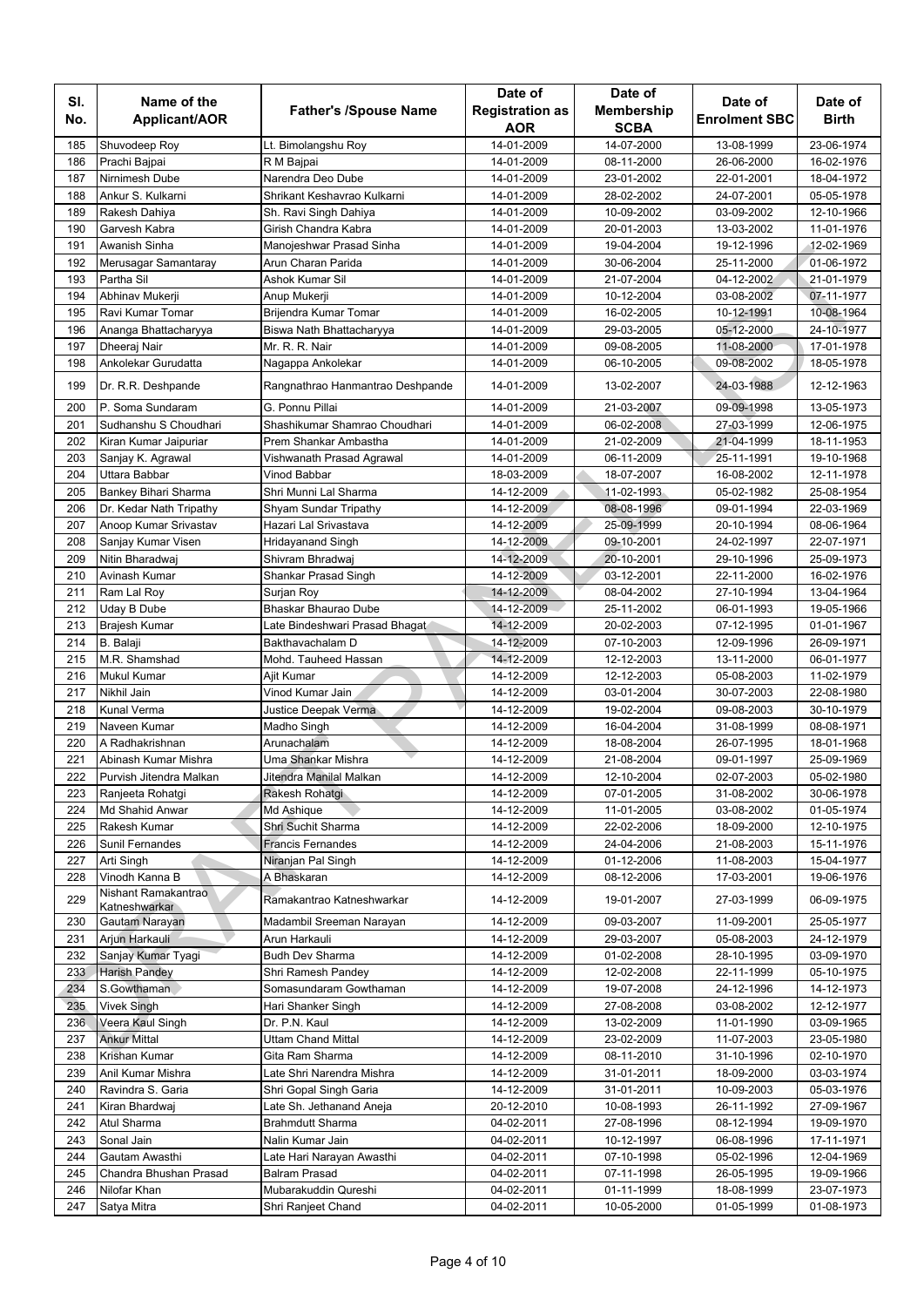| SI.        | Name of the                                          |                                                   | Date of                       | Date of                          | Date of                  | Date of                  |
|------------|------------------------------------------------------|---------------------------------------------------|-------------------------------|----------------------------------|--------------------------|--------------------------|
| No.        | Applicant/AOR                                        | <b>Father's /Spouse Name</b>                      | <b>Registration as</b><br>AOR | <b>Membership</b><br><b>SCBA</b> | <b>Enrolment SBC</b>     | <b>Birth</b>             |
| 248        | Vivek Narayan Sharma                                 | Ram Gopal Sharma                                  | 04-02-2011                    | 12-07-2001                       | 23-09-1999               | 25-05-1977               |
| 249        | Sureshan P                                           | K Krishnan                                        | 04-02-2011                    | 09-01-2002                       | 26-10-1997               | 12-05-1971               |
| 250        | Ardhendumauli Kumar Prasad                           | Chandramauli Kumar Prasad                         | 04-02-2011                    | 23-07-2003                       | 26-06-2003               | 08-09-1979               |
| 251        | Vinod Kumar Tewari                                   | Shri L.M. Tiwari                                  | 04-02-2011                    | 18-08-2003                       | 15-07-1993               | 21-05-1966               |
| 252        | Snehasish Mukherjee                                  | Ardhendu Sekhar Mukherjee                         | 04-02-2011                    | 30-01-2004                       | 31-08-1999               | 20-10-1973               |
| 253        | Nikhil Goel                                          | Adarsh Kumar Goel                                 | 04-02-2011                    | 30-01-2004                       | 07-08-2003               | 24-12-1979               |
| 254        | Prasanth.P.                                          | P.R.Padmanabhan Nair                              | 04-02-2011                    | 11-02-2004                       | 05-04-1999               | 11-06-1975               |
| 255        | Kaushal Yadav                                        | Sh Krishna Chandra Yadav                          | 04-02-2011                    | 27-02-2004                       | 17-09-2001               | 02-04-1978               |
| 256        | Devvrat                                              | Jagdish Prasad                                    | 04-02-2011                    | 11-03-2004                       | 19-09-2003               | 02-10-1978               |
| 257        | Pragya Baghel                                        | L.S. Baghel                                       | 04-02-2011                    | 19-04-2004                       | 11-07-2003               | 01-11-1980               |
| 258        | Rahul Kaushik                                        | K.C.Kaushik                                       | 04-02-2011                    | 18-06-2004                       | 18-06-2004               | 26-04-1981               |
| 259        | Amit Sharma                                          | Gurusharan Sharma                                 | 04-02-2011                    | 03-09-2004                       | 30-09-2003               | 03-02-1978               |
| 260        | Gaurav Dhingra                                       | Mahesh Chandra Dhingra                            | 04-02-2011                    | 13-09-2004                       | 31-07-2004               | 23-08-1980               |
| 261        | Divya Roy                                            | Dr. Daman Roy                                     | 04-02-2011                    | 29-09-2004                       | 31-03-2001               | 31-08-1970               |
| 262        | M Yogesh Kanna                                       | G. Muthumanickam                                  | 04-02-2011                    | 13-10-2004                       | 03-08-2002               | 20-01-1975               |
| 263        | Saurabh Ajay Gupta                                   | Ajay Kumar                                        | 04-02-2011                    | 14-10-2004                       | 18-07-2003               | 21-10-1980               |
| 264        | Hrishikesh Baruah                                    | Late Dhirendra Nath Baruah                        | 04-02-2011                    | 10-11-2004                       | 16-08-2000               | 12-01-1976               |
| 265        | Madhusmita Bora                                      | Late Mahendra Nath Bora                           | 04-02-2011                    | 18-11-2004                       | 15-12-2003               | 02-02-1976               |
| 266        | Adarsh Upadhyay                                      | Satish Chandra Upadhyay                           | 04-02-2011                    | 09-12-2004                       | 08-01-2000               | 09-02-1974               |
| 267        | Sanand Ramakrishnan                                  | T.V.Ramakrishnan                                  | 04-02-2011                    | 07-01-2005                       | 15-10-1999               | 10-05-1977               |
| 268        | G.Indira                                             | Ganeshan                                          | 04-02-2011                    | 17-03-2005                       | 09-08-2000               | 01-06-1975               |
| 269        | Jinendra Jain                                        | Ishwar Chand Jain                                 | 04-02-2011                    | 28-03-2005                       | 28-08-1998               | 02-06-1976               |
| 270        | M.Y. Deshmukh                                        | Yeshvantrao Bhimrao Deshmukh                      | 04-02-2011                    | 01-04-2005                       | 25-06-1992               | 28-08-1964               |
| 271        | Deepak Goel                                          | Ram Prakash Goel                                  | 04-02-2011                    | 07-05-2005                       | 31-08-2003               | 09-11-1977               |
| 272        | Sarvesh Singh Baghel                                 | <b>Bhagwat Singh Baghel</b>                       | 04-02-2011                    | 01-06-2005                       | 31-07-2004               | 25-12-1979               |
| 273        | Sanjeev Agarwal                                      | Late Anand Prakash                                | 04-02-2011                    | 19-07-2005                       | 24-02-1988               | 29-05-1962               |
| 274        | Sudhir Naagar                                        | Sh. S. S. Nagar                                   | 04-02-2011                    | 12-08-2005                       | 07-08-2004               | 23-09-1982               |
| 275        | Arjun Garg                                           | Nawal Kishore Garg                                | 04-02-2011                    | 02-09-2005                       | 19-06-2004               | 01-02-1983               |
| 276        | Santosh Kumar                                        | Braj Bhushan Sinha                                | 04-02-2011                    | 06-09-2005                       | 15-01-2005               | 20-07-1973               |
| 277        | Jay Kishor Singh                                     | Sh Sahdeo Singh                                   | 04-02-2011                    | 20-09-2005                       | 07-08-2003               | 04-12-1978               |
| 278        | Namita Choudhary                                     | Sh. Manohar Singh Rawat                           | 04-02-2011                    | 06-10-2005                       | 18-11-1993               | 06-08-1968               |
| 279        | Santosh Mishra                                       | Shri Rameshwar Mishra                             | 04-02-2011                    | 30-11-2005                       | 17-06-1998               | 01-02-1971               |
| 280        | Mukti Chowdhary                                      | W/O Sushrut Jindal                                | 04-02-2011                    | 06-01-2006                       | 17-07-2004               | 18-05-1978               |
| 281        | Ashwani Kumar Dubey                                  | Late Dadanu Ram Dubey                             | 04-02-2011                    | 27-01-2006                       | 11-08-2001               | 10-12-1978               |
| 282        | Anuradha Mutatkar                                    | <b>Prashant Pandit</b>                            | 04-02-2011                    | 25-04-2006                       | 24-08-1996               | 14-09-1972               |
| 283        | Amol Nirmalkumar Suryawanshi Nirmalkumar Suryawanshi |                                                   | 04-02-2011                    | 14-08-2006                       | 31-07-2003               | 16-08-1980               |
| 284        | P George Giri                                        | Jacob Paul                                        | 04-02-2011                    | 23-08-2006                       | 27-09-1996               | 30-07-1970               |
| 285        | Tayenjam Momo Singh                                  | Tayenjam Nandakumar Singh                         | 04-02-2011                    | 30-08-2006                       | 08-09-2004               | 25-11-1978               |
| 286        | Rahul Gupta                                          | Radhey Shayam Gupta                               | 04-02-2011                    | 12-09-2006                       | 04-09-2003               | 22-10-1979               |
| 287        | Atulesh Kumar                                        | <b>Kumar Dinesh</b>                               | 04-02-2011                    | 11-12-2006                       | 31-07-2004               | 15-10-1978               |
| 288        | Manisha T. Karia                                     | Narhari Deshmukh                                  | 04-02-2011                    | 09-02-2007                       | 30-06-2000               | 12-09-1977               |
| 289        | Joseph Aristotle S                                   | Late.Y.S.Siluvai                                  | 04-02-2011                    | 22-03-2007                       | 20-08-1999               | 30-08-1977               |
| 290        | Devesh Kumar Tripathi                                | Krishnanand Tripathi                              | 04-02-2011                    | 04-04-2007                       | 18-10-2003               | 01-03-1978               |
| 291        | Tatini Basu                                          | Biman Kanti Basu                                  | 04-02-2011                    | 06-09-2007                       | 10-07-2003               | 21-11-1979               |
| 292        | Saurabh Mishra                                       | Ramakant Mishra                                   | 04-02-2011                    | 10-09-2007                       | 24-07-2004               | 03-11-1980               |
| 293        | Subhasish Bhowmick                                   | Nakuleswar Bhowmick                               | 04-02-2011                    | 08-12-2007                       | 24-11-2003               | 06-01-1980               |
| 294        | Sajith. P                                            | K. Achuthan                                       | 04-02-2011                    | 12-01-2008                       | 05-04-1999               | 31-05-1973               |
| 295        | Sumit Attri                                          | Sushil Attri                                      | 04-02-2011                    | 30-01-2008                       | 02-07-2002               | 14-08-1979               |
| 296        | Kunal Chatterji                                      | Asok Kumar Chatterji                              | 04-02-2011                    | 30-01-2008                       | 29-04-2005               | 14-01-1981               |
| 297        | Deeptakirti Verma                                    | Randhir Prasad Verma                              | 04-02-2011                    | 01-02-2008                       | 16-08-2002               | 07-07-1980               |
| 298        | Avijit Roy                                           | Montosh Kumar Roy                                 | 04-02-2011                    | 03-03-2008                       | 20-09-1995               | 05-04-1970               |
| 299        | Mritunjay Kumar Sinha                                | Late Sh. B. Lal                                   | 04-02-2011                    | 03-03-2008                       | 18-09-2000               | 29-07-1974               |
| 300        | C. K. Rai                                            | Kapil Rai                                         | 04-02-2011                    | 26-03-2008                       | 24-11-2003               | 28-10-1978               |
| 301        | Kundan Kumar Mishra                                  | Rajendra Mishra                                   | 04-02-2011                    | 24-04-2008                       | 30-11-2004               | 01-03-1977               |
| 302        | Gaurav Sharma                                        | Lt Col Chander Kumar Sharma                       | 04-02-2011                    | 08-05-2008                       | 21-07-2003               | 14-02-1978               |
| 303<br>304 | Pallavi Langar                                       | Brigadier Pk Langar                               | 04-02-2011                    | 26-08-2008                       | 13-08-2004               | 24-12-1979               |
|            | Vandana Sehgal                                       | Late Mr. K. B Sehgal                              | 04-02-2011                    | 14-02-2009                       | 01-10-2004               | 14-12-1970               |
| 305        | Dr. Ashutosh Garg                                    | Shrish Chandra Gupta<br>Sudhakar Bhaskarrao Joshi | 04-02-2011                    | 18-02-2009                       | 14-09-2002               | 30-06-1978               |
| 306<br>307 | Nachiketa Joshi<br>Dharitry Phookan                  | Prasanna Kumar Phookan                            | 04-02-2011<br>04-02-2011      | 25-10-2010<br>25-10-2010         | 20-07-2003<br>20-01-2005 | 25-11-1979<br>16-08-1978 |
| 308        | Rajan Kumar Chourasia                                | Krishna Kumar                                     | 04-02-2011                    |                                  | 26-09-1998               | 01-04-1973               |
| 309        | Rajiv Ranjan Dwivedi                                 | Rajeshwar Prasad Dwivedi                          | 04-02-2011                    | 31-01-2011<br>31-01-2011         | 16-07-1999               | 05-12-1974               |
| 310        |                                                      | Late Sh Dulal Krishna Majumder                    | 04-02-2011                    |                                  | 03-08-2002               | 12-06-1968               |
|            | Rabin Majumder                                       |                                                   |                               | 31-01-2011                       |                          |                          |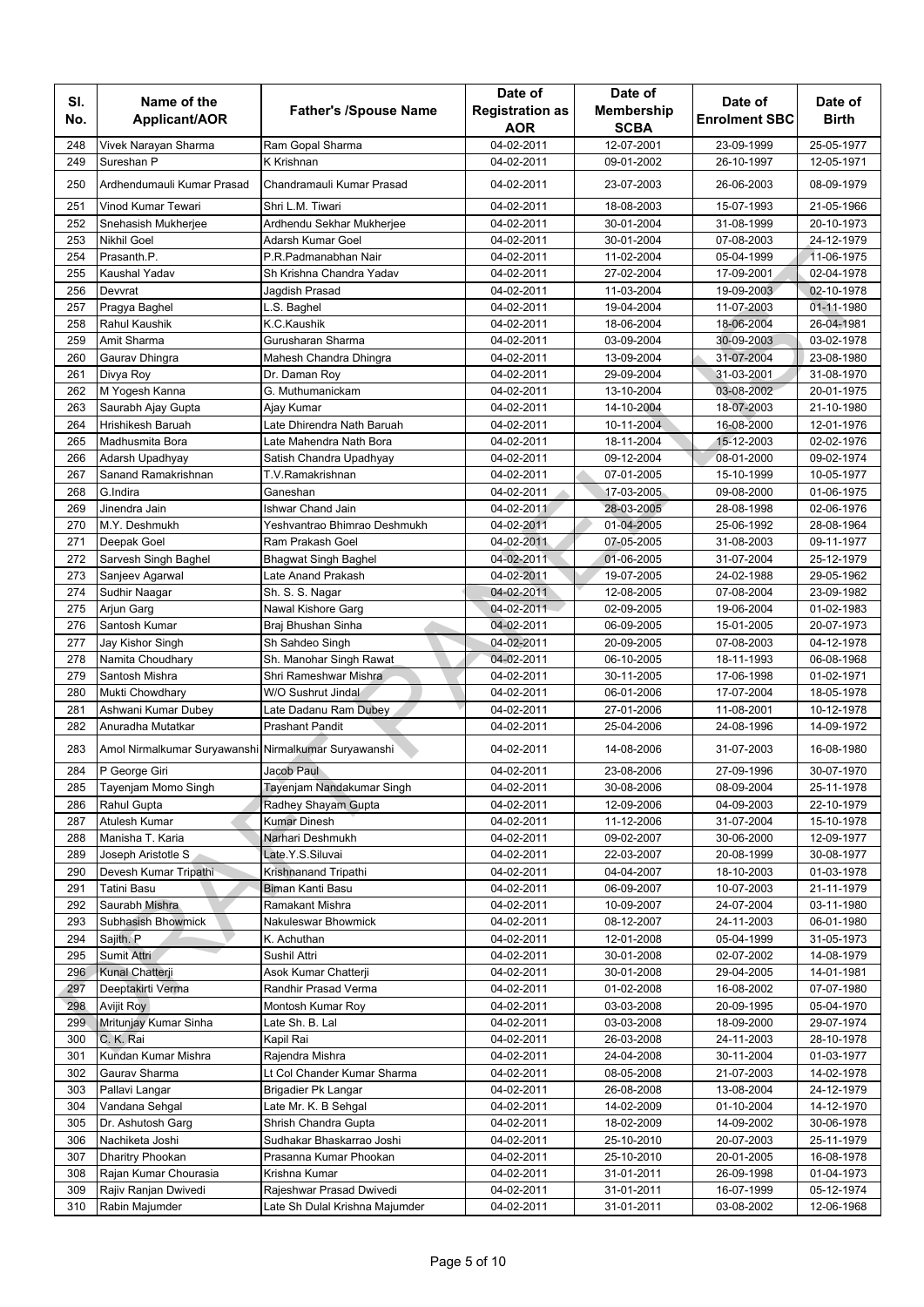|     |                             |                                     | Date of                | Date of           |                      |              |
|-----|-----------------------------|-------------------------------------|------------------------|-------------------|----------------------|--------------|
| SI. | Name of the                 | <b>Father's /Spouse Name</b>        | <b>Registration as</b> | <b>Membership</b> | Date of              | Date of      |
| No. | <b>Applicant/AOR</b>        |                                     | <b>AOR</b>             | <b>SCBA</b>       | <b>Enrolment SBC</b> | <b>Birth</b> |
| 311 | Prerna Mehta                | Ramesh Chander Mehta                | 04-02-2011             | 07-11-2013        | 21-08-2000           | 10-10-1974   |
| 312 | Reniith B.                  | Puthenveetil Narayanan Balakrishnan | 04-02-2011             | 15-10-2014        | 16-02-2003           | 15-01-1978   |
| 313 | Anil Kumar Mishra           | S.P. Mishra                         | 04-02-2011             | 25-10-2017        | 04-12-2000           | 20-03-1974   |
| 314 | P.A. Noor Muhamed           | Abdul Kharim                        | 04-02-2011             | 15-03-2018        | 01-10-2000           | 01-04-1971   |
| 315 | Alok Shukla                 | Dr. G.L. Shukla                     | 04-02-2011             | 15-03-2018        | 17-09-2004           | 02-12-1980   |
| 316 | Anjani Kumar Mishra         | Late Basant Lal Mishra              | 15-04-2011             | 08-12-2003        | 27-01-2000           | 16-07-1970   |
| 317 | Bharti Tyagi                | Suraj Singh Tyagi                   | 15-04-2011             | 04-04-2009        | 07-11-2001           | 25-07-1976   |
| 318 | Pramit Saxena               | Girish Chander Saxena               | 12-12-2011             | 02-02-1995        | 20-04-1992           | 16-06-1969   |
| 319 | Nischal Kumar Neeraj        | R K Mishra                          | 12-12-2011             | 09-10-1998        | 31-10-1995           | 29-09-1969   |
| 320 | Rajeev Sharma               | Bhagwati Prasad Sharma              | 12-12-2011             | 01-05-2000        | 06-08-1999           | 15-08-1972   |
| 321 | Anurag Kishore              | Kamal Kishore                       | 12-12-2011             | 30-04-2002        | 24-05-2001           | 08-04-1976   |
| 322 | Sadhana Sandhu              | Karambir Sandhu                     | 12-12-2011             | 11-10-2002        | 04-11-1984           | 03-03-1959   |
| 323 | Madhurima Tatia             | Shri Ajeet Mal Mehta                | 12-12-2011             | 19-01-2004        | 18-08-1999           | 07-02-1966   |
| 324 | Priya Puri                  | Nand Kishore Mehra                  | 12-12-2011             | 24-08-2004        | 14-08-1998           | 05-08-1974   |
| 325 | Chandra Prakash             | Late Deepak Kumar                   | 12-12-2011             | 15-10-2004        | 19-08-2003           | 05-05-1979   |
| 326 | O.P. Bhadani                | Late Shri Mewalal Bhadani           | 12-12-2011             | 15-01-2005        | 12-11-1997           | 02-03-1972   |
| 327 | Nitin Kumar Thakur          | Kusheshwar Thakur                   | 12-12-2011             | 15-07-2005        | 07-08-2004           | 25-06-1974   |
| 328 | Vikash Singh                | Vijay Singh                         | 12-12-2011             | 10-11-2005        | 20-08-2004           | 19-07-1980   |
| 329 | Kundan Kumar Lal            | V L Das                             | 12-12-2011             | 22-07-2006        | 30-11-2004           | 18-11-1975   |
| 330 | Rohini Musa                 | K.C. Phillipose                     | 12-12-2011             | 24-08-2006        | 22-11-2000           | 06-10-1974   |
| 331 | Purushottam Sharma Tripathi | Prem Kumar Tripathi                 | 12-12-2011             | 16-10-2006        | 08-07-2005           | 10-10-1979   |
| 332 | Geetha Kovilan              | P. R. Kovilan Poongkuntran          | 12-12-2011             | 22-11-2006        | 12-09-1997           | 31-08-1974   |
| 333 | Anirudh Sharma              | Ajit Kumar                          | 12-12-2011             | 04-12-2006        | 12-08-2005           | 17-07-1980   |
|     |                             |                                     |                        |                   |                      |              |
| 334 | Syed Mehdi Imam             | Late Syed Ali Imam                  | 12-12-2011             | 15-12-2006        | 20-08-1997           | 26-09-1970   |
| 335 | Vikas Upadhyay              | Shivendra Upadhyay                  | 12-12-2011             | 08-01-2007        | 02-06-2006           | 07-01-1983   |
| 336 | Abhishek Gupta              | Arvind Kumar Gupta                  | 12-12-2011             | 12-02-2007        | 05-07-2005           | 15-10-1982   |
| 337 | Kaushik Poddar              | Subhas Kumar Poddar                 | 12-12-2011             | 20-02-2007        | 14-07-2005           | 15-05-1982   |
| 338 | Manjeet Kirpal              | Jaswant Singh                       | 12-12-2011             | 09-04-2007        | 26-11-2000           | 05-03-1977   |
| 339 | Jayant Mohan                | Shachindra Mohan                    | 12-12-2011             | 11-07-2007        | 03-07-2005           | 28-05-1982   |
| 340 | Dushyant Parashar           | Dinesh Pandey                       | 12-12-2011             | 10-02-2008        | 12-08-2005           | 06-02-1981   |
| 341 | Rahul Narayan               | Ashok Narayan                       | 12-12-2011             | 12-02-2008        | 18-08-2004           | 18-03-1981   |
| 342 | Avinash Kr. Lakhanpal       | Ram Nath Lakhanpal                  | 12-12-2011             | 27-02-2008        | 25-10-1999           | 20-06-1974   |
| 343 | Tarun Gupta                 | Surinder Kumar Gupta                | 12-12-2011             | 12-03-2008        | 01-09-2005           | 19-10-1982   |
| 344 | <b>Ritesh Kumar</b>         | Krishna Deo Singh                   | 12-12-2011             | 26-03-2008        | 25-10-2002           | 01-07-1978   |
| 345 | Kaustubh Anshuraj           | Ashok Kumar Das                     | 12-12-2011             | 04-08-2008        | 15-07-2005           | 18-12-1982   |
| 346 | Usha Nandini V              | V Vamadevan Unnithan                | 12-12-2011             | 12-08-2008        | 30-12-2001           | 25-05-1976   |
| 347 | Sanjay Kumar Singh          | Yadvendra Singh                     | 12-12-2011             | 13-02-2009        | 16-07-2003           | 01-01-1975   |
| 348 | Venkita Subramoniam T R     | Rama Subramoniam T.S.               | 12-12-2011             | 13-02-2009        | 08-02-2006           | 30-05-1965   |
| 349 | Abhijeet Sinha              | Shiva Kumar Sinha                   | 12-12-2011             | 17-02-2009        | 09-07-2004           | 27-01-1981   |
| 350 | Vikrant Singh Bais          | Shri Upendra Kumar Bais             | 12-12-2011             | 21-02-2009        | 03-12-2003           | 10-03-1976   |
| 351 | Harsh Vardhan Surana        | Goverdhan Singh Surana              | 12-12-2011             | 23-02-2009        | 17-09-2000           | 28-07-1977   |
| 352 | Shubhangi Tuli              | Late Dr. Arvind Deshmukh            | 12-12-2011             | 18-03-2009        | 07-12-1981           | 19-09-1958   |
| 353 | Birendra Kumar Mishra       | Ambika Prasad Mishra                | 12-12-2011             | 04-04-2009        | 09-09-2002           | 16-01-1976   |
| 354 | Shirish K. Deshpande        | Kalidas N. Deshpande                | 12-12-2011             | 30-04-2009        | 31-07-2003           | 02-01-1981   |
| 355 | Alex Joseph                 | Joseph                              | 12-12-2011             | 19-12-2009        | 11-08-2002           | 20-02-1980   |
| 356 | Sanjay Sharma               | O.P. Sharma                         | 12-12-2011             | 25-10-2010        | 17-12-1987           | 02-05-1964   |
| 357 | Shailesh Madiyal            | Thimmappaya Madiyal                 | 12-12-2011             | 25-10-2010        | 16-08-2002           | 17-09-1979   |
| 358 | Anubha Agrawal              | Raj Kumar                           | 12-12-2011             | 25-10-2010        | 20-09-2002           | 02-03-1979   |
| 359 | <b>Mohit Paul</b>           | Ramesh Kumar Paul                   | 12-12-2011             | 25-10-2010        | 09-09-2005           | 24-04-1981   |
|     |                             |                                     |                        |                   |                      |              |
| 360 | H. Chandra Sekhar           | H Raja Sekhar                       | 12-12-2011             | 31-01-2011        | 05-08-2005           | 07-04-1983   |
| 361 | <b>Bharat Bhushan</b>       | Rajender Pershad Jain               | 12-12-2011             | 31-01-2011        | 07-10-2005           | 18-09-1980   |
| 362 | Rohit Singh                 | Yogendra Pratap Singh               | 12-12-2011             | 28-09-2011        | 04-02-2002           | 20-04-1976   |
| 363 | Ritesh Khatri               | Sunder Shyam Khatri                 | 12-12-2011             | 02-01-2012        | 09-07-2004           | 31-10-1978   |
| 364 | Arvind Kumar                | Ashok Kumar Prasad                  | 12-12-2011             | 10-02-2012        | 30-10-2004           | 21-07-1978   |
| 365 | Amita Singh Kalkal          | Satyavir Singh Kalkal               | 12-12-2011             | 02-05-2012        | 14-11-2005           | 13-07-1982   |
| 366 | Munawwar Naseem             | Md. Nasimuddin                      | 12-12-2011             | 09-10-2012        | 19-09-2003           | 30-11-1977   |
| 367 | Pawanshree Agrawal          | Justice Rajes Kumar                 | 12-12-2011             | 08-08-2013        | 24-04-2005           | 16-09-1981   |
| 368 | Mohit D. Ram                | Mr Dev Das                          | 12-12-2011             | 23-02-2015        | 30-07-2005           | 17-12-1981   |
| 369 | K.R. Chitra                 | Ketavarampalayam Raman              | 20-03-2013             | 23-03-1985        | 01-10-1981           | 11.08.1952   |
| 370 | Binay Kumar Das             | Jib Narayan Lal Das                 | 20-03-2013             | 04-04-1995        | 03-02-1995           | 13-12-1958   |
| 371 | Farrukh Rasheed             | Jane Alam                           | 20-03-2013             | 21-11-2001        | 06-09-1996           | 01-08-1973   |
| 372 | Aravindh S                  | K. Selvaraj                         | 20-03-2013             | 14-01-2002        | 10-02-1993           | 30-01-1969   |
| 373 | Sujeeta Srivastava          | Late R.B. Srivastava                | 20-03-2013             | 20-02-2002        | 22-08-1997           | 18-08-1967   |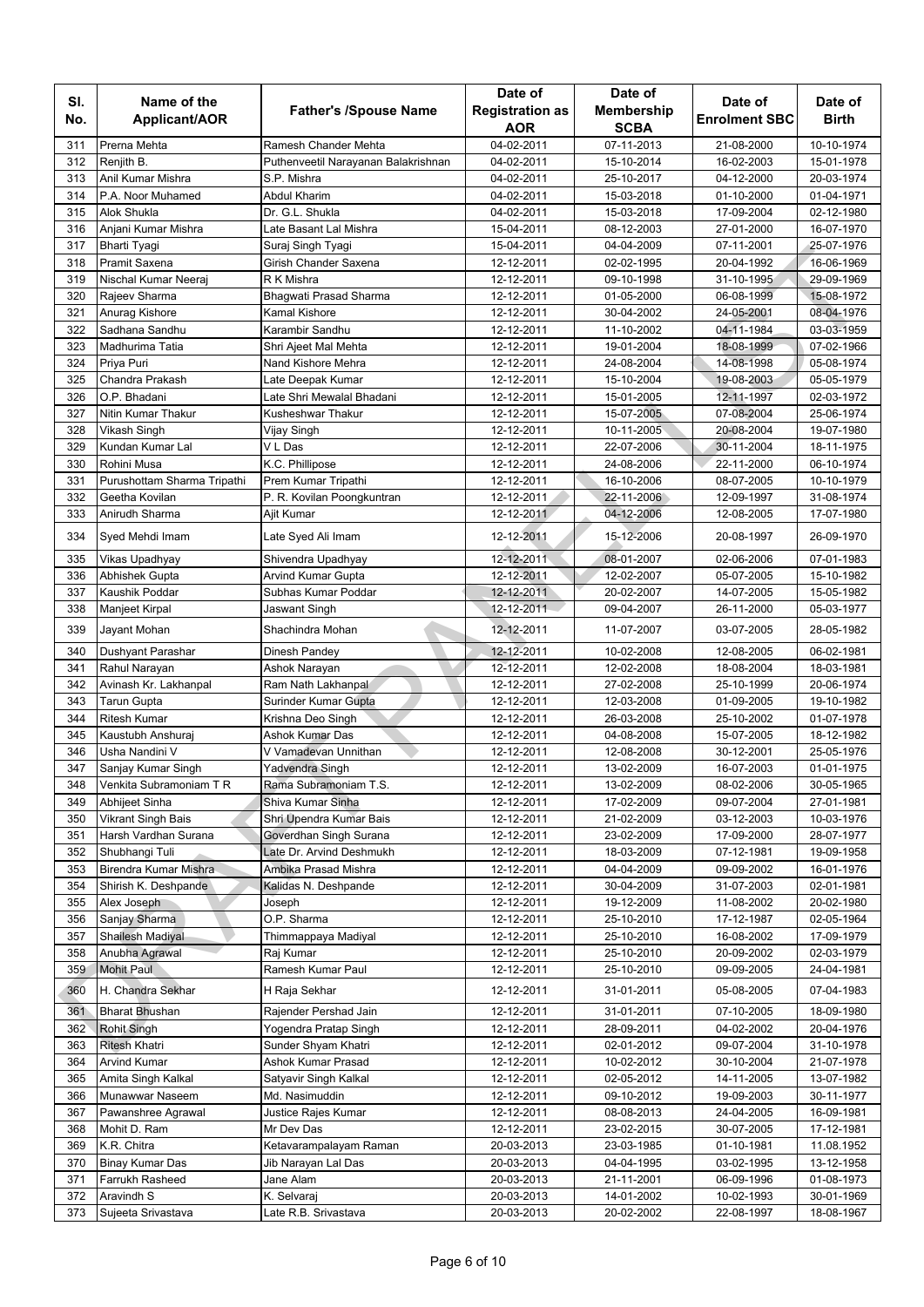|     |                           |                                            | Date of                | Date of           |                      |              |
|-----|---------------------------|--------------------------------------------|------------------------|-------------------|----------------------|--------------|
| SI. | Name of the               | <b>Father's /Spouse Name</b>               | <b>Registration as</b> | <b>Membership</b> | Date of              | Date of      |
| No. | Applicant/AOR             |                                            | <b>AOR</b>             | <b>SCBA</b>       | <b>Enrolment SBC</b> | <b>Birth</b> |
| 374 | Seshatalpa Sai Bandaru    | Hanumantha Rao Bandaru                     | 20-03-2013             | 10-12-2003        | 28-09-2000           | 12-06-1975   |
| 375 | V.K. Biju                 | Late Kailasan Chettiar                     | 20-03-2013             | 31-01-2004        | 30-12-2001           | 20-05-1975   |
| 376 | Yadav Narender Singh      | Sheo Narayan Yadav                         | 20-03-2013             | 09-08-2004        | 13-05-1999           | 05-12-1974   |
| 377 | Wajeeh Shafiq             | Late Mr. Mohd. Shafiq Ansari               | 20-03-2013             | 03-09-2004        | 08-09-2001           | 15-12-1978   |
| 378 | Hemal Kiritkumar Sheth    | Kiritkumar Govindlal Sheth                 | 20-03-2013             | 15-09-2005        | 08-07-2005           | 30-10-1980   |
| 379 | Vikas Singh Jangra        | Jai Singh Jangra                           | 20-03-2013             | 26-10-2005        | 05-09-2005           | 22-03-1981   |
| 380 | Priyanjali Singh          | Shambhu Pratap Singh Rathore               | 20-03-2013             | 19-01-2006        | 26-04-2002           | 16-01-1976   |
| 381 | Ankur Prakash             | Jai Prakash Nagar                          | 20-03-2013             | 27-07-2006        | 28-07-1999           | 09-07-1976   |
| 382 | D.L.Chidananda            | D. Lakke Gowda                             | 20-03-2013             | 26-09-2006        | 31-08-2001           | 05-05-1978   |
| 383 | Mayuri Raghuvanshi        | Ashok Kumar Kacker                         | 20-03-2013             | 04-11-2006        | 26-07-2006           | 13-12-1982   |
| 384 | Tushar Bakshi             | Satinder Bakshi                            | 20-03-2013             | 01-12-2006        | 26-08-2006           | 02-12-1982   |
| 385 | Mohammad Shoeb Alam       | Shaikh Mahboob Alam                        | 20-03-2013             | 23-12-2006        | 09-09-2003           | 01-01-1978   |
| 386 | Dinkar Kalra              | M C Kalra                                  | 20-03-2013             | 30-03-2007        | 29-08-2006           | 26-08-1983   |
| 387 | Surender Kumar Gupta      | Late Ram Rattan Gupta                      | 20-03-2013             | 21-07-2007        | 13-09-1993           | 15-12-1966   |
| 388 | Syed Abdul Haseeb         | Shri Syed Ahmad Ali                        | 20-03-2013             | 18-01-2008        | 30-07-2005           | 28-07-1981   |
| 389 | Fuzail Ahmad Ayyubi       | Late Mr. A. K. Ayyubi                      | 20-03-2013             | 31-01-2008        | 14-11-2005           | 14-09-1977   |
| 390 | Rohit K. Singh            | Late Shri Pradyumna Kumar Singh            | 20-03-2013             | 04-02-2008        | 14-09-1998           | 26-09-1972   |
| 391 | Diksha Rai                | Shivaji Rai                                | 20-03-2013             | 30-03-2008        | 29-08-2006           | 03-02-1981   |
| 392 | <b>Abhishek Vikas</b>     | Mukund Jee                                 | 20-03-2013             | 18-02-2009        | 27-07-2006           | 26-05-1983   |
| 393 | Akshat Shrivastava        | Arun Kumar Shrivastava                     | 20-03-2013             | 25-02-2009        | 01-08-2004           | 27-11-1980   |
| 394 | Arjun Krishnan            | Subbaroyan Krishnan                        | 20-03-2013             | 02-03-2009        | 16-09-2006           | 27-12-1981   |
| 395 | Shashibhushan P Adgaonkar | Prakash B Adgaonkar                        | 20-03-2013             | 04-04-2009        | 14-09-2004           | 05-03-1979   |
| 396 | Rahul Pratap              | Randhir Pratap                             | 20-03-2013             | 25-10-2010        | 12-08-2005           | 30-05-1981   |
| 397 | Gaurav Sharma             | Naresh K Sharma                            | 20-03-2013             | 25-10-2010        | 26-05-2006           | 17-05-1983   |
| 398 | Shantanu Kumar            |                                            | 20-03-2013             | 31-01-2011        | 07-08-2004           | 15-02-1980   |
| 399 |                           | Shri Ramyati Sharma<br>Praveen Singh Deora | 20-03-2013             | 31-01-2011        | 15-04-2005           | 14-05-1979   |
| 400 | Yashraj Singh Deora       |                                            |                        |                   |                      |              |
|     | Subodh S. Patil           | Subhashrao Bhagwanrao Patil                | 20-03-2013             | 31-01-2011        | 08-03-2006           | 25-08-1982   |
| 401 | Sudhansu Palo             | Late Sri Harihara Palo                     | 20-03-2013             | 31-01-2011        | 11-05-2006           | 20-02-1976   |
| 402 | Rajeev Maheshwaranand Roy | Agam Narayan Roy                           | 20-03-2013             | 29-03-2011        | 03-08-2002           | 05-06-1978   |
| 403 | Shadan Farasat            | Farasat Hussain                            | 20-03-2013             | 15-10-2011        | 30-10-2006           | 15-08-1983   |
| 404 | Pankaj Kumar              | Ajit Kumar Singh                           | 20-03-2013             | 02-05-2014        | 20-12-2001           | 01-01-1976   |
| 405 | Shyamal Kumar             | Shri Ramkripal Singh                       | 20-03-2013             | 06-12-2016        | 19-11-1998           | 17-12-1972   |
| 406 | Deepak Anand              | Shri S.K. Jha                              | 20-03-2013             | 03-04-2017        | 14-11-2005           | 05-12-1978   |
| 407 | T.R.B. Sivakumar          | Tr Balachandrarn                           | 20-03-2013             | 26-05-2017        | 04-10-1989           | 28-04-1967   |
| 408 | Ajay Kumar Singh          | Sri Dadan Singh                            | 23-04-2013             | 16-10-2006        | 14-07-2005           | 28-12-1976   |
| 409 | <b>Atul Kumar</b>         | Dr Mahesh Kumar                            | 24-03-2014             | 24-02-2003        | 04-08-1999           | 01-11-1972   |
| 410 | Rashmi Singh              | Shri Vinod Kumar Singh                     | 24-03-2014             | 25-02-2005        | 09-03-2003           | 18-02-1977   |
| 411 | Anupam Mishra             | Shri Onkar Nath Mishra                     | 24-03-2014             | 05-08-2005        | 17-07-2004           | 15-07-1978   |
| 412 | Anup Kumar                | Sarju Prasad                               | 24-03-2014             | 25-08-2005        | 20-06-2003           | 01-02-1975   |
| 413 | Pashupati Nath Razdan     | Triloki Nath Razdan                        | 24-03-2014             | 28-11-2005        | 30-07-2005           | 21-02-1982   |
| 414 | Ram Naresh Yadav          | Birender Singh                             | 24-03-2014             | 28-11-2006        | 12-12-2003           | 03-10-1978   |
| 415 | K Krishna Kumar           | M.A.Krishnamoorthy                         | 24-03-2014             | 14-12-2006        | 30-09-2006           | 29-10-1982   |
| 416 | Ramendra Mohan Patnaik    | Late Rajendra Mohan Patnaik                | 24-03-2014             | 15-01-2007        | 22-10-1994           | 01-01-1967   |
| 417 | Reshmi Rea Sinha          | Priyatosh Chattopadhyay                    | 24-03-2014             | 20-01-2007        | 17-10-2006           | 27-02-1965   |
| 418 | Prakash Ranjan Nayak      | Rahash Behari Nayak                        | 24-03-2014             | 01-03-2007        | 23-09-1999           | 11-05-1976   |
| 419 | Manish Vashistha          | Lt. Sh. S.C. Vashishtha                    | 24-03-2014             | 27-04-2007        | 23-08-2006           | 02-04-1981   |
| 420 | Gauray Goel               | Sudhir Goel                                | 24-03-2014             | 11-06-2007        | 04-08-2006           | 08-11-1980   |
| 421 | Sunny Choudhary           | D C Choudhary                              | 24-03-2014             | 13-08-2007        | 26-05-2007           | 05-07-1986   |
| 422 | Shantanu Sagar            | Anil Kumar Mishra                          | 24-03-2014             | 23-08-2007        | 25-07-2007           | 29-01-1986   |
| 423 | Sneha Kalita              | Bhabeswar Kalita                           | 24-03-2014             | 08-12-2007        | 22-09-2005           | 28-01-1983   |
| 424 | Zulfiker Ali P S          | Shaik Mohammed                             | 24-03-2014             | 24-01-2008        | 24-12-2006           | 13-04-1979   |
| 425 | Ajit Sharma               | Jitendra Mohan Sharma                      | 24-03-2014             | 08-02-2008        | 13-07-2006           | 23-10-1983   |
| 426 | Tvs Raghavendra Sreyas    | T.V.S. Narasimhachari                      | 24-03-2014             | 12-03-2008        | 10-07-2006           | 18-11-1983   |
| 427 | Leishangthem Roshmani Kh  | (L) L. Indrajit Singh                      | 24-03-2014             | 24-03-2008        | 09-11-2000           | 29-11-1976   |
| 428 | Harshad V Hameed          | V A Abdul Hameed                           | 24-03-2014             | 10-05-2008        | 16-02-2003           | 05-11-1979   |
| 429 | Shantanu Krishna          | Shailesh Krishna                           | 24-03-2014             | 10-05-2008        | 14-07-2007           | 28-07-1984   |
| 430 | Jose Abraham              | Abraham Pm                                 | 24-03-2014             | 16-05-2008        | 15-11-2007           | 29-12-1981   |
| 431 | Ashwarya Sinha            | Shri Ajit Kumar Sinha                      | 24-03-2014             | 19-05-2008        | 14-05-2008           | 13-12-1984   |
| 432 | P. V. Saravanaraja        | A P Veerappan                              | 24-03-2014             | 07-08-2008        | 10-10-2007           | 27-01-1984   |
| 433 | Dilip Annasaheb Taur      | Annasaheb Kakuji Taur                      | 24-03-2014             | 27-08-2008        | 14-09-2004           | 15-02-1979   |
| 434 | Aditya Singh              | Late Sh. Dharamvir Singh                   | 24-03-2014             | 16-02-2009        | 26-05-2007           | 15-11-1984   |
| 435 | Raj Kamal                 | Rajesh Kumar Verma                         | 24-03-2014             | 25-02-2009        | 28-07-2006           | 17-07-1982   |
| 436 | Sanjeev Kumar             | Shri Ram Shankar Prasad Singh              | 24-03-2014             | 26-02-2009        | 22-07-1998           | 22-04-1972   |
| 437 | <b>Akshat Goel</b>        | Ashwani Goel                               | 24-03-2014             | 26-02-2009        | 29-05-2007           | 06-05-1983   |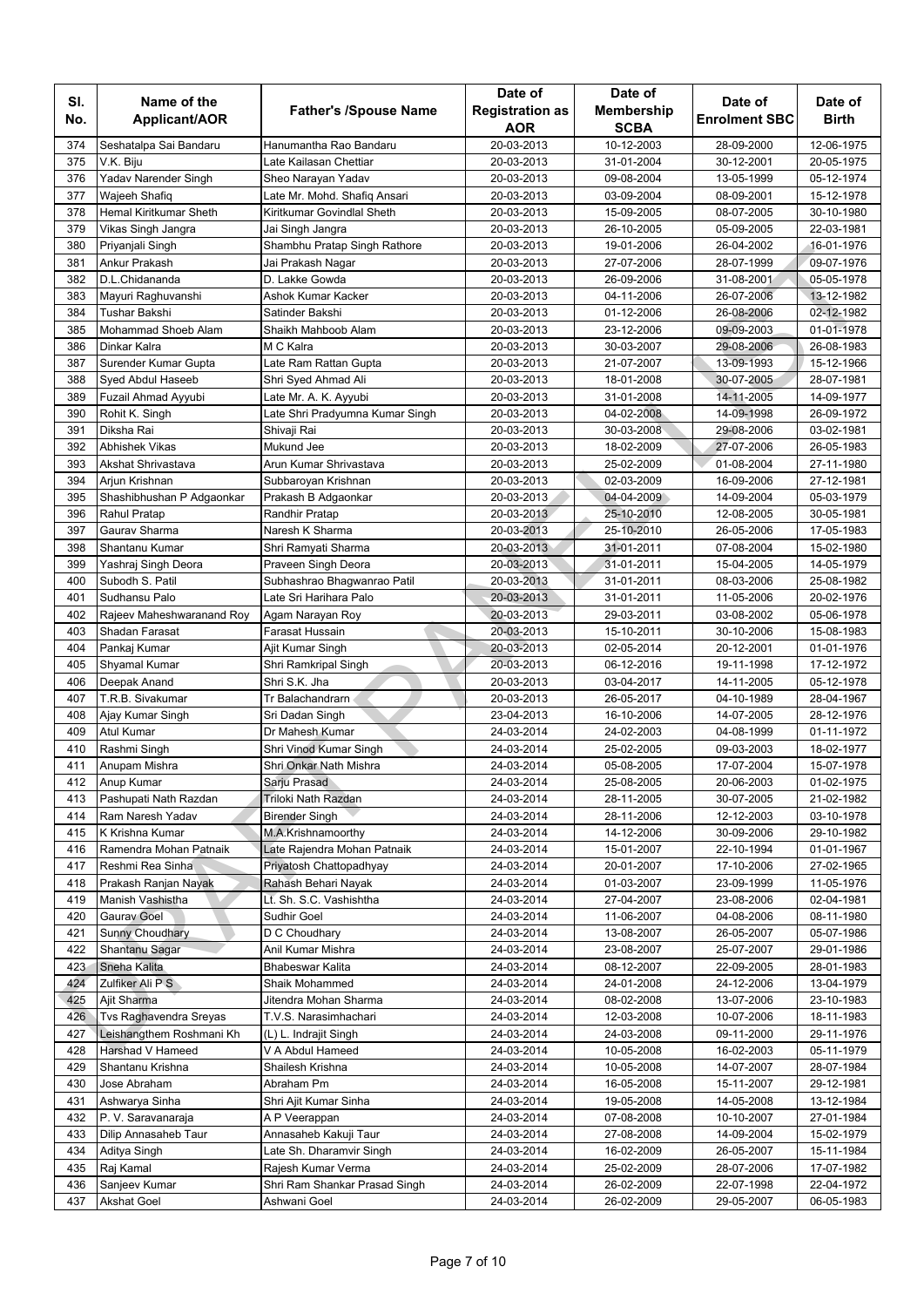|            |                          |                              | Date of                | Date of           |                      |              |
|------------|--------------------------|------------------------------|------------------------|-------------------|----------------------|--------------|
| SI.        | Name of the              | <b>Father's /Spouse Name</b> | <b>Registration as</b> | <b>Membership</b> | Date of              | Date of      |
| No.        | Applicant/AOR            |                              | <b>AOR</b>             | <b>SCBA</b>       | <b>Enrolment SBC</b> | <b>Birth</b> |
| 438        | Anup Jain                | Ashok Kumar Jain             | 24-03-2014             | 06-03-2009        | 06-10-2007           | 12-07-1984   |
| 439        | Avinash Sharma           | Swami Shrikrishan            | 24-03-2014             | 04-04-2009        | 31-05-2006           | 05-03-1983   |
| 440        | Arvind S. Avhad          | Mr. Sudhakar Avhad           | 24-03-2014             | 04-04-2009        | 23-09-2006           | 09-10-1983   |
| 441        | Preetika Dwivedi         | Suresh Dwivedi               | 24-03-2014             | 04-04-2009        | 30-05-2007           | 18-09-1984   |
| 442        | Archana Pathak Dave      | Satya Prakash Pathak         | 24-03-2014             | 12-11-2009        | 31-08-2003           | 10-07-1979   |
| 443        | Sanjay Rastogi           | Shri. Suresh Rastogi         | 24-03-2014             | 25-10-2010        | 16-09-1988           | 03-06-1961   |
| 444        | Atul Babasaheb Dakh      | Babasaheb Marutirao Dakh     | 24-03-2014             | 25-10-2010        | 08-09-1998           | 08-06-1972   |
| 445        | Anindita Pujari          | Gobardhan Pujari             | 24-03-2014             | 25-10-2010        | 14-10-2001           | 09-06-1978   |
| 446        | <b>Kumar Mihir</b>       | Umesh Mishra                 | 24-03-2014             | 25-10-2010        | 11-08-2006           | 15-12-1982   |
| 447        | Vikas Kumar              | Sh. Gopal Dass               | 24-03-2014             | 25-10-2010        | 26-08-2006           | 09-04-1981   |
| 448        | Samar Vijay Singh        | Vikram Singh Tanwar          | 24-03-2014             | 25-10-2010        | 28-09-2006           | 23-06-1982   |
| 449        | Jasmine Damkewala        | Purvez Damkewala             | 24-03-2014             | 01-01-2011        | 27-03-1999           | 10-11-1975   |
| 450        | Amol B Karande           | Bharatrao Dadasaheb          | 24-03-2014             | 01-01-2011        | 17-11-2003           | 06-06-1980   |
| 451        | Dr. Sarvam Ritam Khare   | Shri Ambika Prasad Khare     | 24-03-2014             | 30-01-2011        | 03-09-2006           | 06-01-1982   |
| 452        | <b>Akshat Kumar</b>      | Ajay Kumar                   | 24-03-2014             | 31-01-2011        | 08-07-2005           | 17-06-1982   |
| 453        | Abdul Azeem Kalebudde    | Abdul Azeez Kalebudde        | 24-03-2014             | 31-01-2011        | 29-06-2007           | 05-12-1983   |
| 454        | Santhosh Krishnan        | S Krishnan                   | 24-03-2014             | 31-01-2011        | 20-08-2007           | 23-07-1984   |
| 455        | Amit Kumar Singh         | Shravan Kumar                | 24-03-2014             | 11-03-2011        | 21-04-2005           | 12-12-1980   |
| 456        | <b>Abhishek Sharma</b>   | Ranbir Singh Sharma          | 24-03-2014             | 03-09-2011        | 28-07-2006           | 03-09-1984   |
| 457        | Pradeep Kumar Mathur     | Justice Girish Kumar Mathur  | 24-03-2014             | 28-09-2011        | 15-02-1998           | 21-08-1972   |
| 458        | Sadineni Ravi Kumar      | Sadineni Ramalaxmaiah        | 24-03-2014             | 15-10-2011        |                      | 30-05-1969   |
| 459        | Danish Zubair Khan       |                              |                        | 16-11-2011        | 29-01-2004           |              |
|            |                          | Liaqat Ullah Khan            | 24-03-2014             |                   | 12-04-2003           | 18-08-1978   |
| 460<br>461 | Sachin Patil             | Jaysing Aanandrao Patil      | 24-03-2014             | 22-11-2011        | 22-03-2005           | 10-06-1981   |
|            | Subhasish Mohanty        | P.K. Mohanty                 | 24-03-2014             | 02-05-2012        | 22-03-2003           | 04-05-1970   |
| 462        | Sarvesh Singh            | S N P Singh                  | 24-03-2014             | 02-05-2012        | 12-09-2006           | 07-10-1982   |
| 463        | Anushree Prashit Kapadia | Prashit Kapadia              | 24-03-2014             | 06-03-2013        | 02-05-2006           | 26-07-1983   |
| 464        | Gautam Talukdar          | Satyen Talukdar              | 24-03-2014             | 05-12-2013        | 01-09-2007           | 18-12-1982   |
| 465        | Nar Hari Singh           | Mr. Surinder Kumar           | 24-03-2014             | 10-06-2014        | 16-03-2005           | 04-04-1980   |
| 466        | Pooja Dhar               | Rattan Lal Dhar              | 24-03-2014             | 03-07-2014        | 19-08-2003           | 23-12-1979   |
| 467        | Lakshmi N. Kaimal        | Krishnan Narayana Kaimal     | 24-03-2014             | 15-10-2014        | 16-02-2003           | 25-05-1980   |
| 468        | Neeraj Kumar             | Arun Kumar Verma             | 24-03-2014             | 25-11-2014        | 04-08-2007           | 02-02-1981   |
| 469        | Amit K. Nain             | Rai Sahib Nain               | 24-03-2014             | 15-09-2015        | 23-10-2003           | 21-08-1980   |
| 470        | Narender Kumar Verma     | Late Shri Manohar Lal Verma  | 24-03-2014             | 02-11-2015        | 19-03-1987           | 30-03-1959   |
| 471        | Vernika Tomar            | <b>Bijendra Pal Tomar</b>    | 24-03-2014             | 01-01-2016        | 03-02-2007           | 07-08-1982   |
| 472        | Anantha Narayana M.G.    | Gopala Krishna ML            | 22-08-2014             | 25-10-2010        | 03-08-2007           | 07-11-1984   |
| 473        | Mansoor Ali              | Mr. Hamid Ali                | 27-03-2015             | 19-10-1984        | 19-06-1983           | 28-03-1957   |
| 474        | G. Sivabalamurugan       | P. Gandhimuthu               | 27-03-2015             | 20-04-2000        | 26-09-1997           | 15-05-1975   |
| 475        | Mukesh Kumar Sharma      | Mohan Dutt Sharma            | 27-03-2015             | 25-08-2002        | 25-04-1999           | 01-01-1969   |
| 476        | Ram Kishor Singh Yadav   | Sh Lakeshwari Singh Yadav    | 27-03-2015             | 31-12-2003        | 06-06-2001           | 02-07-1975   |
| 477        | Satyajeet Kumar          | Late Shanti Thakur           | 27-03-2015             | 06-01-2004        | 16-04-1999           | 25-10-1965   |
| 478        | Sanjay Kumar Dubey       | Kameshwar Dubey              | 27-03-2015             | 17-11-2005        | 13-08-2004           | 15-02-1982   |
| 479        | Rajesh Singh Chauhan     | Shri Sachchida Nand Singh    | 27-03-2015             | 30-11-2005        | 24-02-1998           | 01-01-1969   |
| 480        | Raj Kishor Choudhary     | <b>Upendra Choudhary</b>     | 27-03-2015             | 10-12-2005        | 07-07-2005           | 18-02-1974   |
| 481        | Nikhil Majithia          | Raj Bhushan Majithia         | 27-03-2015             | 03-02-2006        | 14-09-2002           | 06-03-1979   |
| 482        | Kumar Dushyant Singh     | <b>Bhuvneshwar Singh</b>     | 27-03-2015             | 15-01-2007        | 09-12-2005           | 23-04-1981   |
| 483        | Rishi Matoliya           | Damodar Prasad               | 27-03-2015             | 11-04-2007        | 15-07-2005           | 21-02-1981   |
| 484        | Deepak Prakash           | Deepak Prakash               | 27-03-2015             | 12-01-2008        | 29-01-1995           | 08-02-1971   |
| 485        | Biju P. Raman            | P K Raman                    | 27-03-2015             | 12-08-2008        | 21-11-2004           | 16-07-1980   |
| 486        | Karunakar Mahalik        | Late Shri Ramakanta Mahalik  | 27-03-2015             | 14-02-2009        | 04-12-1998           | 07-11-1970   |
| 487        | <b>Vishal Prasad</b>     | K D Prasad                   | 27-03-2015             | 23-02-2009        | 09-08-2008           | 26-11-1983   |
| 488        | Abid Ali Beeran P        | Mohammed Ali P               | 27-03-2015             | 05-03-2009        | 26-08-2006           | 18-09-1983   |
| 489        | Nikunj Dayal             | Pramod Dayal                 | 27-03-2015             | 05-03-2009        | 28-05-2007           | 23-05-1984   |
| 490        | Divyakant Lahoti         | Shri Krishn Kumar Lahoti     | 27-03-2015             | 25-10-2010        | 04-07-2008           | 30-06-1985   |
| 491        | <b>Kishore Kunal</b>     | Vinod Kumar                  | 27-03-2015             | 25-10-2010        | 14-07-2008           | 10-04-1985   |
| 492        | Rashmi Nandakumar        | Tharavanat Nandakumar        | 27-03-2015             | 01-01-2011        | 06-12-2008           | 31-03-1985   |
| 493        | Arunima Dwivedi          | Radhey Shyam Dwivedi         | 27-03-2015             | 31-01-2011        | 23-02-1998           | 08-03-1970   |
| 494        | Anuj Bhandari            | Abhay Kumar Bhandari         | 27-03-2015             | 31-01-2011        | 28-06-2008           | 02-02-1984   |
| 495        | Tanmaya Agarwal          | Justice Tarun Agarwala       | 27-03-2015             | 28-09-2011        | 19-07-2008           | 08-05-1985   |
| 496        | Tulika Mukherjee         | Sudhansu Jyoti Mukhopadhaya  | 27-03-2015             | 02-05-2012        | 25-07-2007           | 23-09-1983   |
| 497        | Sakshi Mittal            | Suresh Mittal                | 27-03-2015             | 22-02-2013        | 01-12-2004           | 04-05-1981   |
| 498        | Kabir Dixit              | Ramesh Dixit                 | 27-03-2015             | 02-05-2014        | 26-05-2007           | 02-02-1982   |
| 499        | Sumanth Nookala          | Swaroop Reddy Nookala        | 27-03-2015             | 15-10-2014        | 12-06-2003           | 02-02-1980   |
| 500        | Mohammed Sadique T A     | Abdul Azeez T.H.             | 27-03-2015             | 11-05-2015        | 03-03-2002           | 27-05-1979   |
| 501        | Krishnayan Sen           | Udayan Sen                   | 27-03-2015             | 02-12-2015        | 11-05-2006           | 06-09-1982   |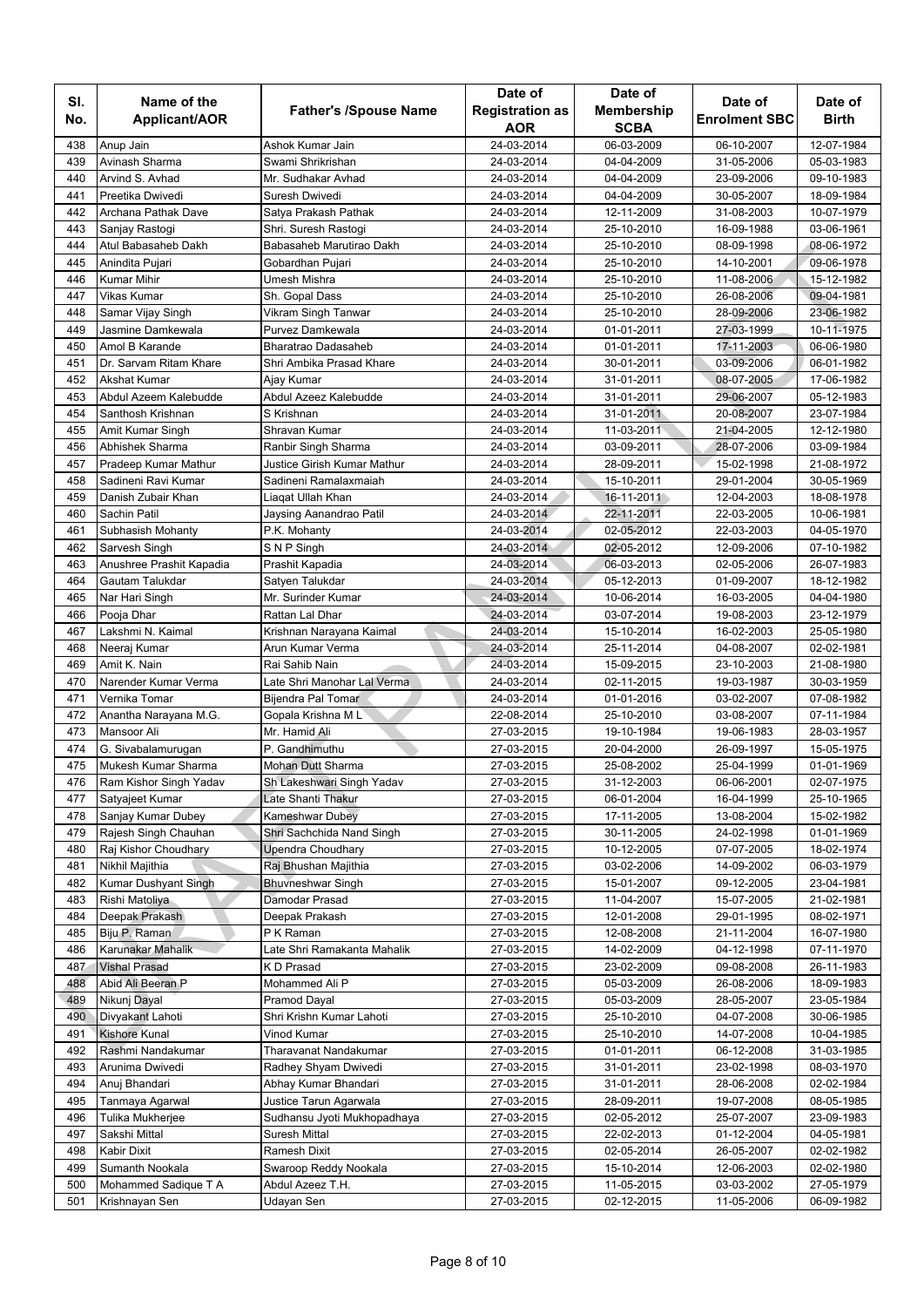|            |                                                     |                                        | Date of                  | Date of                  |                          |                          |
|------------|-----------------------------------------------------|----------------------------------------|--------------------------|--------------------------|--------------------------|--------------------------|
| SI.        | Name of the                                         | <b>Father's /Spouse Name</b>           | <b>Registration as</b>   | <b>Membership</b>        | Date of                  | Date of                  |
| No.        | Applicant/AOR                                       |                                        | <b>AOR</b>               | <b>SCBA</b>              | <b>Enrolment SBC</b>     | <b>Birth</b>             |
| 502        | Vivek Jain                                          | Vinay Chand Jain                       | 27-03-2015               | 17-10-2016               | 14-07-2008               | 31-10-1986               |
| 503        | K. Parameshwar                                      | P Krishnaswamy                         | 27-03-2015               | 05-05-2017               | 29-07-2007               | 21-08-1984               |
| 504        | Supriya Juneja                                      | Sudhir Kumar Juneja                    | 27-03-2015               | 05-05-2017               | 24-07-2008               | 05-02-1986               |
| 505        | F. I. Choudhury                                     | N I Choudhury                          | 29-02-2016               | 19-02-2002               | 06-08-2001               | 01-03-1972               |
| 506        | <b>Kunal Cheema</b>                                 | Ashok Iqbal Singh Cheema               | 29-02-2016               | 26-10-2005               | 04-08-2005               | 26-12-1982               |
| 507        | Shalinder Saini                                     | Mohinder Saini                         | 29-02-2016               | 04-07-2006               | 11-07-2003               | 19-11-1977               |
| 508        | Gopal Jha                                           | Sh. Navkant Jha                        | 29-02-2016               | 22-03-2007               | 12-10-2006               | 03-12-1976               |
| 509        | <b>Anand Mishra</b>                                 | Sachchida Nand Mishra                  | 29-02-2016               | 10-09-2007               | 25-08-2006               | 30-09-1977               |
| 510        | Shubhranshu Padhi                                   | Saurjya Kanta Padhi                    | 29-02-2016               | 11-03-2008               | 27-06-2007               | 12-02-1985               |
| 511        | A.Lakshminarayanan                                  | S Ayyanan                              | 29-02-2016               | 04-04-2009               | 10-10-2007               | 13-05-1977               |
| 512        | D K Devesh                                          | Ajay Kumar Singh                       | 29-02-2016               | 03-09-2009               | 25-07-2009               | 01-06-1984               |
| 513        | Dhananjay Garg                                      | Dinesh Kumar Garg                      | 29-02-2016               | 25-10-2010               | 22-09-2009               | 25-06-1985               |
| 514        | <b>Manish Paliwal</b>                               | Ratanlal Purohit                       | 29-02-2016               | 31-01-2011               | 26-08-2006               | 15-07-1981               |
| 515        | Anish R. Shah                                       | Rajesh R Shah                          | 29-02-2016               | 31-01-2011               | 26-06-2009               | 01-04-1987               |
| 516        | Jaikriti S Jadeja                                   | Devendra Sinh Jadeja                   | 29-02-2016               | 11-03-2011               | 09-08-2009               | 03-04-1986               |
| 517        | Abhimanue Shrestha                                  | Dr Anil Kumar Motani                   | 29-02-2016               | 01-09-2012               | 26-07-2008               | 23-02-1983               |
| 518<br>519 | Rajesh P<br>Brajesh Kumar Singh                     | K K Raghavan Nair<br>Vinay Kumar Singh | 29-02-2016<br>29-02-2016 | 11-09-2012<br>11-09-2012 | 20-10-2002<br>11-09-2009 | 26-05-1976<br>01-03-1981 |
| 520        | Surender Singh Hooda                                | Satyavir Singh Hooda                   | 29-02-2016               | 08-07-2013               | 05-10-1999               | 14-11-1965               |
| 521        | Ajay Marwah                                         | Late Sh. Ashok Marwah                  | 29-02-2016               | 25-04-2014               | 28-11-2008               | 18-12-1984               |
| 522        | Som Raj Choudhury                                   | Sh Raj Kishore Choudhury               | 29-02-2016               | 02-05-2014               | 29-11-2009               | 29-09-1986               |
| 523        | Santosh Kumar Pandey                                | Late Suresh Pandey                     | 29-02-2016               | 15-10-2014               | 10-07-2006               | 10-09-1979               |
| 524        | Kaustubh Shukla                                     | Kaustubh Shukla                        | 29-02-2016               | 15-10-2014               | 25-07-2009               | 01-01-1986               |
| 525        | <b>Ankit Swarup</b>                                 | Manoj Swarup                           | 29-02-2016               | 19-01-2015               | 02-06-2009               | 30-08-1986               |
| 526        | Radhika Gautam                                      | Raminder Kumar Gautam                  | 29-02-2016               | 11-05-2015               | 17-06-2008               | 12-09-1985               |
| 527        | Rahul Shyam Bhandari                                | Shyam Bhandari                         | 29-02-2016               | 15-09-2015               | 11-08-2009               | 12-11-1986               |
| 528        | Supreeta Sharanagouda                               | Shreekant Lagali                       | 29-02-2016               | 17-10-2016               | 27-08-2004               | 16-07-1980               |
| 529        | Hitendra Nath Rath                                  | Jayananda Rath                         | 29-02-2016               | 05-05-2017               | 11-09-2009               | 20-07-1979               |
| 530        | Sumit R Sharma                                      | Rajkumar Sharma                        | 29-02-2016               | 06-02-2018               | 09-08-2008               | 02-07-1985               |
| 531        | <b>Anand Varma</b>                                  | Tarun Varma                            | 29-02-2016               | 19-07-2018               | 19-07-2008               | 17-01-1985               |
| 532        | D. Abhinav Rao                                      | D Devender Rao                         | 29-02-2016               | 01-11-2018               | 31-07-2009               | 23-02-1987               |
| 533        | Astha Tyagi                                         | Hemraj Tyagi                           | 08-03-2016               | 28-03-2002               | 03-12-1997               | 06-03-1974               |
| 534        | Kailash Prashad Pandey                              | Deena Nath Pandey                      | 08-03-2016               | 07-10-2004               | 28-09-2000               | 12-02-1978               |
| 535        | Reena Pandey                                        | Ambika Prasad Sinha                    | 08-03-2016               | 07-03-2006               | 19-08-2003               | 03-03-1974               |
| 536        | Ashutosh Dubey                                      | Hari Bansh Dubey                       | 08-03-2016               | 30-04-2007               | 24-07-2004               | 20-06-1980               |
| 537        | Rashmi Malhotra                                     | Manish Malhotra                        | 08-03-2016               | 08-12-2007               | 08-12-1999               | 08-12-1973               |
| 538        | Shishir Pinaki                                      | Dr B P Singh                           | 08-03-2016               | 25-01-2008               | 25-10-1999               | 03-12-1974               |
| 539        | Amrendra Kumar Mehta                                | Mishree Mehta                          | 08-03-2016               | 20-02-2008               | 13-01-2007               | 05-01-1982               |
| 540        | Pranaya Kumar Mohapatra                             | Late Laxmikant Mohapatra               | 08-03-2016               | 21-02-2009               | 28-04-2004               | 02-07-1979               |
| 541        | Abhinav Shrivastava                                 | Dinesh Chandra                         | 08-03-2016               | 03-12-2009               | 05-12-2008               | 01-04-1984               |
| 542        | Sayid Marzook Bafaki                                | Sayid Abdhulla Bafaki                  | 08-03-2016               | 25-10-2010               | 11-11-2007               | 13-12-1983               |
| 543        | Somesh Chandra Jha                                  | Satish Chandra Jha                     | 08-03-2016               | 25-10-2010               | 25-08-2008               | 31-01-1983               |
| 544        | Smarhar Singh                                       | Shivendra Narayan Singh                | 08-03-2016               | 25-10-2010               | 27-09-2008               | 16-05-1977               |
| 545        | Siddharth Mittal                                    | Satish Kumar Mittal                    | 08-03-2016               | 25-10-2010               | 10-06-2009               | 07-05-1986               |
| 546        | Shamik Shirishbhai Sanjanwala Shirish H. Sanjanwala |                                        | 08-03-2016               | 01-01-2011               | 21-03-1999               | 12-08-1976               |
| 547        | Malavika Jayanth                                    | V C Ganesan                            | 08-03-2016               | 31-01-2011               | 27-09-2008               | 08-07-1978               |
| 548        | Varun Singh                                         | Prem Vir Singh                         | 08-03-2016               | 28-09-2011               | 25-08-2008               | 06-03-1984               |
| 549        | <b>Sukant Vikram</b>                                | Vinod Kumar Singh                      | 08-03-2016               | 05-10-2011               | 30-07-2009               | 19-07-1985               |
| 550        | Suvidutt M.S.                                       | Varkad Raman Sundaran                  | 08-03-2016               | 15-10-2011               | 11-11-2007               | 11-07-1984               |
| 551        | Ramjee Pandey                                       | Braj Nath Pandey                       | 08-03-2016               | 08-11-2011               | 16-11-2002               | 25-12-1972               |
| 552        | Anirudh Sanganeria                                  | Suryakant Sanganeria                   | 08-03-2016               | 29-11-2011               | 31-08-2008               | 24-11-1985               |
| 553        | Ankit Anandraj Shah                                 | Anandraj Shah                          | 08-03-2016               | 24-02-2012               | 07-09-2007               | 28-06-1983               |
| 554        | Pratik R. Bombarde                                  | Rajkumar Bombarde                      | 08-03-2016               | 01-05-2012               | 02-08-2008               | 30-10-1985               |
| 555        | Anzu.K.Varkey                                       | <b>Kv Varkey</b>                       | 08-03-2016               | 07-08-2013               | 21-11-2004               | 10-01-1979               |
| 556        | Karan Bharihoke                                     | Justice Ajit Bharihoke                 | 08-03-2016               | 08-08-2013               | 04-09-2003               | 08-08-1980               |
| 557        | <b>Gurmeet Singh Makker</b>                         | Harbans Singh Makker                   | 08-03-2016               | 02-05-2014               | 25-07-1996               | 02-03-1970               |
| 558        | Zoheb Hossain                                       | Molazzem Hossain                       | 08-03-2016               | 08-12-2014               | 04-09-2008               | 21-03-1985               |
| 559        | Shalini Kaul                                        | Dr. Sanjay Kaul                        | 08-03-2016               | 20-09-2017               | 23-10-2002               | 05-06-1977               |
| 560        | Vinay Arora                                         | H C Arora                              | 06-03-2017               | 22-07-2002               | 02-12-1998               | 12-12-1972               |
| 561        | Preeti Singh                                        | Mahabir Singh                          | 06-03-2017               | 19-08-2003               | 04-08-2003               | 30-12-1979               |
| 562        | Taruna Singh Gohil                                  | Onkar Singh                            | 06-03-2017               | 11-11-2005               | 27-08-2004               | 24-10-1979               |
| 563<br>564 | Anilendra Pandey<br>Aldanish Rein                   | Ram Tirth Pandey<br>Aeltemesh Rein     | 06-03-2017               | 01-03-2006               | 13-12-2002               | 05-11-1969               |
| 565        | Pankaj Kumar Mishra                                 | Late Dwarika Mishra                    | 06-03-2017<br>06-03-2017 | 17-12-2007<br>25-10-2010 | 15-09-2007<br>22-01-2008 | 03-10-1985<br>05-03-1978 |
|            |                                                     |                                        |                          |                          |                          |                          |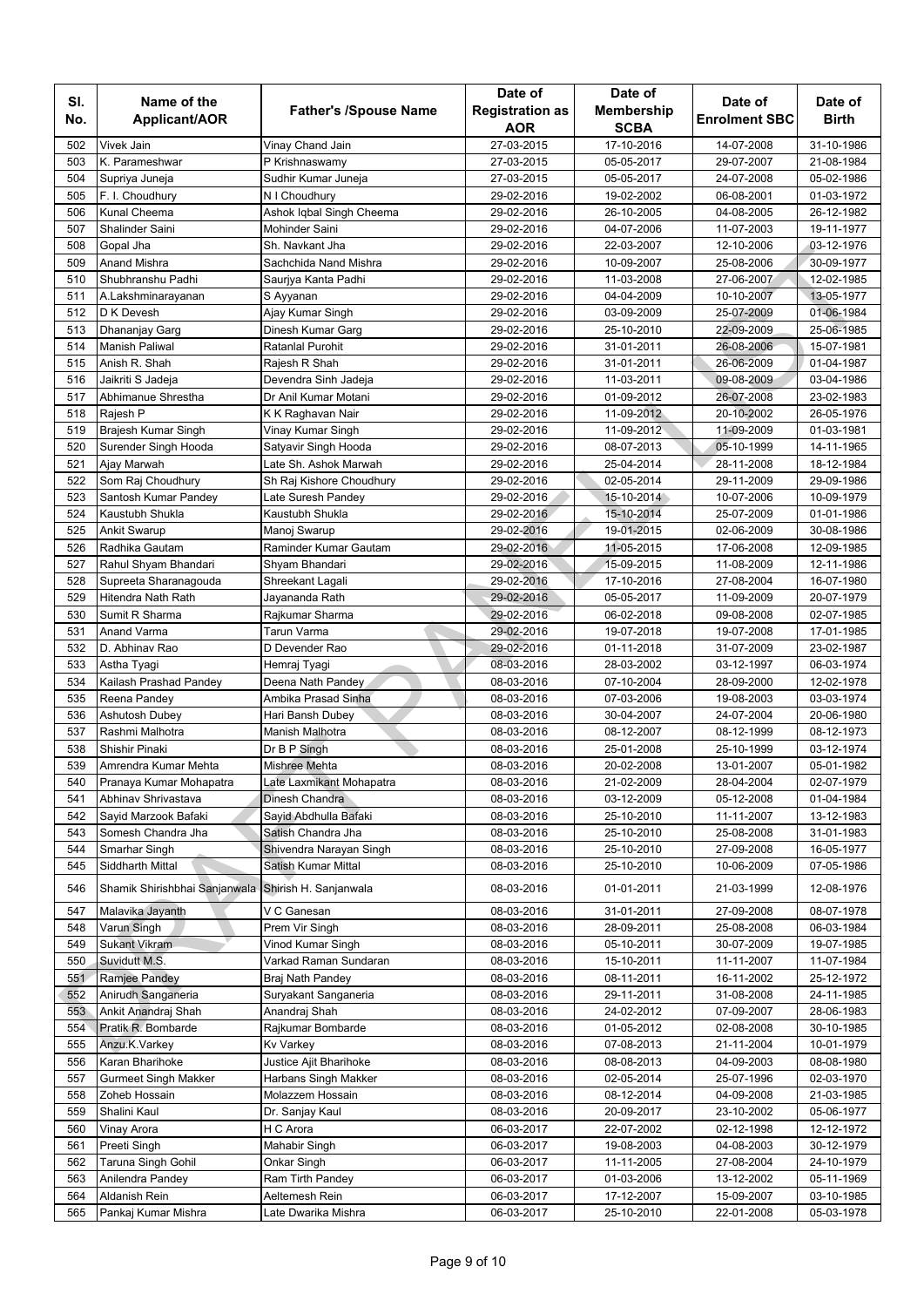| Name of the<br>Applicant/AOR | <b>Father's /Spouse Name</b>                                                                                                                                                                                                                                                                                                                                                                                                                                                                                                               | Date of<br><b>Registration as</b><br><b>AOR</b>                                                                                                                                                                                                                                                                                                                                                                                                                                                                                                                                     | Date of<br>Membership<br><b>SCBA</b>                                                                                                                                                                                                                                                                                                                                     | Date of<br><b>Enrolment SBC</b>                                                                                                                                                                                                                                                                                                                                                        | Date of<br><b>Birth</b>                                                                                                                                                                                                                                                                                                                                                                |
|------------------------------|--------------------------------------------------------------------------------------------------------------------------------------------------------------------------------------------------------------------------------------------------------------------------------------------------------------------------------------------------------------------------------------------------------------------------------------------------------------------------------------------------------------------------------------------|-------------------------------------------------------------------------------------------------------------------------------------------------------------------------------------------------------------------------------------------------------------------------------------------------------------------------------------------------------------------------------------------------------------------------------------------------------------------------------------------------------------------------------------------------------------------------------------|--------------------------------------------------------------------------------------------------------------------------------------------------------------------------------------------------------------------------------------------------------------------------------------------------------------------------------------------------------------------------|----------------------------------------------------------------------------------------------------------------------------------------------------------------------------------------------------------------------------------------------------------------------------------------------------------------------------------------------------------------------------------------|----------------------------------------------------------------------------------------------------------------------------------------------------------------------------------------------------------------------------------------------------------------------------------------------------------------------------------------------------------------------------------------|
| Akshay Verma                 | Ashok Verma                                                                                                                                                                                                                                                                                                                                                                                                                                                                                                                                | 06-03-2017                                                                                                                                                                                                                                                                                                                                                                                                                                                                                                                                                                          | 25-10-2010                                                                                                                                                                                                                                                                                                                                                               | 14-08-2009                                                                                                                                                                                                                                                                                                                                                                             | 19-02-1986                                                                                                                                                                                                                                                                                                                                                                             |
| Keshav Ranjan                | Shri Yadunandan Prasad                                                                                                                                                                                                                                                                                                                                                                                                                                                                                                                     | 06-03-2017                                                                                                                                                                                                                                                                                                                                                                                                                                                                                                                                                                          | 31-01-2011                                                                                                                                                                                                                                                                                                                                                               | 26-08-2005                                                                                                                                                                                                                                                                                                                                                                             | 17-05-1975                                                                                                                                                                                                                                                                                                                                                                             |
| Divyesh Pratapn Singh        | Devendra Singh                                                                                                                                                                                                                                                                                                                                                                                                                                                                                                                             | 06-03-2017                                                                                                                                                                                                                                                                                                                                                                                                                                                                                                                                                                          | 31-01-2011                                                                                                                                                                                                                                                                                                                                                               | 19-07-2008                                                                                                                                                                                                                                                                                                                                                                             | 25-01-1982                                                                                                                                                                                                                                                                                                                                                                             |
| Nishesh Sharma               | Shri Umesh Chandra Sharma                                                                                                                                                                                                                                                                                                                                                                                                                                                                                                                  | 06-03-2017                                                                                                                                                                                                                                                                                                                                                                                                                                                                                                                                                                          | 31-01-2011                                                                                                                                                                                                                                                                                                                                                               | 14-08-2009                                                                                                                                                                                                                                                                                                                                                                             | 16-08-1967                                                                                                                                                                                                                                                                                                                                                                             |
| Chandan Kumar                | Dr. Ram Chandra Prasad Singh                                                                                                                                                                                                                                                                                                                                                                                                                                                                                                               | 06-03-2017                                                                                                                                                                                                                                                                                                                                                                                                                                                                                                                                                                          | 18-02-2011                                                                                                                                                                                                                                                                                                                                                               | 06-10-2007                                                                                                                                                                                                                                                                                                                                                                             | 01-03-1981                                                                                                                                                                                                                                                                                                                                                                             |
| Garima Bajaj                 | Pradeep Kapoor                                                                                                                                                                                                                                                                                                                                                                                                                                                                                                                             | 06-03-2017                                                                                                                                                                                                                                                                                                                                                                                                                                                                                                                                                                          | 28-09-2011                                                                                                                                                                                                                                                                                                                                                               | 14-07-2009                                                                                                                                                                                                                                                                                                                                                                             | 31-03-1986                                                                                                                                                                                                                                                                                                                                                                             |
| Durga Dutt                   | Gajendra Prasad Singh                                                                                                                                                                                                                                                                                                                                                                                                                                                                                                                      | 06-03-2017                                                                                                                                                                                                                                                                                                                                                                                                                                                                                                                                                                          | 28-09-2011                                                                                                                                                                                                                                                                                                                                                               | 03-02-2011                                                                                                                                                                                                                                                                                                                                                                             | 01-03-1978                                                                                                                                                                                                                                                                                                                                                                             |
| Talha Abdul Rahman           | Tahseen Ahmad                                                                                                                                                                                                                                                                                                                                                                                                                                                                                                                              | 06-03-2017                                                                                                                                                                                                                                                                                                                                                                                                                                                                                                                                                                          | 03-07-2013                                                                                                                                                                                                                                                                                                                                                               | 19-07-2008                                                                                                                                                                                                                                                                                                                                                                             | 06-03-1985                                                                                                                                                                                                                                                                                                                                                                             |
| Paari Vendhan                | Kalai Vendhan                                                                                                                                                                                                                                                                                                                                                                                                                                                                                                                              | 06-03-2017                                                                                                                                                                                                                                                                                                                                                                                                                                                                                                                                                                          | 20-09-2013                                                                                                                                                                                                                                                                                                                                                               | 30-08-2007                                                                                                                                                                                                                                                                                                                                                                             | 24-05-1983                                                                                                                                                                                                                                                                                                                                                                             |
| Parul Shukla                 | Justice Vimlesh Kumar Shukla                                                                                                                                                                                                                                                                                                                                                                                                                                                                                                               | 06-03-2017                                                                                                                                                                                                                                                                                                                                                                                                                                                                                                                                                                          | 07-11-2013                                                                                                                                                                                                                                                                                                                                                               | 27-06-2010                                                                                                                                                                                                                                                                                                                                                                             | 01-07-1987                                                                                                                                                                                                                                                                                                                                                                             |
| A. Karthik                   | <b>Tv Ashok</b>                                                                                                                                                                                                                                                                                                                                                                                                                                                                                                                            | 06-03-2017                                                                                                                                                                                                                                                                                                                                                                                                                                                                                                                                                                          | 02-05-2014                                                                                                                                                                                                                                                                                                                                                               | 16-09-2009                                                                                                                                                                                                                                                                                                                                                                             | 25-02-1987                                                                                                                                                                                                                                                                                                                                                                             |
| Rishi Jain                   | Sunil Kumar Jain                                                                                                                                                                                                                                                                                                                                                                                                                                                                                                                           | 06-03-2017                                                                                                                                                                                                                                                                                                                                                                                                                                                                                                                                                                          | 02-05-2014                                                                                                                                                                                                                                                                                                                                                               | 23-07-2010                                                                                                                                                                                                                                                                                                                                                                             | 27-12-1986                                                                                                                                                                                                                                                                                                                                                                             |
| Sachin Sharma                | Shri Vijay Kumar Sharma                                                                                                                                                                                                                                                                                                                                                                                                                                                                                                                    | 06-03-2017                                                                                                                                                                                                                                                                                                                                                                                                                                                                                                                                                                          | 15-10-2014                                                                                                                                                                                                                                                                                                                                                               | 25-07-2009                                                                                                                                                                                                                                                                                                                                                                             | 06-10-1986                                                                                                                                                                                                                                                                                                                                                                             |
| Sandeep Sudhakar Deshmukh    | Sudhakar Bhimrao Deshmukh                                                                                                                                                                                                                                                                                                                                                                                                                                                                                                                  | 06-03-2017                                                                                                                                                                                                                                                                                                                                                                                                                                                                                                                                                                          | 11-05-2015                                                                                                                                                                                                                                                                                                                                                               | 15-07-2004                                                                                                                                                                                                                                                                                                                                                                             | 03-05-1982                                                                                                                                                                                                                                                                                                                                                                             |
| Astha Sharma                 | Sunil Kumar Sharma                                                                                                                                                                                                                                                                                                                                                                                                                                                                                                                         | 06-03-2017                                                                                                                                                                                                                                                                                                                                                                                                                                                                                                                                                                          | 11-05-2015                                                                                                                                                                                                                                                                                                                                                               | 22-07-2010                                                                                                                                                                                                                                                                                                                                                                             | 22-06-1988                                                                                                                                                                                                                                                                                                                                                                             |
| Rajesh Kumar                 | Late Sh. Nafa Singh Sharma                                                                                                                                                                                                                                                                                                                                                                                                                                                                                                                 | 06-03-2017                                                                                                                                                                                                                                                                                                                                                                                                                                                                                                                                                                          | 02-11-2015                                                                                                                                                                                                                                                                                                                                                               | 28-11-2007                                                                                                                                                                                                                                                                                                                                                                             | 15-12-1960                                                                                                                                                                                                                                                                                                                                                                             |
| Kaushik Choudhury            | Dilip Choudhury                                                                                                                                                                                                                                                                                                                                                                                                                                                                                                                            | 06-03-2017                                                                                                                                                                                                                                                                                                                                                                                                                                                                                                                                                                          | 26-07-2016                                                                                                                                                                                                                                                                                                                                                               | 18-09-2010                                                                                                                                                                                                                                                                                                                                                                             | 28-12-1985                                                                                                                                                                                                                                                                                                                                                                             |
| Abhay Anand Jena             | Mahendra Prasad Jena                                                                                                                                                                                                                                                                                                                                                                                                                                                                                                                       | 06-03-2017                                                                                                                                                                                                                                                                                                                                                                                                                                                                                                                                                                          | 13-09-2018                                                                                                                                                                                                                                                                                                                                                               | 23-07-2010                                                                                                                                                                                                                                                                                                                                                                             | 24-02-1986                                                                                                                                                                                                                                                                                                                                                                             |
|                              |                                                                                                                                                                                                                                                                                                                                                                                                                                                                                                                                            | 06-03-2017                                                                                                                                                                                                                                                                                                                                                                                                                                                                                                                                                                          |                                                                                                                                                                                                                                                                                                                                                                          |                                                                                                                                                                                                                                                                                                                                                                                        | 18-01-1983                                                                                                                                                                                                                                                                                                                                                                             |
|                              |                                                                                                                                                                                                                                                                                                                                                                                                                                                                                                                                            |                                                                                                                                                                                                                                                                                                                                                                                                                                                                                                                                                                                     |                                                                                                                                                                                                                                                                                                                                                                          |                                                                                                                                                                                                                                                                                                                                                                                        | 27-10-1985                                                                                                                                                                                                                                                                                                                                                                             |
|                              |                                                                                                                                                                                                                                                                                                                                                                                                                                                                                                                                            |                                                                                                                                                                                                                                                                                                                                                                                                                                                                                                                                                                                     |                                                                                                                                                                                                                                                                                                                                                                          |                                                                                                                                                                                                                                                                                                                                                                                        | 10-12-1973                                                                                                                                                                                                                                                                                                                                                                             |
|                              |                                                                                                                                                                                                                                                                                                                                                                                                                                                                                                                                            |                                                                                                                                                                                                                                                                                                                                                                                                                                                                                                                                                                                     |                                                                                                                                                                                                                                                                                                                                                                          |                                                                                                                                                                                                                                                                                                                                                                                        | 12-07-1984                                                                                                                                                                                                                                                                                                                                                                             |
|                              |                                                                                                                                                                                                                                                                                                                                                                                                                                                                                                                                            |                                                                                                                                                                                                                                                                                                                                                                                                                                                                                                                                                                                     |                                                                                                                                                                                                                                                                                                                                                                          |                                                                                                                                                                                                                                                                                                                                                                                        | 23-02-1988                                                                                                                                                                                                                                                                                                                                                                             |
|                              |                                                                                                                                                                                                                                                                                                                                                                                                                                                                                                                                            |                                                                                                                                                                                                                                                                                                                                                                                                                                                                                                                                                                                     |                                                                                                                                                                                                                                                                                                                                                                          |                                                                                                                                                                                                                                                                                                                                                                                        | 20-05-1985                                                                                                                                                                                                                                                                                                                                                                             |
|                              |                                                                                                                                                                                                                                                                                                                                                                                                                                                                                                                                            |                                                                                                                                                                                                                                                                                                                                                                                                                                                                                                                                                                                     |                                                                                                                                                                                                                                                                                                                                                                          |                                                                                                                                                                                                                                                                                                                                                                                        | 15-08-1981                                                                                                                                                                                                                                                                                                                                                                             |
|                              |                                                                                                                                                                                                                                                                                                                                                                                                                                                                                                                                            |                                                                                                                                                                                                                                                                                                                                                                                                                                                                                                                                                                                     |                                                                                                                                                                                                                                                                                                                                                                          |                                                                                                                                                                                                                                                                                                                                                                                        | 15-04-1978                                                                                                                                                                                                                                                                                                                                                                             |
|                              |                                                                                                                                                                                                                                                                                                                                                                                                                                                                                                                                            |                                                                                                                                                                                                                                                                                                                                                                                                                                                                                                                                                                                     |                                                                                                                                                                                                                                                                                                                                                                          |                                                                                                                                                                                                                                                                                                                                                                                        | 01-01-1980                                                                                                                                                                                                                                                                                                                                                                             |
|                              |                                                                                                                                                                                                                                                                                                                                                                                                                                                                                                                                            |                                                                                                                                                                                                                                                                                                                                                                                                                                                                                                                                                                                     |                                                                                                                                                                                                                                                                                                                                                                          |                                                                                                                                                                                                                                                                                                                                                                                        | 20-07-1981                                                                                                                                                                                                                                                                                                                                                                             |
|                              |                                                                                                                                                                                                                                                                                                                                                                                                                                                                                                                                            |                                                                                                                                                                                                                                                                                                                                                                                                                                                                                                                                                                                     |                                                                                                                                                                                                                                                                                                                                                                          |                                                                                                                                                                                                                                                                                                                                                                                        | 01-01-1987                                                                                                                                                                                                                                                                                                                                                                             |
|                              |                                                                                                                                                                                                                                                                                                                                                                                                                                                                                                                                            |                                                                                                                                                                                                                                                                                                                                                                                                                                                                                                                                                                                     |                                                                                                                                                                                                                                                                                                                                                                          |                                                                                                                                                                                                                                                                                                                                                                                        | 07-06-1985                                                                                                                                                                                                                                                                                                                                                                             |
|                              |                                                                                                                                                                                                                                                                                                                                                                                                                                                                                                                                            |                                                                                                                                                                                                                                                                                                                                                                                                                                                                                                                                                                                     |                                                                                                                                                                                                                                                                                                                                                                          |                                                                                                                                                                                                                                                                                                                                                                                        | 03-06-1987                                                                                                                                                                                                                                                                                                                                                                             |
|                              |                                                                                                                                                                                                                                                                                                                                                                                                                                                                                                                                            |                                                                                                                                                                                                                                                                                                                                                                                                                                                                                                                                                                                     |                                                                                                                                                                                                                                                                                                                                                                          |                                                                                                                                                                                                                                                                                                                                                                                        | 30-04-1984                                                                                                                                                                                                                                                                                                                                                                             |
|                              |                                                                                                                                                                                                                                                                                                                                                                                                                                                                                                                                            |                                                                                                                                                                                                                                                                                                                                                                                                                                                                                                                                                                                     |                                                                                                                                                                                                                                                                                                                                                                          |                                                                                                                                                                                                                                                                                                                                                                                        | 18-07-1981                                                                                                                                                                                                                                                                                                                                                                             |
|                              |                                                                                                                                                                                                                                                                                                                                                                                                                                                                                                                                            |                                                                                                                                                                                                                                                                                                                                                                                                                                                                                                                                                                                     |                                                                                                                                                                                                                                                                                                                                                                          |                                                                                                                                                                                                                                                                                                                                                                                        | 15-08-1979                                                                                                                                                                                                                                                                                                                                                                             |
|                              |                                                                                                                                                                                                                                                                                                                                                                                                                                                                                                                                            |                                                                                                                                                                                                                                                                                                                                                                                                                                                                                                                                                                                     |                                                                                                                                                                                                                                                                                                                                                                          |                                                                                                                                                                                                                                                                                                                                                                                        | 26-08-1980<br>03-11-1986                                                                                                                                                                                                                                                                                                                                                               |
|                              |                                                                                                                                                                                                                                                                                                                                                                                                                                                                                                                                            |                                                                                                                                                                                                                                                                                                                                                                                                                                                                                                                                                                                     |                                                                                                                                                                                                                                                                                                                                                                          |                                                                                                                                                                                                                                                                                                                                                                                        | 15-06-1985                                                                                                                                                                                                                                                                                                                                                                             |
|                              |                                                                                                                                                                                                                                                                                                                                                                                                                                                                                                                                            |                                                                                                                                                                                                                                                                                                                                                                                                                                                                                                                                                                                     |                                                                                                                                                                                                                                                                                                                                                                          |                                                                                                                                                                                                                                                                                                                                                                                        | 02-02-1988                                                                                                                                                                                                                                                                                                                                                                             |
|                              |                                                                                                                                                                                                                                                                                                                                                                                                                                                                                                                                            |                                                                                                                                                                                                                                                                                                                                                                                                                                                                                                                                                                                     |                                                                                                                                                                                                                                                                                                                                                                          |                                                                                                                                                                                                                                                                                                                                                                                        | 05-11-1977                                                                                                                                                                                                                                                                                                                                                                             |
|                              |                                                                                                                                                                                                                                                                                                                                                                                                                                                                                                                                            |                                                                                                                                                                                                                                                                                                                                                                                                                                                                                                                                                                                     |                                                                                                                                                                                                                                                                                                                                                                          |                                                                                                                                                                                                                                                                                                                                                                                        | 01-01-1984                                                                                                                                                                                                                                                                                                                                                                             |
|                              |                                                                                                                                                                                                                                                                                                                                                                                                                                                                                                                                            |                                                                                                                                                                                                                                                                                                                                                                                                                                                                                                                                                                                     |                                                                                                                                                                                                                                                                                                                                                                          |                                                                                                                                                                                                                                                                                                                                                                                        | 11-10-1986                                                                                                                                                                                                                                                                                                                                                                             |
|                              |                                                                                                                                                                                                                                                                                                                                                                                                                                                                                                                                            |                                                                                                                                                                                                                                                                                                                                                                                                                                                                                                                                                                                     |                                                                                                                                                                                                                                                                                                                                                                          |                                                                                                                                                                                                                                                                                                                                                                                        | 04-07-1987                                                                                                                                                                                                                                                                                                                                                                             |
|                              |                                                                                                                                                                                                                                                                                                                                                                                                                                                                                                                                            |                                                                                                                                                                                                                                                                                                                                                                                                                                                                                                                                                                                     |                                                                                                                                                                                                                                                                                                                                                                          |                                                                                                                                                                                                                                                                                                                                                                                        | 10-06-1968                                                                                                                                                                                                                                                                                                                                                                             |
|                              |                                                                                                                                                                                                                                                                                                                                                                                                                                                                                                                                            |                                                                                                                                                                                                                                                                                                                                                                                                                                                                                                                                                                                     |                                                                                                                                                                                                                                                                                                                                                                          |                                                                                                                                                                                                                                                                                                                                                                                        | 25-04-1985                                                                                                                                                                                                                                                                                                                                                                             |
|                              |                                                                                                                                                                                                                                                                                                                                                                                                                                                                                                                                            |                                                                                                                                                                                                                                                                                                                                                                                                                                                                                                                                                                                     |                                                                                                                                                                                                                                                                                                                                                                          |                                                                                                                                                                                                                                                                                                                                                                                        | 25-09-1988                                                                                                                                                                                                                                                                                                                                                                             |
|                              |                                                                                                                                                                                                                                                                                                                                                                                                                                                                                                                                            |                                                                                                                                                                                                                                                                                                                                                                                                                                                                                                                                                                                     |                                                                                                                                                                                                                                                                                                                                                                          |                                                                                                                                                                                                                                                                                                                                                                                        |                                                                                                                                                                                                                                                                                                                                                                                        |
|                              | Pallavi Pratap<br>Sahil Bhalaik<br>Hiren Dasan<br>Rajat Singh<br>Abhinav Agrawal<br>Robin Khokhar<br>Lokesh Kumar Choudhary<br>Rituraj Biswas<br>Shilpi Satyapriya Satyam<br><b>Arvind Gupta</b><br>Amarjeet Singh<br>Yusuf<br>M.P.Parthiban<br>Rajiv Kumar<br>Siddharth Batra<br>Farhat Jahan Rehmani<br>Ravindra Sadanand Chingale<br>Avneesh Arputham<br>Devina Sehgal<br>Purnima Jauhari<br>Ashutosh Kumar Sharma<br>Sudeep Kumar<br>Bhuvneshwari Pathak<br>Gauri Neo Rampal<br>Raj Bahadur Yadav<br>Surabhi Guleria<br>Javedur Rahman | Virendra Pratap<br>Susheel Bhalaik<br>K H Dasan<br>Tribhuwan Ram<br>Ved Prakash Agrawal<br>Disondi Kumar Khokhar<br>Shri Veernarayan Singh<br>Dinendra Biswas<br><b>Kc Kaushik</b><br>Pradeep Gupta<br>Avtar Singh Malhotra<br>Abdul Salam<br>Mahendran K<br>Ram Nandan Singh<br>Sh Bharat Bhushan Batra<br>Mohd. Farhat Mansoor<br>Sadanand Narayan Chingale<br>A. Mariarputham<br>Romi Sehgal<br>Dr Brij Bhushan Kumar Jauhari<br>Shri Rajvir Sharma<br>Dilip Kumar<br><b>Abhay Pathak</b><br>Col. G.N. Rampal<br>Late Shri Ram Yadav<br>Dhanesh Chand Guleria<br>Jahidur Raheman | 06-03-2017<br>21-03-2017<br>21-03-2017<br>23-02-2018<br>23-02-2018<br>26-02-2018<br>26-03-2018<br>26-03-2018<br>26-03-2018<br>26-03-2018<br>26-03-2018<br>26-03-2018<br>26-03-2018<br>26-03-2018<br>26-03-2018<br>26-03-2018<br>26-03-2018<br>26-03-2018<br>01-04-2019<br>01-04-2019<br>01-04-2019<br>01-04-2019<br>01-04-2019<br>01-04-2019<br>05-05-2020<br>05-05-2020 | 05-12-2018<br>03-01-2019<br>03-02-2006<br>02-05-2012<br>11-09-2012<br>15-10-2014<br>31-01-2011<br>06-11-2004<br>14-07-2005<br>01-08-2008<br>25-10-2010<br>31-01-2011<br>31-01-2011<br>28-09-2011<br>03-09-2013<br>23-02-2015<br>20-09-2017<br>25-10-2017<br>13-09-2018<br>10-04-2009<br>25-10-2010<br>06-09-2011<br>11-09-2012<br>13-11-2013<br>17-10-2016<br>20-09-2017<br>20-09-2017 | 13-02-2010<br>04-09-2010<br>04-12-1998<br>18-09-2008<br>23-09-2011<br>15-09-2008<br>07-07-2005<br>08-09-2004<br>13-07-2005<br>15-09-2007<br>14-07-2009<br>16-02-2008<br>24-06-2009<br>20-06-2010<br>04-09-2004<br>31-05-2008<br>26-08-2005<br>22-07-2010<br>26-06-2009<br>06-12-2008<br>15-09-2001<br>24-08-2008<br>21-06-2011<br>03-12-2011<br>20-04-1992<br>14-07-2009<br>28-07-2013 |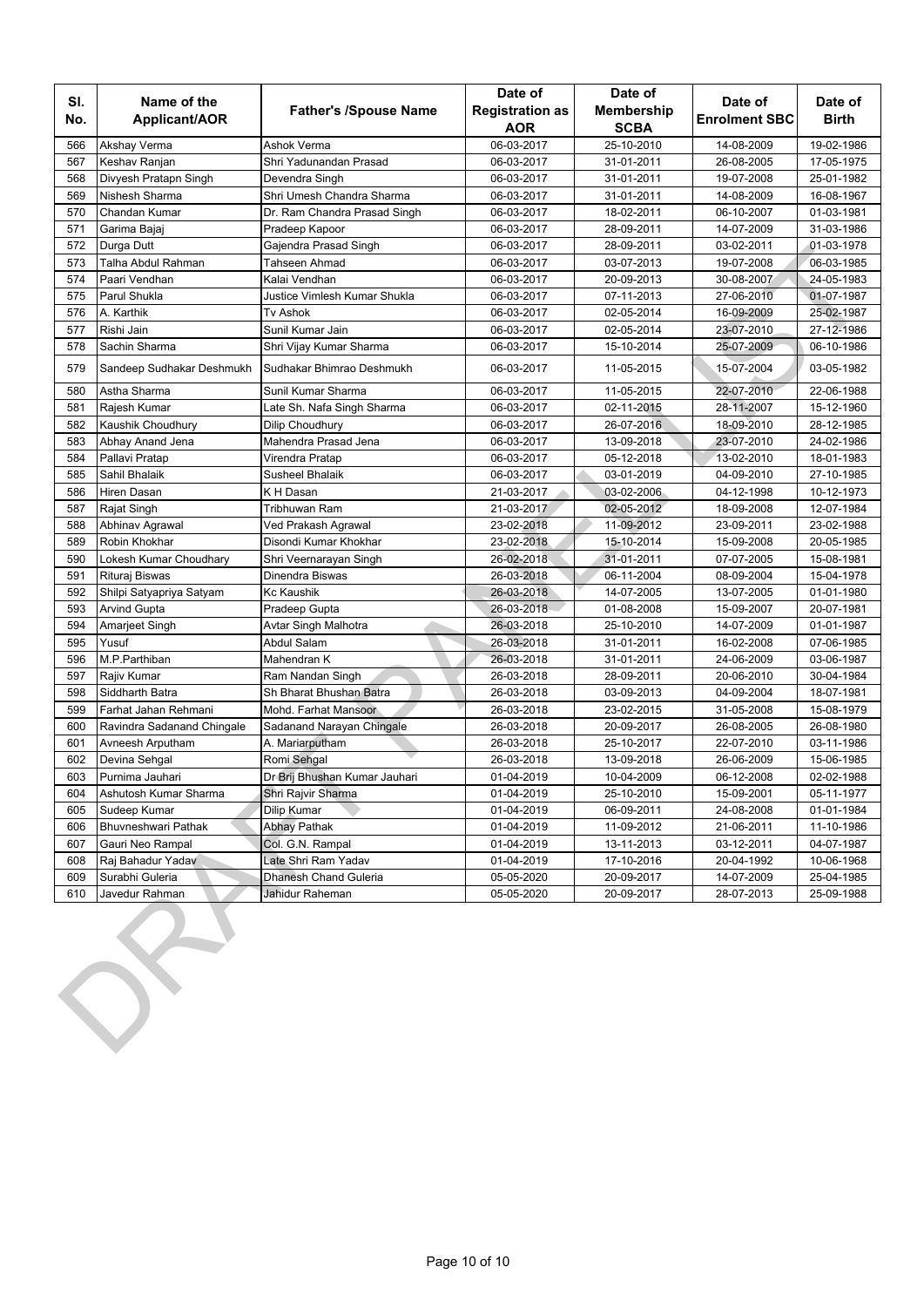### **SUPREME COURT OF INDIA** Admn. General Branch

Draft Panel List of Non Advocate-on-Record, who applied for empanelment for Allotment of Lawyers' Chambers vide Notices dated 31.10.2017, 16.05.2018 and 22.11.2018, whose applications are 'In Order'

|                |                                          |                                          | Date of                          | Date of                        |               |
|----------------|------------------------------------------|------------------------------------------|----------------------------------|--------------------------------|---------------|
| SI.<br>No.     | Name of the Applicant/<br><b>Non-AOR</b> | <b>Father's/Spouse Name</b>              | <b>Membership</b><br><b>SCBA</b> | <b>Enrolment</b><br><b>SBC</b> | Date of Birth |
| 1              | S.C. Ghosh                               | Late Dr. S. Ghosh                        | 22-04-1983                       | 22-12-1975                     | 01-06-1947    |
| $\overline{c}$ | Nitin Mohan Popli                        | Lt Sh S R Popli                          | 28-02-1985                       | 09-02-1982                     | 03-12-1957    |
| 3              | Arjun Kumar De                           | Saroj Kumar De                           | 16-12-1986                       | 08-08-1985                     | 05-03-1958    |
| 4              | P K Goswami                              | Late Akan Chandra Goswami                | 13-03-1989                       | 12-09-1986                     | 05-08-1954    |
| 5              | Chandra Shekhar                          | Late Shri Hukum Chand                    | 08-07-1990                       | 24-08-1983                     | 05-06-1954    |
| 6              | Shalini Kumar                            | Late Justice Sudershan Dayal<br>Agarwala | 19-11-1990                       | 27-07-1990                     | 31-05-1965    |
| $\overline{7}$ | Vimla Sinha                              | Dilkishore Prasad Singh                  | 07-12-1990                       | 18-12-1987                     | 31-12-1952    |
| 8              | <b>Musharraf Chawdhry</b>                | Kunwar Mahmud Ali Khan                   | 21-12-1990                       | 31-10-1988                     | 29-08-1955    |
| 9              | Yogendra Pall Mahajan                    | Late Sh. Hans Raj Mahajan                | 01-04-1991                       | 08-02-1991                     | 03-01-1933    |
| 10             | M. P. Raju                               | Philip                                   | 21-06-1991                       | 08-01-1989                     | 02-12-1952    |
| 11             | Rajesh Kumar Singh                       | Shri B.N. Singh                          | 16-07-1991                       | 25-04-1979                     | 08-02-1952    |
| 12             | Sudhir Walia (Ahluwalia)                 | Randhir Singh Ahluwalia                  | 17-09-1991                       | 13-10-1978                     | 27-05-1955    |
| 13             | Shridhar Y Chitale                       | Late Dr. Yeshwant Shridhar Chitale       | 14-10-1991                       | 11-09-1991                     | 11-11-1965    |
| 14             | Rajeev Sharma                            | Shri Tara Chandra Sharma                 | 11-12-1991                       | 15-11-1991                     | 20-11-1963    |
| 15             | <b>Vikrant Yadav</b>                     | Sh. Brij Mohan Yadav                     | 13-12-1991                       | 15-11-1991                     | 13-12-1967    |
| 16             | Pradeep Aggarwal                         | Late. Shri. R. P. Aggarwal               | 19-12-1991                       | 14-10-1988                     | 19-01-1961    |
| 17             | <b>Baldev Atreya</b>                     | Amarnath Atreya                          | 27-12-1991                       | 23-11-1980                     | 16-04-1956    |
| 18             | Dhakray BP Singh                         | Shri Ghandharv Singh Dhakray             | 11-05-1992                       | 19-03-1975                     | 03-07-1949    |
| 19             | Ranvir Singh Rathi                       | Sh Ram Chandra Singh                     | 18-01-1993                       | 26-11-1992                     | 02-07-1957    |
| 20             | Meenakshi Grover                         | Shri Ram Grover                          | 26-03-1993                       | 04-01-1993                     | 22-03-1967    |
| 21             | Vijay Kumar Shukla                       | Late M.P Shukla                          | 12-10-1993                       | 12-10-1976                     | 22-02-1950    |
| 22             | S. Sadasiva Reddy                        | Late Shri S. Yerrappa Reddy              | 15-10-1993                       | 06-11-1980                     | 12-06-1955    |
| 23             | Dilip Kumar Thakur                       | Sh Jaiballabh Thakur                     | 04-01-1994                       | 15-09-1992                     | 01-01-1955    |
| 24             | Mahesh Agarwal                           | E.C.Agrawala                             | 11-01-1994                       | 05-08-1993                     | 02-12-1969    |
| 25             | Seshadri Sekhar Ray                      | Madan Mohan Ray                          | 03-02-1994                       | 22-11-1993                     | 08-06-1969    |
| 26             | Triloki Nath Razdan                      | Ved Lal Razdan                           | 04-04-1994                       | 01-04-1980                     | 04-09-1949    |
| 27             | M. Bala Shivudu                          | Shri M. Shankaraiah                      | 04-10-1994                       | 23-06-1992                     | 22-10-1962    |
| 28             | <b>Bikas Kar Gupta</b>                   | Late Suresh Chandra Kar Gupta            | 02-01-1995                       | 15-11-1994                     | 05-03-1954    |
| 29             | Hari Om Yaduvanshi                       | Sh. M.S. Yadav                           | 02-02-1995                       | 02-09-1993                     | 15-03-1967    |
| 30             | <b>Wills Mathews</b>                     | Mathew K V                               | 22-09-1995                       | 08-01-1989                     | 03-06-1963    |
| 31             | Ajay Jain                                | Sh. Ishwar Chand Jain                    | 26-09-1995                       | 04-05-1995                     | 06-04-1971    |
| 32             | Seeta Ram Sharma                         | Late Chandan Singh Sharma                | 05-01-1996                       | 01-10-1981                     | 31-08-1955    |
| 33             | <b>B.P. Yadav</b>                        | Dhanai Pd Yadav                          | 22-02-1996                       | 09-03-1978                     | 02-02-1946    |
| 34             | <b>Arvind Kumar Shukla</b>               | Late Shri S.C. Shukla                    | 18-03-1996                       | 11-01-1993                     | 29-12-1969    |
| 35             | <b>Kumar Parimal</b>                     | Shri Baleshwar Prasad Sinha              | 12-08-1996                       | 22-11-1995                     | 26-01-1968    |
| 36             | Ray Tripurari                            | Ram Chandra Rai                          | 06-09-1996                       | 19-03-1986                     | 02-04-1957    |
| 37             | Shantanu Bhowmick                        | Lata S.N. Bhowmick                       | 28-12-1996                       | 07-04-1993                     | 28-12-1969    |
| 38             | L.K. Paonam                              | Late. Pholendrajit Singh Paonam          | 06-02-1997                       | 26-07-1976                     | 31-08-1949    |
| 39             | Pawan Upadhyay                           | Ram Chhavi Upadhyay                      | 17-02-1997                       | 22-09-1995                     | 18-10-1968    |
| 40             | Somvir Singh Deswal                      | Indraj Singh                             | 21-02-1997                       | 01-09-1994                     | 10-01-1969    |
| 41             | Anil Kumar Shrivastava                   | Baliram Prasad Shrivastava               | 11-09-1997                       | 15-01-1997                     | 15-02-1964    |
| 42             | Mukund Cherukuri                         | Murty Sreerama Cherukuri                 | 19-09-1997                       | 01-02-1995                     | 28-09-1970    |
| 43             | Shailendra Sharma                        | Dr. Santosh K. Sharma                    | 19-09-1997                       | 26-08-1996                     | 10-09-1971    |
| 44             | <b>Suchit Mohanty</b>                    | Late Shri Bana Behari Mohanty            | 19-11-1997                       | 22-10-1994                     | 25-11-1968    |
| 45             | Arun Ramnath Pedneker                    | Late Ramnath Keshav Pednekar             | 02-12-1997                       | 01-08-1995                     | 24-06-1971    |
| 46             | <b>Billowria Balwant Singh</b>           | Kunj Lal                                 | 11-02-1998                       | 05-07-1996                     | 08-03-1964    |
| 47             | Ravi Shankar Kumar                       | Late Tarini Prasad Singh                 | 20-03-1998                       | 16-02-1990                     | 01-09-1962    |
| 48             | Sapam Biswajit Meitei                    | Sapam Irabot Singh                       | 24-03-1998                       | 13-09-1995                     | 12-02-1968    |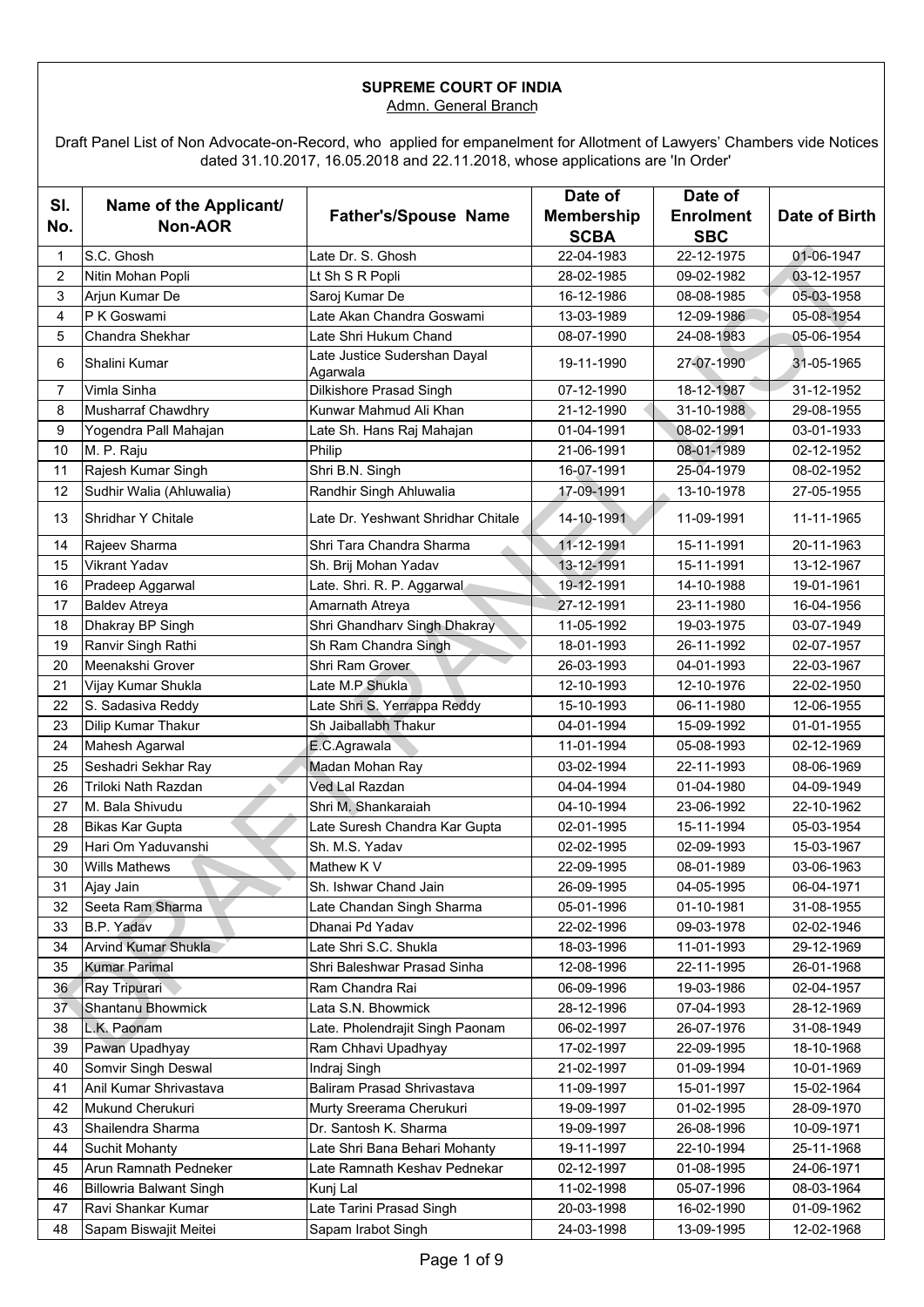|            |                                          |                                              | Date of                          | Date of                        |               |
|------------|------------------------------------------|----------------------------------------------|----------------------------------|--------------------------------|---------------|
| SI.<br>No. | Name of the Applicant/<br><b>Non-AOR</b> | <b>Father's/Spouse Name</b>                  | <b>Membership</b><br><b>SCBA</b> | <b>Enrolment</b><br><b>SBC</b> | Date of Birth |
| 49         | Yatish Mohan Verma                       | Late Madan Mohan Verma                       | 22-05-1998                       | 22-03-1985                     | 13-03-1960    |
| 50         | Chinmoy Khaladkar                        | <b>Arvind Keshav Khaladkar</b>               | 17-09-1998                       | 27-03-1996                     | 01-02-1971    |
| 51         | Sushil Karanjkar                         | Suresh Vishnu Karanjkar                      | 22-09-1998                       | 07-12-1990                     | 08-10-1966    |
| 52         | Lal Pratap Singh                         | Late Sh. Paras Nath Singh                    | 25-09-1998                       | 20-01-1994                     | 18-02-1956    |
| 53         | Shish Pal Laler                          | Sh. Kanak Ram                                | 06-10-1998                       | 31-07-1978                     | 05-10-1949    |
|            | Khaitan & Co AOR Through Mr              |                                              |                                  |                                |               |
| 54         | Sanjeev Kumar Kapoor, Partner            | Jagdish Chand Kapur                          | 07-10-1998                       | 11-09-1996                     | 16-09-1973    |
| 55         | <b>Tarun Gulati</b>                      | Shri R. K. Gulati                            | 11-10-1998                       | 12-06-1994                     | 16-06-1970    |
| 56         | Vijay Prakash                            | Lt Sh Anand Prakash                          | 15-10-1998                       | 17-09-1997                     | 19-09-1970    |
| 57         | <b>Atul Kumar</b>                        | Sh. Madan Lal                                | 16-10-1998                       | 22-08-1997                     | 06-09-1973    |
| 58         | P.R.Kovilan Poongkuntran                 | N.Pappiah                                    | 26-10-1998                       | 30-09-1994                     | 31-08-1969    |
| 59         | Paramasivam C                            | Chandrakasan                                 | 27-10-1998                       | 11-11-1987                     | 17-09-1962    |
| 60         | Ghulam Mohi-U-Din Kawoosa                | M. A. Kawoosa                                | 02-11-1998                       | 28-05-1991                     | 15-08-1963    |
| 61         | Azim Hussein Laskar                      | Late Mukarram Ali Laskar                     | 08-11-1998                       | 25-11-1995                     | 06-11-1971    |
| 62         | <b>Chand Kiran</b>                       | Rati Ram                                     | 14-11-1998                       | 04-02-1997                     | 02-01-1939    |
| 63         | Reena Singh                              | Deewan Singh Chaudhary                       | 08-02-1999                       | 22-09-1995                     | 27-05-1970    |
| 64         | Harish Chandra Kharbanda                 | M.L. Kharbanda                               | 28-02-1999                       | 31-07-1971                     | 04-10-1946    |
| 65         | Rakesh Khanna                            | Sh. Baij Nath Khanna                         | 19-04-1999                       | 28-11-1982                     | 26-12-1957    |
| 66         | Ajay Kumar Bhargava                      | Late Ashok Kumar Bhargava                    | 16-09-1999                       | 07-08-1998                     | 04-02-1973    |
| 67         | Aparajita Singh                          | Pramendra Nath Singh                         | 30-09-1999                       | 09-09-1996                     | 07-10-1972    |
| 68         | <b>Vivek Singh</b>                       | Late S.P. Singh                              | 05-10-1999                       | 29-06-1998                     | 07-10-1966    |
| 69         | Ameet Singh                              | Shri H.S. Rathi                              | 28-10-1999                       | 22-09-1995                     | 04-11-1972    |
| 70         | Rishi Agrawala                           | E.C.Agrawala                                 | 01-11-1999                       | 12-03-1997                     | 02-02-1972    |
| 71         | Anil Kumar Sharma                        | Shri Ram Bilas Sharma                        | 15-11-1999                       | 11-01-1990                     | 28-08-1959    |
| 72         | <b>Arun Kumar</b>                        | Late S.K.P. Sharma                           | 15-11-1999                       | 30-04-1999                     | 24-01-1968    |
| 73         | Ashish Gopal Garg                        | Late B.N. Gupta                              | 18-02-2000                       | 21-07-1999                     | 24-09-1974    |
| 74         | Shree Prakash Sinha                      | Paras Nath Sinha                             | 03-03-2000                       | 10-10-1996                     | 20-02-1967    |
| 75         | Ritu Bala Puri                           | Sampuran Singh                               | 06-03-2000                       | 19-03-1999                     | 10-11-1971    |
| 76         | Sanjay Kharde                            | Vasant Kharde                                | 20-04-2000                       | 30-01-1989                     | 24-01-1964    |
| 77         | Ajay Kumar                               | Lakhan Ray                                   | 12-07-2000                       | 02-08-1998                     | 15-01-1968    |
| 78         | R.S. Nagar                               | Kartar Singh                                 | 15-09-2000                       | 28-08-1998                     | 10-03-1973    |
| 79         | Anil K Sharma                            | Ram Prasad Sharma                            | 04-12-2000                       | 21-03-1996                     | 05-07-1970    |
| 80         | Chandra Kant Sharma                      | Sh. Keshav Kant Sharma                       | 04-01-2001                       | 11-11-1999                     | 20-02-1972    |
| 81         | Ravi Bakshi                              | <b>Baldev Singh Bakshi</b>                   | 06-02-2001                       | 03-09-1974                     | 24-04-1948    |
| 82         | Satbir Singh Pillania                    | Ltd. S. R. Pillania                          | 01-03-2001                       | 21-03-1995                     | 17-08-1969    |
| 83         | <b>Uday Gupta</b>                        | Late Shri Devki Nandan Gupta                 | 01-03-2001                       | 03-08-1998                     | 27-11-1974    |
| 84         | Soumyajit Pani                           | Mayadhar Pani                                | 19-03-2001                       | 15-05-1999                     | 01-08-1973    |
| 85         | T S Shanthi                              | T.L.Sathyamurthy                             | 20-04-2001                       | 27-08-1993                     | 09-05-1969    |
| 86         | Aditya Sharma                            | Om Prakash Sharma                            | 01-05-2001                       | 25-04-1999                     | 20-07-1973    |
| 87         | Haripriya Padmanabhan                    | Tenparai Veeraraghavachari<br>Padmanabhan    | 06-08-2001                       | 19-12-1998                     | 30-05-1976    |
| 88         | Vinay Kumar Shailendra                   | Late Roopchand Ram Shailendra                | 06-09-2001                       | 30-03-1996                     | 21-07-1968    |
| 89         | M. Gireesh Kumar                         | Madhavan Pillai                              | 27-09-2001                       | 05-01-1999                     | 06-08-1975    |
| 90         | C M Angadi                               | Maritammappa Angadi                          | 02-11-2001                       | 09-03-2001                     | 26-06-1971    |
| 91         | <b>Bhakti Pasrija</b>                    | Prof.Sham Sunder Pasrija                     | 26-11-2001                       | 20-08-2001                     | 05-06-1978    |
| 92         | Sudha Pal                                | Shri Sharad Kumar Pal                        | 06-12-2001                       | 26-03-1999                     | 25-06-1968    |
| 93         | Manish Goswami                           | Late Deba Kumar Goswami                      | 10-12-2001                       | 21-09-1998                     | 11-06-1972    |
| 94         | Sanjay Singh                             | Shri Lal Bahadur Singh                       | 11-01-2002                       | 05-12-1997                     | 10-07-1973    |
| 95         | Haris Beeran                             | V.K. Beeran                                  | 11-01-2002                       | 18-08-1998                     | 30-01-1976    |
| 96         | Sachin Das                               | Late Rankamani Das                           | 22-01-2002                       | 13-11-1997                     | 05-07-1969    |
| 97         | Srinivas, R. Rao Mamidanna               | Mamidana Krishna Mohan Rao                   | 01-02-2002                       | 28-12-1994                     | 17-08-1968    |
| 98         | Preetesh Kapur                           | Roshan Lal Kapur                             | 06-02-2002                       | 23-09-1994                     | 02-09-1969    |
| 99         | Arunabh Chowdhury                        | Justice Dhiresh Narayan Chowdhury<br>(Retd). | 07-02-2002                       | 26-08-1996                     | 28-07-1971    |
| 100        | Prasenjit Keswani                        | Dr. Satram L. Keswani                        | 04-03-2002                       | 06-08-1999                     | 17-03-1976    |
| 101        | Prerna Kumari                            | Shri Sudhir Kumar Singh                      | 19-03-2002                       | 16-05-2001                     | 09-02-1976    |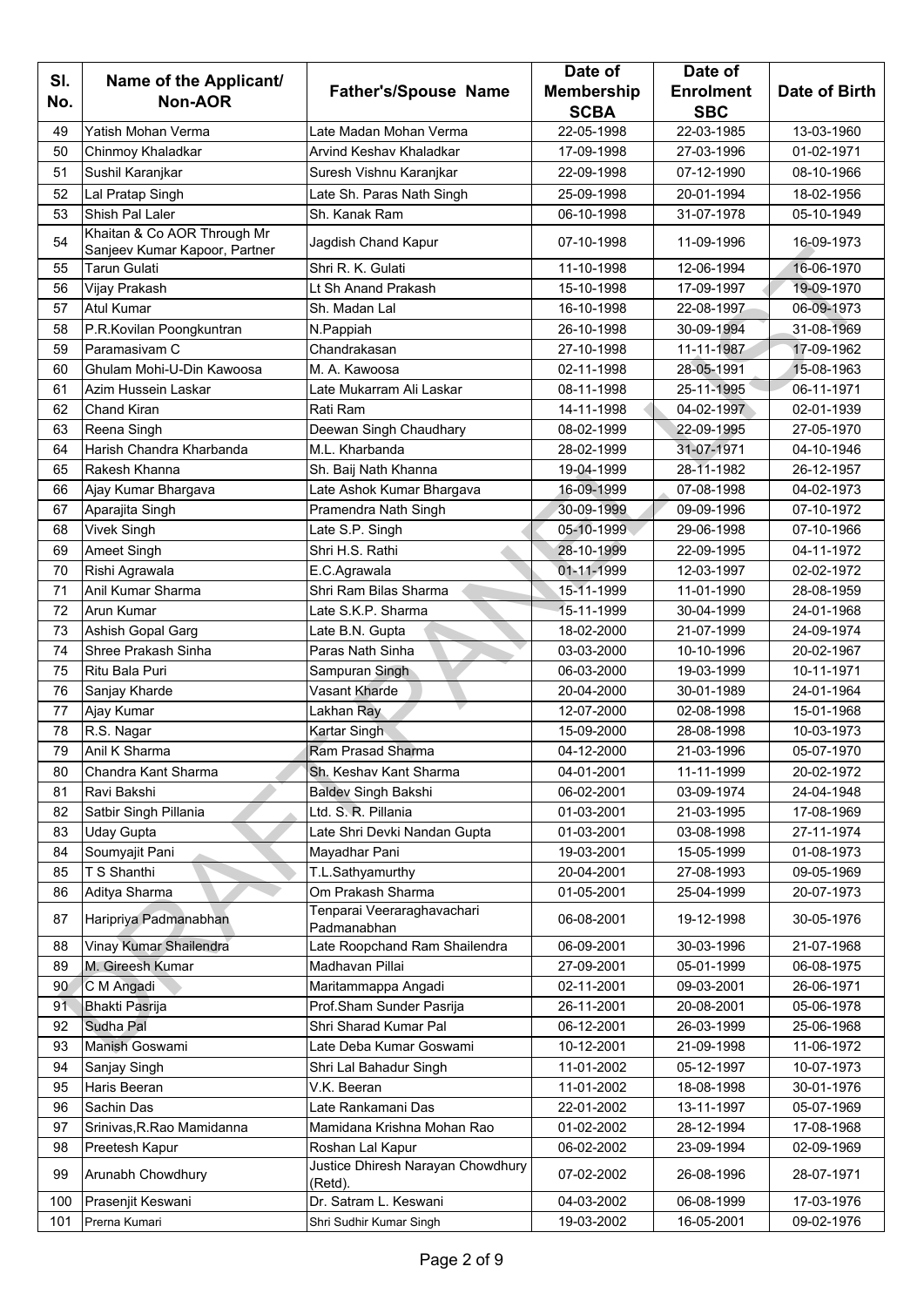|     |                               |                                | Date of           | Date of          |               |
|-----|-------------------------------|--------------------------------|-------------------|------------------|---------------|
| SI. | Name of the Applicant/        | <b>Father's/Spouse Name</b>    | <b>Membership</b> | <b>Enrolment</b> | Date of Birth |
| No. | <b>Non-AOR</b>                |                                | <b>SCBA</b>       | <b>SBC</b>       |               |
| 102 | Hema Sahu                     | C.L. Sahu                      | 23-03-2002        | 27-08-2001       | 10-04-1974    |
| 103 | Savitri Pandey                | Mr. Ram Nath Pandey            | 11-04-2002        | 10-03-1994       | 30-06-1963    |
| 104 | Ram Ekbal Roy                 | Late Shri Yogendra Roy         | 18-04-2002        | 12-09-1995       | 09-10-1967    |
| 105 | Pankaj Jain                   | Bijoy Kumar Jain               | 26-07-2002        | 23-04-2002       | 26-09-1976    |
| 106 | Rajeev Kumar Dubey            | Tarkeshwar Nath Dubey          | 25-08-2002        | 30-04-2000       | 12-06-1975    |
| 107 | Sindhu TP                     | P.V.Balakrishnan               | 02-09-2002        | 20-08-2001       | 14-05-1978    |
| 108 | Amitesh Kumar                 | Amrendra Narayan Singh         | 17-09-2002        | 19-12-1997       | 05-12-1974    |
| 109 | Neeraj Kumar Sharma           | Shri Ramji Lal Sharma          | 30-09-2002        | 05-02-2000       | 20-09-1972    |
| 110 | Shivpati B. Pandey            | Shri Bhagirathi Pandey         | 07-10-2002        | 30-09-1985       | 05-07-1959    |
| 111 | Anil Kumar Pandey             | Amar Nath Pandey               | 08-10-2002        | 15-01-1995       | 07-09-1962    |
| 112 | Nagendra Singh                | Mr. Shodan Singh               | 31-10-2002        | 10-09-1988       | 03-03-1965    |
| 113 | Priyanka S. Mathur            | Sh Shashi Kumar Mathur         | 21-11-2002        | 21-05-1991       | 15-02-1967    |
| 114 | Shadman Ali                   | <b>Mohammed Ahmad</b>          | 27-11-2002        | 31-12-1999       | 10-01-1974    |
| 115 | Sasmita Tripathy              | Late Madhusudan Tripathy       | 17-12-2002        | 29-12-1997       | 07-04-1974    |
| 116 | Ritu Rastogi                  | Late O. P. Rastogi             | 18-12-2002        | 07-09-1994       | 23-05-1970    |
| 117 | Raj Kumar Singh (R.K.Singh)   | Dineshwar Prasad Singh         | 15-01-2003        | 26-03-2001       | 03-01-1975    |
| 118 | <b>Arvind Kumar Tiwary</b>    | Harihar Tiwary                 | 04-02-2003        | 03-08-2002       | 03-12-1974    |
| 119 | Satya Siddiqui                | Sarfraz Ahmed Siddiqui         | 07-04-2003        | 23-12-1999       | 20-07-1964    |
| 120 | Raj Kumar Kaushik             | <b>Birhamjeet Kaushik</b>      | 09-04-2003        | 09-12-2002       | 01-01-1972    |
| 121 | Manendra Pratap Singh         | Lt Sh R N Singh                | 12-04-2003        | 28-04-1998       | 15-03-1972    |
| 122 | Anukul Raj                    | Shri Devendra Kumar Sinha      | 06-05-2003        | 22-08-2002       | 04-05-1979    |
| 123 | <b>Ashok Kumar</b>            | Ram Singh Yadav                | 22-07-2003        | 08-08-1993       | 02-02-1967    |
| 124 | Umesh Babu Chaurasia          | Sh P L Chaurasia               | 23-07-2003        | 01-09-2001       | 05-09-1970    |
| 125 | Anubhay Kumar                 | Late Pankaj Kumar              | 09-09-2003        | 03-07-2003       | 24-06-1979    |
| 126 | Ram Niwas Buri                | Late Shri Ratna Ram            | 17-09-2003        | 03-07-2003       | 25-06-1962    |
| 127 | Thalapathy Sriram J           | Jayachandran A P               | 06-10-2003        | 05-02-2003       | 18-02-1980    |
| 128 | Manish Shanker Srivastava     | Devi Prasad Srivastava         | 15-10-2003        | 13-09-1998       | 25-08-1972    |
| 129 | Vibhu Shanker Mishra          | Late P S Mishra                | 17-11-2003        | 15-05-2003       | 01-03-1978    |
| 130 | Bhanu Partap Gupta            | Late Sri Jawahar Lal Gupta     | 07-01-2004        | 04-11-1996       | 01-09-1964    |
| 131 | Himanshu Gupta                | Shri Jagmohan Gupta            | 14-01-2004        | 18-07-2001       | 19-05-1975    |
| 132 | Deepak Thukral                | <b>Chander Bhan Thukral</b>    | 19-01-2004        | 24-03-1999       | 31-08-1976    |
| 133 | Awadhesh Kumar Singh          | <b>Bishwanath Prasad Singh</b> | 23-01-2004        | 21-08-1987       | 25-12-1956    |
| 134 | Dinesh Kumar Goswami          | Late Padam Chand Giri          | 28-01-2004        | 09-12-1989       | 05-07-1965    |
| 135 | Satyajit A Desai              | Ashok Abhaiendra Desai         | 29-01-2004        | 04-06-1998       | 25-06-1975    |
| 136 | Brij Kishor Sah               | Shri Narsingh Sah              | 10-02-2004        | 04-04-2003       | 03-11-1971    |
| 137 | Gagan Deep Sharma             | Kailash Kumar Sharma           | 11-02-2004        | 04-09-2003       | 21-08-1978    |
| 138 | Raj Kumar Pandey              | Mrs. Ranjana Pandey            | 16-02-2004        | 30-03-2001       | 09-08-1974    |
| 139 | Santosh Kumar                 | Late Shri Girish Jha           | 26-02-2004        | 09-08-1991       | 26-08-1963    |
| 140 | Ritu Bhardwaj                 | Umesh Bhardwaj                 | 22-04-2004        | 28-07-1999       | 15-04-1974    |
| 141 | Sanjeev Kumar Bhatnagar       | Shri Jitendra Swarup Bhatnagar | 07-05-2004        | 10-12-1988       | 07-10-1959    |
| 142 | Hargovind D. Thanvi           | Deen Dayal Thanvi              | 07-08-2004        | 21-07-2002       | 29-06-1976    |
| 143 | Nilakanta Nayak               | Shri Ramakanta Nayak           | 01-09-2004        | 18-08-2002       | 01-07-1974    |
| 144 | Allanki Ramesh                | Allanki Ramamohanrao           | 03-09-2004        | 11-12-1997       | 10-07-1973    |
| 145 | Ravindera Kumar Verma         | Shri Om Prakash Verma          | 13-09-2004        | 18-12-2003       | 05-01-1967    |
| 146 | Rajesh Kumar Pandey           | Late Lallu Ram Pandey          | 14-09-2004        | 18-02-1993       | 21-07-1964    |
| 147 | Reepak Kansal                 | Sh Hansraj Kansal              | 21-09-2004        | 09-07-2004       | 11-09-1977    |
| 148 | Jabar Singh                   | Jyoti Parsad                   | 06-10-2004        | 22-05-1990       | 11-10-1959    |
| 149 | V.N. Subramaniam              | Late Nachimuthu Gounder        | 06-10-2004        | 19-10-1994       | 04-10-1965    |
| 150 | Jitendra Malkan               | Manilal Gulabchand Malkan      | 12-10-2004        | 22-12-1980       | 26-07-1953    |
| 151 | Amit Yadav                    | Shri S.R. Yadav                | 20-10-2004        | 14-11-2003       | 17-11-1973    |
| 152 | A Deb Kumar                   | A Laxmi Narasingha Rao         | 27-10-2004        | 05-01-2001       | 26-06-1975    |
| 153 | Rajeeva Ranjan Rajesh         | Jitendra Kumar Verma           | 19-11-2004        | 10-09-1998       | 17-05-1969    |
| 154 | Gouri Karuna Das Mohanti      | Late Shri Hari Das             | 09-12-2004        | 17-11-1989       | 10-05-1965    |
| 155 | Sumanta Sarathi Bandyopadhyay | Arun Prakash Bandyopadhyay     | 21-12-2004        | 22-12-1997       | 18-01-1970    |
| 156 | Rajeev Mishra                 | Sh. Uma Shankar Mishra         | 07-01-2005        | 07-03-2001       | 05-09-1973    |
|     |                               |                                |                   |                  |               |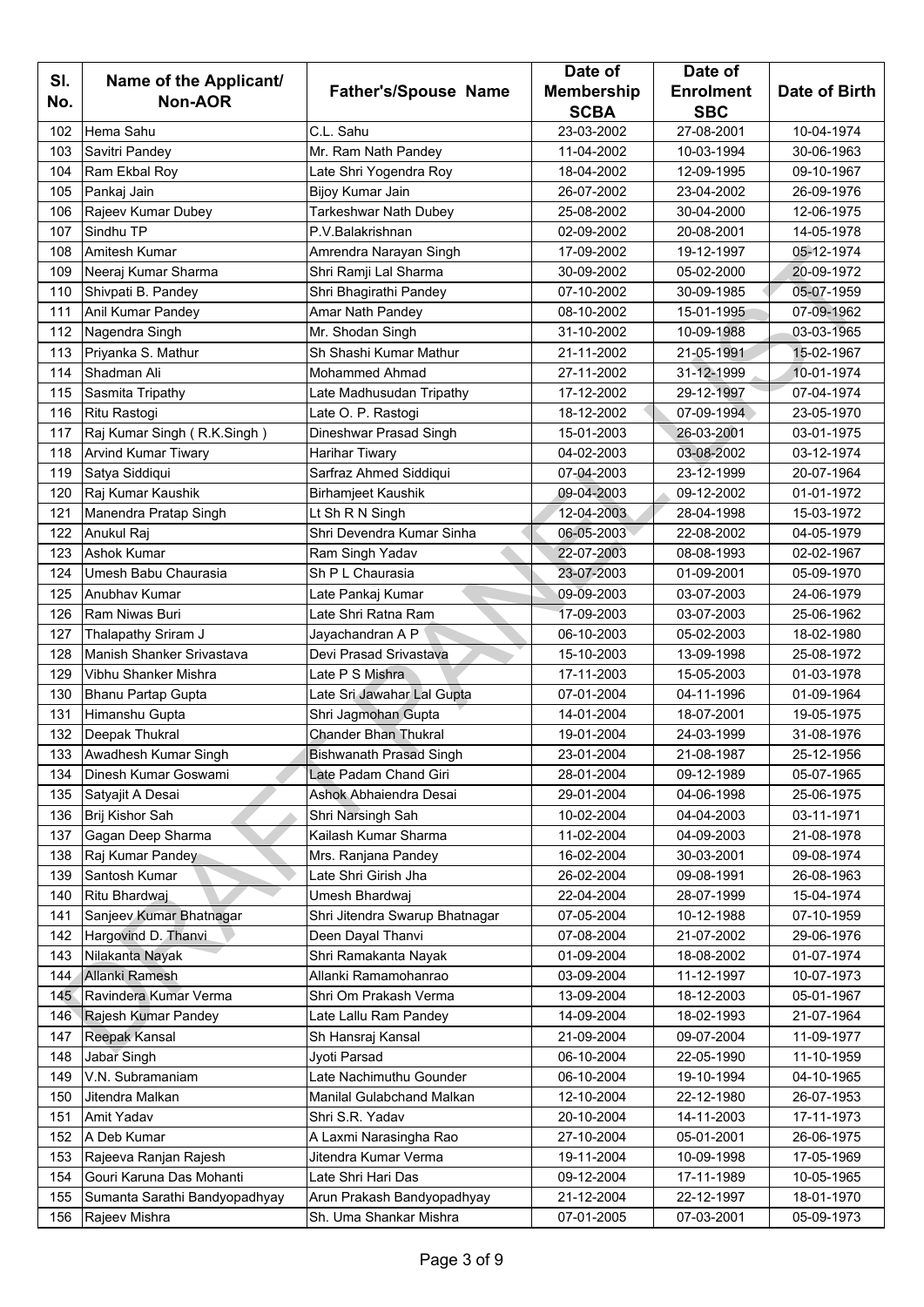|     |                                 |                                    | Date of           | Date of          |               |
|-----|---------------------------------|------------------------------------|-------------------|------------------|---------------|
| SI. | Name of the Applicant/          | <b>Father's/Spouse Name</b>        | <b>Membership</b> | <b>Enrolment</b> | Date of Birth |
| No. | <b>Non-AOR</b>                  |                                    | <b>SCBA</b>       | <b>SBC</b>       |               |
| 157 | Shabana                         | Rahisuddin                         | 07-01-2005        | 20-11-2002       | 20-01-1976    |
| 158 | Gagan Sanghi                    | Lt Col Ashok Kumar Sanghi (Retd)   | 15-01-2005        | 01-07-1998       | 19-02-1974    |
| 159 | <b>Vinay Navare</b>             | Prabhakar Navare                   | 16-01-2005        | 18-05-1986       | 08-09-1962    |
| 160 | Devendra Jha                    | Late Anant Jha                     | 18-01-2005        | 17-10-1995       | 30-03-1957    |
| 161 | Vijay Kumar                     | Shri Mangal Singh                  | 27-01-2005        | 13-03-2002       | 10-07-1970    |
| 162 | <b>Vinod Mehta</b>              | Jagdish Mehta                      | 16-02-2005        | 17-07-2002       | 09-12-1956    |
| 163 | Suryanarayana Singh             | Bhawani Singh                      | 22-02-2005        | 09-08-2002       | 27-07-1976    |
| 164 | <b>Anil Kaushik</b>             | Kokila Nand Sharma                 | 15-03-2005        | 02-07-2001       | 01-04-1977    |
| 165 | Arun Kumar Singh                | V.P. Singh                         | 19-03-2005        | 20-05-2004       | 05-12-1981    |
| 166 | Roopa Paul                      | Late Sh. Darshan Ram               | 23-03-2005        | 16-03-2005       | 02-05-1973    |
| 167 | Abhishek Yadav                  | Nahar Singh Yadav                  | 29-03-2005        | 31-07-2004       | 23-07-1979    |
| 168 | Vipin Kumar Saxena              | Raj Kishor Saxena                  | 18-07-2005        | 23-03-1999       | 09-02-1967    |
| 169 | Vikas Malhotra                  | Deepak Malhotra                    | 19-07-2005        | 30-07-2003       | 25-07-1979    |
| 170 | Rajat Sharma                    | Om Prakash Sharma                  | 02-08-2005        | 15-04-2005       | 24-11-1975    |
| 171 | <b>Babita Sant</b>              | Shri Gopal Das Khanna              | 09-08-2005        | 22-10-1992       | 17-03-1969    |
| 172 | <b>Pravesh Thakur</b>           | Shri L.R. Thakur                   | 11-08-2005        | 01-10-2004       | 24-11-1977    |
| 173 | <b>Amol Chitale</b>             | Sudhir Parshuram Chitale           | 22-08-2005        | 31-07-2003       | 15-08-1980    |
| 174 | <b>Mukul Singh</b>              | Sohan Veer Singh                   | 10-09-2005        | 27-08-2004       | 10-09-1976    |
| 175 | Sharan Dev Singh Thakur         | (Justice) T.S. Thakur              | 15-09-2005        | 30-08-2003       | 01-05-1980    |
|     |                                 |                                    |                   |                  |               |
| 176 | Byrapaneni Suyodhan             | Byrapaneni Naresh                  | 28-09-2005        | 25-08-2005       | 31-07-1983    |
| 177 | Pattabhi Ram V.V. Mbns Vadrever | V.V.S.A Gopalarao                  | 25-11-2005        | 14-06-2001       | 04-08-1975    |
| 178 | Varun Thakur                    | Jagat Singh Thakur                 | 25-11-2005        | 29-08-2004       | 21-07-1980    |
| 179 | Rajesh Kumar Maurya             | Sh. Moti Lal                       | 17-12-2005        | 23-12-1999       | 10-07-1968    |
| 180 | Vijendra Kasana                 | Late Bhanwar Singh                 | 31-12-2005        | 08-12-1995       | 02-01-1966    |
| 181 | Ravi Chandra Prakash            | Pyar Chandra Singh                 | 03-02-2006        | 24-08-2004       | 01-03-1980    |
| 182 | S.J.Amith                       | S. Jayadevanna                     | 08-03-2006        | 05-09-2003       | 10-04-1979    |
| 183 | Vijayan K                       | Late Shri N. Bhaskaran Pillai      | 10-03-2006        | 25-03-2001       | 03-12-1951    |
| 184 | Debjani Das Purkayastha         | Abinash Ranjan Das Purkayastha     | 20-04-2006        | 12-09-1990       | 22-01-1962    |
| 185 | Sukhbeer Kour Bajwa             | Gurbaksh Singh Bawa                | 20-04-2006        | 27-08-1991       | 28-10-1962    |
| 186 | Siddharth Sengar                | Harnath Singh Sengar               | 12-06-2006        | 30-05-2006       | 08-04-1983    |
| 187 | <b>Tabrez Ahmad</b>             | Late Mr.Abdul Aziz                 | 20-07-2006        | 24-07-2004       | 03-08-1976    |
| 188 | Dhiraj                          | Krishna Chandra Prasad Sinha       | 25-08-2006        | 26-11-1999       | 31-07-1972    |
| 189 | Pranay Ranjan                   | Late Priya Ranjan Prasad Srivastav | 28-09-2006        | 02-04-1991       | 11-06-1964    |
| 190 | Minakshi Ghosh Jena             | Abani Kumar Ghosh                  | 12-10-2006        | 19-09-1995       | 21-01-1969    |
| 191 | <b>Vivek Sharma</b>             | Late Shri M.L. Sharma              | 19-10-2006        | 16-02-2001       | 17-09-1975    |
| 192 | Sarbajit Dutta                  | Mr Gouranga Dutta                  | 19-10-2006        | 12-05-2005       | 09-02-1978    |
| 193 | V. Vasudevan                    | K. Veerasamy                       | 22-11-2006        | 28-04-2004       | 23-05-1974    |
| 194 | Anurag Tomar                    | Shri Adarsh Pal Singh Tomar        | 14-12-2006        | 17-03-1999       | 24-09-1972    |
| 195 | B. Ragunath                     | <b>B.Bellie Bojan</b>              | 30-12-2006        | 15-09-2000       | 07-07-1977    |
| 196 | Jayesh Gaurav                   | Justice Narendra Nath Tiwari       | 04-01-2007        | 21-02-2006       | 07-10-1979    |
| 197 | Gagan Deep Kaur                 | Surinder Pal Singh                 | 14-02-2007        | 12-10-2006       | 24-03-1981    |
| 198 | Christi Jain                    | Shri Puneet Jain                   | 15-02-2007        | 12-10-2006       | 25-12-1980    |
| 199 | Naveen Goel                     | <b>Himmat Singh Malik</b>          | 01-03-2007        | 28-08-2003       | 21-09-1979    |
| 200 | Reeta Dewan Puri                | Shri Pramath Nath Puri             | 07-03-2007        | 28-10-2006       | 11-07-1955    |
| 201 | Asha Upadhyay                   | R.D. Upadhyay                      | 24-03-2007        | 11-11-2006       | 25-06-1973    |
| 202 | Neha Agarwal                    | Rajender Agarwal                   | 13-04-2007        | 30-09-2006       | 24-09-1983    |
| 203 | V. Senthil Kumar                | Late M.N.Venkatachalam             | 19-04-2007        | 17-03-1999       | 20-05-1974    |
| 204 | Shashi Juneja                   | Mr. Ashok Juneja                   | 03-05-2007        | 29-10-1987       | 11-02-1964    |
| 205 | Subodh Kumar Pathak             | Shri Prem Narayan Pathak           | 04-06-2007        | 20-11-1998       | 10-04-1970    |
| 206 | Shakti Singh Dhakray            | Shri Bhanu Pratap Singh Dhakray    | 16-07-2007        | 25-06-2007       | 05-06-1981    |
| 207 | Adhimoolam                      | G.Venkatraman                      | 10-09-2007        | 20-12-2006       | 31-05-1981    |
| 208 | Sunita Gautam                   | Radha Charan Gautam                | 28-11-2007        | 12-08-2005       | 02-11-1971    |
| 209 | Manoj                           | Dr. Brajesh                        | 08-12-2007        | 25-09-1998       | 25-11-1965    |
| 210 | Kailash Pandey                  | Late Sh. Gopal Dutt Pandey         | 12-12-2007        | 09-10-2007       | 08-07-1975    |
| 211 | Kaushal Kishore Lal Gautam      | Devi Lal Prasad                    | 24-12-2007        | 13-03-2003       | 01-09-1977    |
|     |                                 |                                    |                   |                  |               |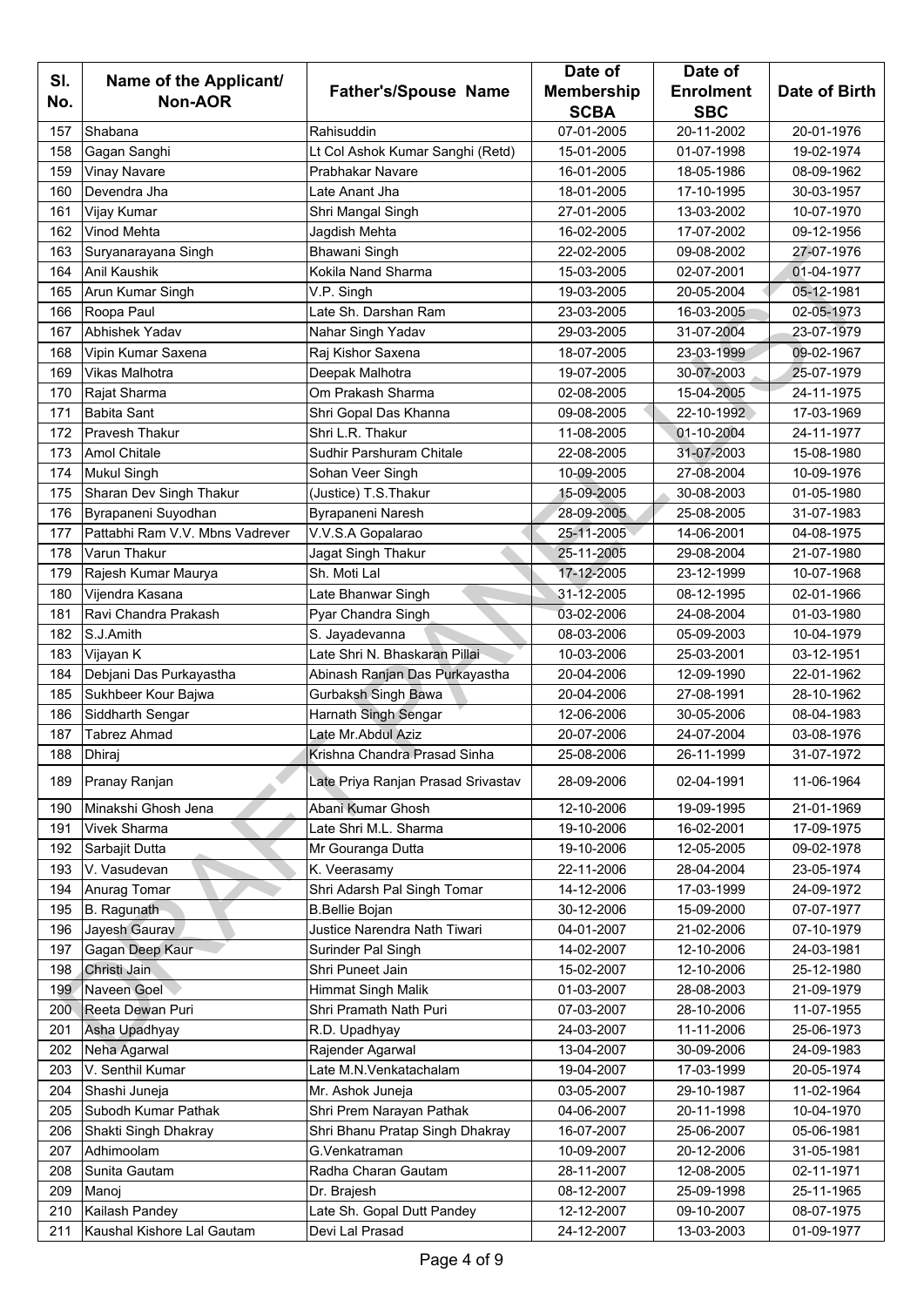|     |                            |                                  | Date of           | Date of          |               |
|-----|----------------------------|----------------------------------|-------------------|------------------|---------------|
| SI. | Name of the Applicant/     | <b>Father's/Spouse Name</b>      | <b>Membership</b> | <b>Enrolment</b> | Date of Birth |
| No. | <b>Non-AOR</b>             |                                  | <b>SCBA</b>       | <b>SBC</b>       |               |
| 212 | Anand Sanjay M. Nuli       | Mahabaleshwar S. Nuli            | 24-12-2007        | 01-08-2003       | 01-04-1978    |
| 213 | Sparsh Bhargava            | Manoj Bhargava                   | 07-01-2008        | 11-11-2006       | 07-08-1983    |
| 214 | Deepa M. Kulkarni          | Mahesh Kulkarni                  | 08-01-2008        | 01-03-2001       | 02-11-1972    |
| 215 | Rukhmini Bobde             | <b>Sharad Arvind Bobde</b>       | 11-01-2008        | 29-10-2005       | 16-02-1982    |
| 216 | <b>Rohit Sharma</b>        | Justice Vinod K. Sharma (Retd.)  | 11-01-2008        | 01-08-2006       | 19-10-1982    |
| 217 | Archana Singh              | Shankar Singh                    | 18-01-2008        | 23-12-2006       | 14-08-1982    |
| 218 | Abhishek Garg              | Dinesh Kumar Garg                | 24-01-2008        | 03-10-2007       | 18-05-1984    |
| 219 | <b>Vikas Kumar Singh</b>   | Late Lakshmi Narain Singh        | 24-01-2008        | 27-10-2007       | 30-11-1980    |
| 220 | Prabhoo Dayal Tiwari       | Suresh Chandra                   | 25-01-2008        | 03-07-2003       | 26-12-1977    |
| 221 | Dhirendra Kumar Mishra     | Lt Chandrashekhar Mishra         | 29-01-2008        | 24-07-2001       | 07-02-1968    |
| 222 | Yadunandan Bansal          | Jagdish Prasad Bansal            | 30-01-2008        | 25-07-2004       | 27-09-1979    |
| 223 | Meenesh Kumar Dubey        | Sh Mahesh Chandra                | 30-01-2008        | 14-08-2004       | 18-05-1980    |
| 224 | Mohd Parvez Dabas          | Mohd Ilyas Dabas                 | 30-01-2008        | 12-08-2005       | 14-10-1979    |
| 225 | Rakesh Singh               | Shri Tej Bahadur Singh           | 31-01-2008        | 12-11-1998       | 21-01-1970    |
| 226 | Anand Nandan               | <b>Anand Nandan</b>              | 12-02-2008        | 11-10-1999       | 09-12-1973    |
| 227 | Dhirendra Singh Parmar     | Late Brijendra Singh             | 15-02-2008        | 03-07-2005       | 09-04-1980    |
| 228 | <b>Susheel Kumar Tomar</b> | Shri Kanchan Singh Tomar         | 15-02-2008        | 20-05-2007       | 07-03-1980    |
| 229 | Dinesh Kumar Tiwary        | Jagdish Tiwary                   | 16-02-2008        | 13-08-2005       | 26-01-1974    |
| 230 | Mamta Saxena               | Late Shri H.M. Sinha             | 26-02-2008        | 05-11-2007       | 26-06-1964    |
| 231 | Devendra Kumar Singh       | Radha Kant Singh                 | 03-03-2008        | 12-08-2005       | 15-06-1975    |
| 232 | Dvijendra Kumar Pandey     | Sheojee Pandey                   | 03-03-2008        | 04-01-2007       | 02-01-1979    |
| 233 | Anilendra Kant Srivastava  | Late- Uma Shanker Lal Srivastava | 17-03-2008        | 20-03-2005       | 01-02-1968    |
| 234 | Mrinmay Bhattmewara        | Vishnu Dutt Bhattmewara          | 27-03-2008        | 13-04-2002       | 29-09-1978    |
| 235 | Bipin Bihari Singh         | Late Bishwanath Singh            | 28-03-2008        | 20-12-2001       | 06-03-1976    |
| 236 | Rambabu Mullapudi          | Mullapudi Sriram Murthy          | 05-05-2008        | 06-09-2001       | 06-06-1976    |
| 237 | Kabir Shankar Bose         | Samir Bose                       | 10-05-2008        | 15-11-2017       | 04-11-1983    |
| 238 | Bansuri Swaraj             | Mr.Swaraj Kaushal                | 14-05-2008        | 12-09-2007       | 03-01-1984    |
| 239 | Amit Sharma                | Kali Charan Sharma               | 09-06-2008        | 25-08-1999       | 04-09-1976    |
| 240 | Alka Sinha                 | A.K. Ambastha                    | 03-07-2008        | 10-03-2008       | 26.01.1978    |
| 241 | Dhruv Kapur                | Kiran Mohan Kapur                | 16-07-2008        | 30-05-2006       | 31-01-1984    |
| 242 | Prativa Prakash Nayak      | Santanu Kumar Nayak              | 05-01-2009        | 08-10-2008       | 16-03-1984    |
| 243 | S P Singh Rathore          | R.P. Singh Rathore               | 13-02-2009        | 04-05-2000       | 01-10-1971    |
| 244 | Yogesh Tiwari              | Shri Komal Prasad Tiwari         | 18-02-2009        | 22-06-2002       | 25-09-1977    |
| 245 | Somanadri Goud Katam       | <b>Anand Kumar</b>               | 18-02-2009        | 27-10-2007       | 25-08-1983    |
| 246 | Raghenth Basant            | <b>Basant R</b>                  | 21-02-2009        | 29-07-2001       | 18-08-1978    |
| 247 | <b>Abhishek Kumar</b>      | Chandra Kishore Gola             | 21-02-2009        | 01-10-2005       | 31-12-1981    |
| 248 | Amrendra Kumar Singh       | Bali Ram Singh                   | 21-02-2009        | 15-11-2007       | 15-01-1978    |
| 249 | R.Balasubramanian          | Late Shri N.S. Raghupathy        | 23-02-2009        | 15-12-1982       | 25-07-1959    |
| 250 | Saroj Bala                 | Justice Suresh Kumar Kait        | 24-02-2009        | 11-11-2008       | 01-08-1964    |
| 251 | Siddhesh Kotwal            | Shirish Kotwal                   | 27-02-2009        | 02-08-2008       | 25-12-1985    |
| 252 | Deeptendra Narayan Ray     | Ganendra Narayan Ray             | 28-02-2009        | 26-09-1997       | 13-11-1971    |
| 253 | Seema Jain                 | R.L.Aggarwal                     | 01-03-2009        | 22-11-1995       | 12-02-1964    |
| 254 | Sakshi Banga               | Madan Mohan Banga                | 03-03-2009        | 09-04-2008       | 07-11-1984    |
| 255 | Abhindra Maheshwari        | Mr. Chander Maheshwari           | 03-03-2009        | 14-07-2008       | 16-08-1984    |
| 256 | Mansa Singh                | Chandra Bhan Singh               | 06-03-2009        | 19-08-1999       | 20-08-1971    |
| 257 | Ambuj Agarwal              | Late Yogesh Chandra Agarwal      | 06-03-2009        | 22-11-2007       | 21-02-1983    |
| 258 | Niyojan Kumar Verma        | Late Shri Ram Sunder Lal Das     | 06-03-2009        | 16-02-2008       | 31-12-1965    |
| 259 | R. Ananda Padmanabhan      | T.K. Rangaswamy                  | 07-03-2009        | 23-09-1992       | 20-06-1968    |
| 260 | Amit Bhandari              | Shri Rajkumar Singh Bhandari     | 07-03-2009        | 14-09-1998       | 29-05-1973    |
| 261 | <b>Prashant Shukla</b>     | Late Shri Shiv Narayan Shukla    | 07-03-2009        | 19-08-2006       | 29-01-1980    |
| 262 | Joydeep Mazumdar           | Pradip Kumar Mazumdar            | 04-04-2009        | 28-08-1999       | 13-06-1975    |
| 263 | Alok Yadav                 | Surender Kumar Yadav             | 04-04-2009        | 03-08-2000       | 14-10-1973    |
| 264 | Dharm Singh                | Shri Phulwari Lal                | 04-04-2009        | 27-09-2001       | 01-02-1970    |
| 265 | Shekhar Raj Sharma         | Raj Kumar Sharma                 | 04-04-2009        | 10-07-2006       | 14-02-1983    |
| 266 | K V Jagdishvaran           | K, Venugopal                     | 04-04-2009        | 10-10-2007       | 01-09-1971    |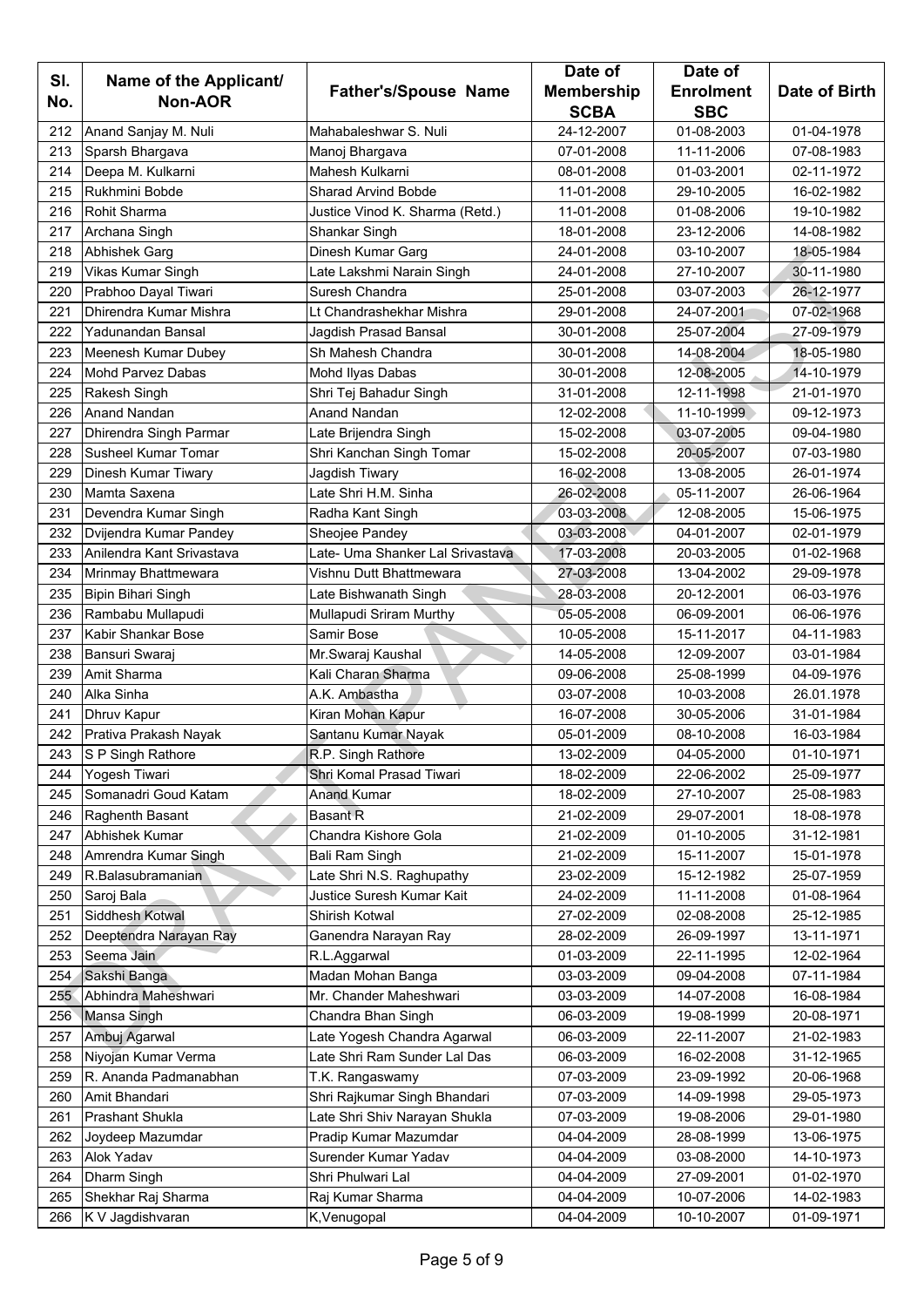|     |                                       |                                  | Date of           | Date of                  |               |
|-----|---------------------------------------|----------------------------------|-------------------|--------------------------|---------------|
| SI. | Name of the Applicant/                | <b>Father's/Spouse Name</b>      | <b>Membership</b> | <b>Enrolment</b>         | Date of Birth |
| No. | <b>Non-AOR</b>                        |                                  | <b>SCBA</b>       | <b>SBC</b>               |               |
| 267 | Ayesha Chawdhry                       | Ashraf Khan Chaudhary            | 04-04-2009        | 21-07-2008               | 19-11-1983    |
| 268 | Monika Sharma                         | Surender Sharma                  | 04-04-2009        | 14-02-2009               | 20-10-1985    |
| 269 | Inderjeet Yadav                       | (Late) Main Pal                  | 27-05-2009        | 15-09-2008               | 01-01-1983    |
| 270 | Ninad Laud                            | Vishvanath Laud                  | 13-07-2009        | 12-10-2006               | 04-10-1981    |
| 271 | Nitin Jain                            | Anil Kumar Jain                  | 31-07-2009        | 27-01-2009               | 29-07-1983    |
| 272 | <b>Vikas Garg</b>                     | Mr Sivanchal Garg                | 14-09-2009        | 09-07-2004               | 06-06-1979    |
| 273 | Ankur Saigal                          | Ashok Kumar Saigal               | 15-10-2009        | 06-07-2006               | 27-06-1984    |
| 274 | Varun K Chopra                        | Dr. Anoop Raj Chopra             | 19-11-2009        | 01-09-2007               | 19-12-1983    |
| 275 | <b>Nitin Lonkar</b>                   | Narayan Bhanudas Lonkar          | 09-12-2009        | 02-08-2008               | 09-01-1983    |
| 276 | Aarohi Bhalla                         | Shri Jagdish Bhalla              | 05-01-2010        | 26-07-1999               | 11-09-1975    |
| 277 | Shankar Chillarge                     | Veersangappa Chillarge           | 25-10-2010        | 26-07-1984               | 15-08-1959    |
| 278 | Sangeeta Bharti                       | Late Shri L.N. Bharti            | 25-10-2010        | 23-09-1993               | 11-09-1965    |
| 279 | Pradeep Kumar Yadav                   | Late Bharat Prasad Yadav         | 25-10-2010        | 14-12-2003               | 13-05-1973    |
| 280 | <b>Rahul Verma</b>                    | Brahma Singh Verma               | 25-10-2010        | 18-09-2004               | 05-03-1981    |
| 281 | <b>B.Karunakaran</b>                  | Balasubramanian                  | 25-10-2010        | 20-10-2004               | 29-01-1980    |
| 282 | Anuj Prakaash                         | Ravi Prakash                     | 25-10-2010        | 04-02-2005               | 17-10-1979    |
| 283 | Mayilsamy K                           | Kuppusamy                        | 25-10-2010        | 09-12-2005               | 27-05-1982    |
| 284 | Avnish Singh                          | <b>Tileshwar Nath</b>            | 25-10-2010        | 15-01-2006               | 25-12-1978    |
| 285 | G. Ananda Selvam                      | C.Gangappan                      | 25-10-2010        | 05-04-2006               | 03-03-1982    |
| 286 | Suraj Singh                           | Shyam Lal                        | 25-10-2010        | 28-10-2006               | 20-03-1978    |
| 287 | <b>Nitin Mishra</b>                   | Pc Mishra                        | 25-10-2010        | 26-07-2007               | 04-04-1981    |
| 288 | Sudhakar Dwivedi                      | H S Dwivedi                      | 25-10-2010        | 01-09-2007               | 08-07-1969    |
| 289 | Charudatta Mahindrakar                |                                  | 25-10-2010        | 26-09-2008               | 14-06-1984    |
| 290 |                                       | Vijay S Mahindrakar              | 25-10-2010        | 16-12-2008               | 27-02-1985    |
| 291 | Sanpreet Singh Ajmani                 | <b>Bhupendra Singh</b>           | 25-10-2010        | 08-04-2009               | 22-03-1982    |
|     | Deepkaran Dalal                       | Karan Singh Dalal                |                   |                          |               |
| 292 | <b>Nishanth Patil</b>                 | Nagnath Kanteppa Patil           | 25-10-2010        | 26-06-2009               | 27-07-1986    |
| 293 | Raman Yadav<br><b>Ashutosh Thakur</b> | Mr. Ravindra Singh               | 25-10-2010        | 29-06-2009<br>05-09-2009 | 16-09-1987    |
| 294 |                                       | <b>Bhairow Sharan Thakur</b>     | 25-10-2010        |                          | 08-10-1984    |
| 295 | Asit                                  | Shri Vinod Kumar                 | 01-01-2011        | 14-06-2001               | 05-07-1976    |
| 296 | Shankar Narayanan                     | V K Narayanan                    | 01-01-2011        | 04-07-2008               | 24-08-1984    |
| 297 | Vijaykumar Paradeshi<br>Sanchar Anand | Laxmanrao Paradeshi              | 31-01-2011        | 21-01-1994               | 17-07-1968    |
| 298 |                                       | Surender Mohan Anand             | 31-01-2011        | 23-09-1997               | 07-09-1974    |
| 299 | Keshav Kumar Choudhary                | Shri Ravindra Narain Choudhary   | 31-01-2011        | 02-12-1999               | 01-04-1970    |
| 300 | Amol V Deshmukh                       | Vishwasrao Vinayakrao Deshmukh   | 31-01-2011        | 11-02-2003               | 15-05-1979    |
| 301 | Manindra Dubey                        | Late Amla Dubey                  | 31-01-2011        | 27-10-2004               | 01-01-1978    |
| 302 | Mahaling Malikarjun Pandarwe          | Malikarjun Virshetiappa Pandarge | 31-01-2011        | 22-03-2005               | 07-07-1980    |
| 303 | Amit Singh                            | Dr. Om Prakash Singh             | 31-01-2011        | 31-07-2009               | 12-02-1985    |
| 304 | Sushma Verma                          | Ayush Gangwar                    | 31-01-2011        | 14-08-2009               | 01-07-1987    |
| 305 | Soma Mullick                          | Late Anil Kumar Datta            | 31-01-2011        | 05-09-2009               | 02-06-1969    |
| 306 | G S Mani                              | K Ganeshan Pillai                | 31-01-2011        | 05-09-2009               | 09-06-1981    |
| 307 | Jyoti Parasher                        | Surender Parasher                | 31-01-2011        | 05-09-2009               | 18-10-1982    |
| 308 | Savita Devi                           | Dhrampal                         | 31-01-2011        | 13-09-2010               | 05-11-1983    |
| 309 | Amit Kumar Srivastava                 | Avdhesh Srivastava               | 11-03-2011        | 26-11-2006               | 15-06-1981    |
| 310 | Chand Qureshi                         | Shaikh Kalu                      | 11-03-2011        | 03-11-2007               | 10-08-1978    |
| 311 | <b>Kumar Gaurav</b>                   | Jang Bahadur Prasad              | 11-03-2011        | 13-01-2009               | 18-02-1983    |
| 312 | Ajit Kumar Ekka                       | Benjamin Ekka                    | 11-03-2011        | 28-03-2010               | 11-03-1985    |
| 313 | Archit Upadhayay                      | Shri Ashwani Kumar Sharma        | 11-03-2011        | 26-07-2010               | 27-02-1988    |
| 314 | Vishal Yadav                          | Satish Chandra Yadav             | 11-03-2011        | 02-08-2010               | 13-05-1985    |
| 315 | Parveen Kumar Aggarwal                | Ram Dev                          | 24-04-2011        | 11-10-1995               | 05-01-1972    |
| 316 | Saurabh Jain                          | Pradeep Kumar Jain               | 25-05-2011        | 17-05-2011               | 27-07-1988    |
| 317 | Prerna Singh                          | Ravi Kishore                     | 01-08-2011        | 14-07-2011               | 09-06-1988    |
| 318 | Amarjeet Singh Dheman                 | Satwant Singh                    | 26-09-2011        | 31-10-1995               | 01-03-1963    |
| 319 | Madhurima Mridul                      | Chandra Singh Panwar             | 28-09-2011        | 04-05-1994               | 11-05-1966    |
| 320 | Rishabh Sancheti                      | Shantiprakash Ji Sancheti        | 28-09-2011        | 13-05-2006               | 21-03-1983    |
| 321 | Anjali Chauhan                        | <b>B.Dass Chauhan</b>            | 28-09-2011        | 25-11-2008               | 30-04-1985    |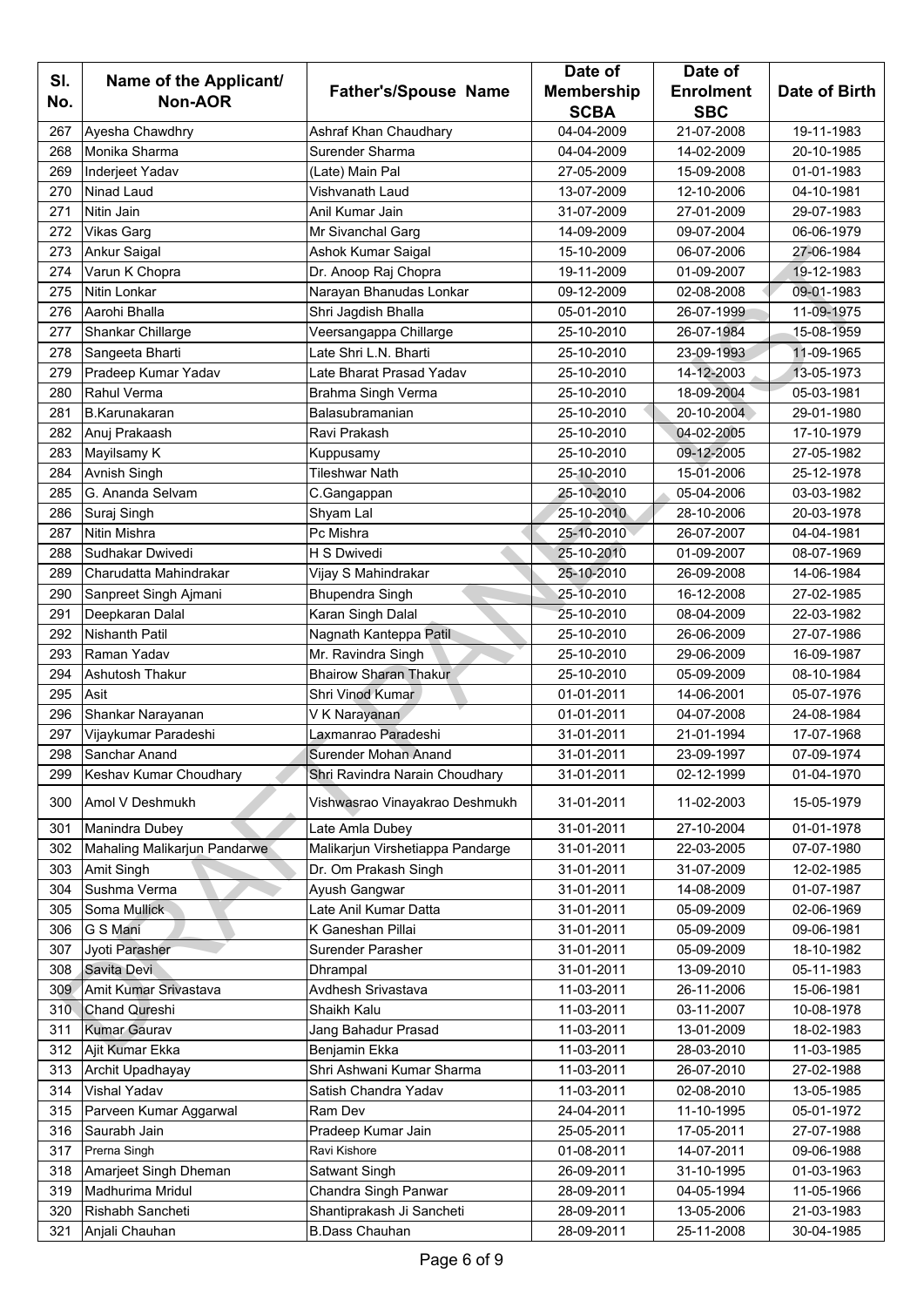|            |                                          |                                     | Date of                  | Date of                  |                          |
|------------|------------------------------------------|-------------------------------------|--------------------------|--------------------------|--------------------------|
| SI.        | Name of the Applicant/                   | <b>Father's/Spouse Name</b>         | <b>Membership</b>        | <b>Enrolment</b>         | Date of Birth            |
| No.        | <b>Non-AOR</b>                           |                                     | <b>SCBA</b>              | <b>SBC</b>               |                          |
| 322        | Seema Rao                                | Rao Irfan Ali Khan                  | 28-09-2011               | 14-07-2009               | 15-10-1986               |
| 323        | Raghwendra Tiwari                        | Late Shri Janmejay Tiwari           | 28-09-2011               | 18-10-2010               | 01-08-1979               |
| 324        | Parinav Gupta                            | Pardeep Gupta                       | 28-09-2011               | 18-05-2011               | 06-09-1988               |
| 325        | Mansi Gupta (Ajmani)                     | Devinder Ajmani                     | 28-09-2011               | 18-05-2011               | 14-01-1989               |
| 326        | Abhishek Krishna                         | Mr Krishna Kumar Advocate           | 05-10-2011               | 05-09-2009               | 15-11-1981               |
| 327        | Maitrayee Banerjee                       | Aditya Banerjee                     | 15-10-2011               | 23-04-2009               | 18-11-1983               |
| 328        | Rajesh Kumar                             | Ram Chander                         | 15-10-2011               | 02-08-2010               | 30-04-1977               |
| 329        | Mukesh Kumar Singh                       | Rameshwar Kunwar                    | 17-10-2011               | 15-06-2011               | 20-09-1986               |
| 330        | Rajendra Sahu                            | Charan Lal Sahu                     | 16-11-2011               | 02-08-2010               | 24-07-1978               |
| 331        | Annam Venkatesh                          | A D N Rao                           | 16-11-2011               | 18-07-2011               | 13-04-1988               |
| 332        | S Muthukrishnan                          | Late.N. Sathappan                   | 27-01-2012               | 20-01-2012               | 11-12-1965               |
| 333        | Niraj Bobby Paonam                       | Shri Lokendrajit Paonam             | 10-02-2012               | 07-07-2007               | 31-12-1984               |
| 334        | Sarfraz Ahmed Siddiqui                   | Shri Jamaluddin                     | 10-02-2012               | 04-11-2011               | 13-09-1964               |
| 335        | <b>Vaibhav Tomar</b>                     | Davander Tomar                      | 02-05-2012               | 20-05-2011               | 13-09-1988               |
| 336        | Shrikant R. Deshmukh                     | Ramchander Deshmukh                 | 02-05-2012               | 20-06-2011               | 12-02-1986               |
| 337        | Rajesh Inamdar                           | Gulab Inamdar                       | 10-05-2012               | 21-02-2009               | 22-10-1983               |
| 338        | Sujoy Mondal                             | Late Jatindra Mohan Mondal          | 11-09-2012               | 21-12-1992               | 14-12-1966               |
| 339        | Shraddha Saran                           | Govind Saran                        | 11-09-2012               | 08-01-2000               | 22-06-1976               |
| 340        | Prakhar Sharma                           | Jai Prakash Sharma                  | 11-09-2012               | 02-08-2010               | 20-11-1988               |
| 341        | Nandani Gupta                            | Lalit Kumar Gupta                   | 11-09-2012               | 24-01-2011               | 28-12-1986               |
| 342        | Sayooj Mohandas M                        | Mohandas M                          | 11-09-2012               | 19-06-2011               | 22-09-1987               |
| 343        | Shantwanu Singh                          | Ashok Kumar Singh                   | 11-09-2012               | 12-08-2011               | 10-03-1989               |
| 344        | Abhinav Agrawal                          | Ved Prakash Agrawal                 | 11-09-2012               | 23-09-2011               | 23-02-1988               |
| 345        | Atul Agarwal                             | Yatindra Kumar Aggarwal             | 11-09-2012               | 30-09-2011               | 05-04-1966               |
| 346        | <b>Neel Kamal Mishra</b>                 | Inder Kamal Mishra                  | 11-09-2012               | 13-01-2012               | 10-02-1976               |
| 347        | <b>Ram Sankar</b>                        | Venu Gopal Raja                     | 13-09-2012               | 30-07-2012               | 10-04-1977               |
| 348        | Sakshi Kakkar                            | Praveen Kumar Kakkar                | 29-10-2012               | 23-07-2010               | 29-09-1987               |
| 349        | Kavitha K.T                              | K Thiraviyam                        | 31-10-2012               | 27-01-2009               | 06-02-1984               |
| 350        | Kakali Roy                               | Late Pradip Narayan Saha            | 15-03-2013               | 19-09-2012               | 13-03-1974               |
| 351        | Piyush (Hans)                            | Om Prakash (Hans)                   | 11-04-2013               | 10-04-2008               | 27-06-1982               |
| 352        | <b>Dhruv Sheoran</b>                     | Rajesh Sheoran                      | 10-05-2013               | 11-07-2009               | 16-01-1986               |
| 353        | Rajiv Kumar Sinha                        | Mr. Binod Kumar Ambastha            | 08-06-2013               | 25-01-2012               | 04-08-1975               |
| 354        | Lave Kumar Sharma                        | Ram Kumar Sharma                    | 03-07-2013               | 16-09-2011               | 08-08-1985               |
| 355        | Vinakshi Kadan                           | Kaviraj Singh                       | 08-07-2013               | 01-10-2010               | 19-07-1977               |
| 356        | Ravi Prakash                             | Shri Arjun Prasad                   | 12-07-2013               | 26-05-2012               | 18-11-1986               |
| 357        | <b>Umesh Pratap Singh</b>                | Sh. Lal Pratap Singh                | 06-08-2013               | 22-10-2011               | 30-08-1986               |
| 358        |                                          | Sh. Pramod Kumar                    |                          |                          |                          |
| 359        | Ranjeet Singh<br>Ajay Kumar Singh        | Girja Shanker Singh                 | 07-08-2013<br>08-08-2013 | 03-12-2010<br>10-08-2009 | 11-03-1987<br>13-01-1977 |
|            |                                          |                                     |                          |                          |                          |
| 360        | Abhishek Kumar Pandey                    | Ram Awatar Pandey<br>Dr. Abdul Rauf | 08-08-2013               | 03-11-2010               | 16-10-1983               |
| 361<br>362 | Yasir Rauf Ansari<br>Mohan Krishna Ghosh | Mainak Krishna Ghosh                | 12-08-2013<br>12-08-2013 | 26-07-2008<br>05-10-2010 | 13-09-1984<br>04-05-1987 |
|            |                                          |                                     |                          |                          |                          |
| 363        | Ranjit Balasaheb Raut                    | Balasaheb Sakharam Raut             | 12-08-2013               | 07-09-2012               | 24-07-1985               |
| 364        | Murari Lal                               | Gobind Ram                          | 12-08-2013               | 12-09-2012               | 03-05-1951               |
| 365        | Aditya Sarin                             | Sanjay Sarin                        | 12-08-2013               | 21-06-2013               | 18-08-1989               |
| 366        | Anil V Katarki                           | Venkatesh                           | 13-08-2013               | 16-07-1994               | 25-11-1966               |
| 367        | Mayank Kshirsagar                        | <b>Dilip</b>                        | 07-11-2013               | 26-09-2010               | 10-04-1987               |
| 368        | <b>Rohit Dutta</b>                       | Rabindra Narayan Dutta              | 07-11-2013               | 05-10-2010               | 22-06-1986               |
| 369        | Manvendra Kumar Tripathi                 | Shri Ram Prasad Tripathi            | 15-11-2013               | 17-12-2008               | 19-12-1975               |
| 370        | Gaurav Yadava                            | Late Subedar Yadav                  | 15-11-2013               | 12-08-2011               | 24-07-1981               |
| 371        | Srishti Govil                            | Shri Vinit Govil                    | 15-11-2013               | 17-08-2012               | 15-06-1989               |
| 372        | Tangirala Vijay Bhaskar Reddy            | Shri T. Narayana Reddy              | 05-12-2013               | 30-10-2003               | 03-05-1971               |
| 373        | Abhishek                                 | Amreshwar Prasad                    | 05-12-2013               | 18-10-2008               | 15-08-1984               |
| 374        | Nivedita Nair                            | Pv Pradeep Kumar                    | 22-01-2014               | 12-08-2013               | 20-03-1991               |
| 375        | Surajita Pattanaik                       | Krushna Chandra Pattanaik           | 11-02-2014               | 22-02-2007               | 09-11-1979               |
| 376        | Amit Sharma                              | R.P. Sharma                         | 21-02-2014               | 24-07-2013               | 20-03-1983               |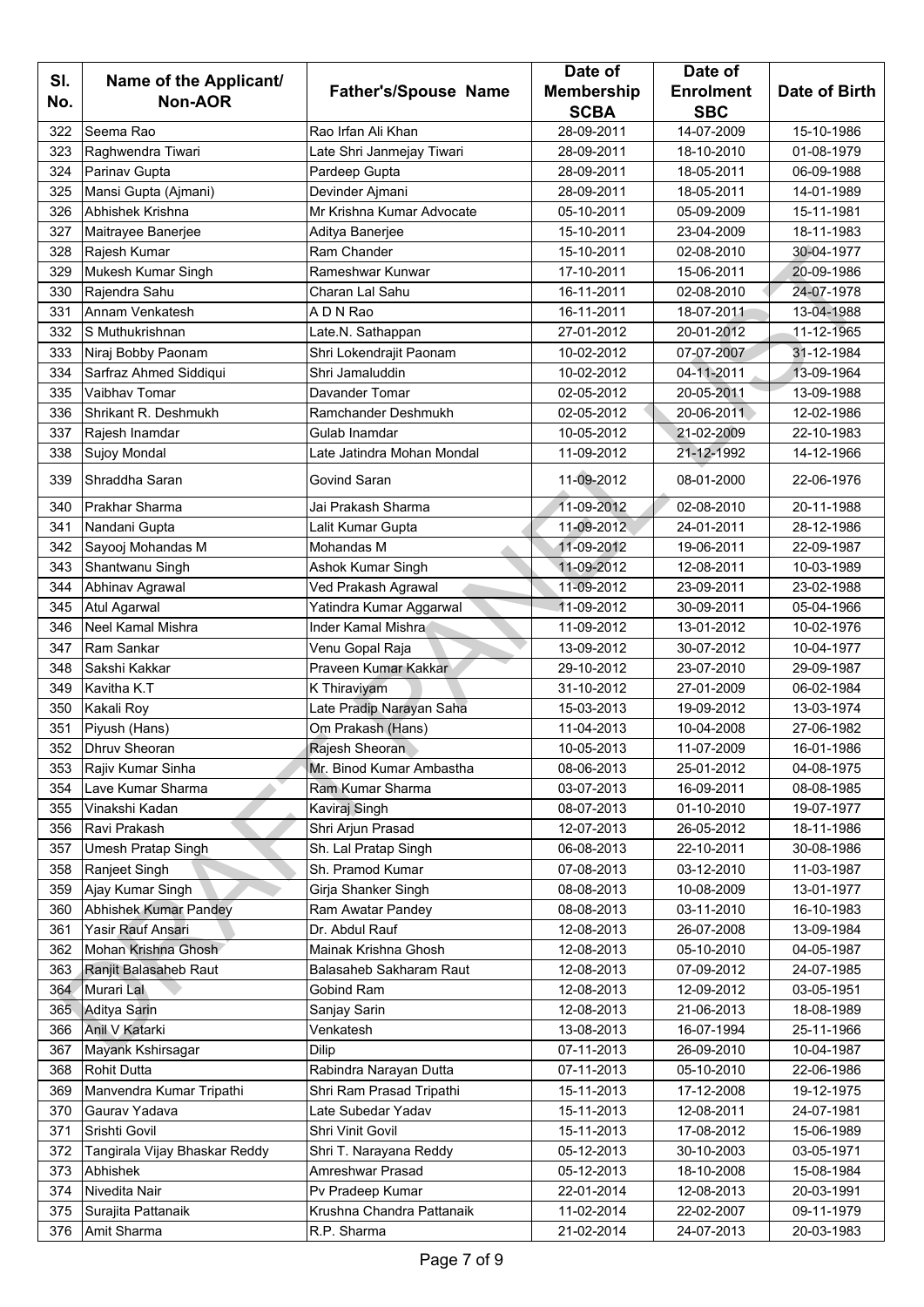|            |                                          |                                | Date of           | Date of          |               |  |
|------------|------------------------------------------|--------------------------------|-------------------|------------------|---------------|--|
| SI.<br>No. | Name of the Applicant/<br><b>Non-AOR</b> | <b>Father's/Spouse Name</b>    | <b>Membership</b> | <b>Enrolment</b> | Date of Birth |  |
|            |                                          |                                | <b>SCBA</b>       | <b>SBC</b>       |               |  |
| 377        | Uday Ram Bokadia                         | Surat Singh                    | 30-04-2014        | 29-03-2009       | 05-08-1974    |  |
| 378        | Ajay Singh                               | Chandgi Ram                    | 30-04-2014        | 20-01-2010       | 26-04-1972    |  |
| 379        | <b>Anshu Malik</b>                       | Rajender Kumar Malik           | 01-05-2014        | 04-06-2010       | 21-08-1982    |  |
| 380        | Vivek Sharma                             | Vijay Kumar Sharma             | 01-05-2014        | 20-10-2013       | 25-03-1984    |  |
| 381        | Dr. Manish Singhvi                       | Dr. Ramesh Mal Singhvi         | 02-05-2014        | 06-09-1992       | 07-09-1968    |  |
| 382        | Shekhar Vyas                             | Munshi Lal                     | 02-05-2014        | 17-08-1995       | 28-07-1972    |  |
| 383        | Venkata Raghu Vamsy Dasika               | Dasika Seshagiri Rao           | 02-05-2014        | 03-09-2011       | 23-06-1988    |  |
| 384        | Divya Garg                               | Shri Ravindra Garg             | 02-05-2014        | 23-09-2011       | 01-01-1989    |  |
| 385        | Mohd Waquas                              | Mohd Miyan Jan                 | 02-05-2014        | 01-09-2012       | 02-12-1987    |  |
| 386        | Abhikalp Pratap Singh                    | Hitendra Yadav                 | 02-05-2014        | 03-07-2013       | 16-10-1990    |  |
| 387        | Nalin Kohli                              | Amolak Rattan Kohli            | 02-05-2014        | 09-12-2013       | 11-01-1971    |  |
| 388        | Krishna Pal Singh                        | Late Shri Girraj Singh         | 04-06-2014        | 07-05-2014       | 01-12-1959    |  |
| 389        | Sharanagouda Patil                       | Nanagouda                      | 25-07-2014        | 16-03-2001       | 22-06-1974    |  |
| 390        | Uzmi Jameel Husain                       | Matloob Husain                 | 26-08-2014        | 18-12-2004       | 21-01-1983    |  |
| 391        | <b>Dinesh Kumar Thakur</b>               | Late Sh. Amar Chand            | 15-09-2014        | 05-09-2002       | 31-03-1975    |  |
| 392        | Srimanta Ray                             | Late Anukul Chandra Ray        | 15-09-2014        | 20-09-2008       | 03-11-1963    |  |
| 393        | Z. Heilung Isaac Haiding                 | Zeyiheing Haiding              | 22-09-2014        | 29-10-2013       | 01-02-1987    |  |
| 394        | Sanjay Kumar Yadav                       | Sita Ram Yadav                 | 15-10-2014        | 04-09-2006       | 15-03-1981    |  |
| 395        | Ritika Sethi                             | R K Sethi                      | 15-10-2014        | 20-08-2007       | 23-11-1983    |  |
| 396        | Rachna Gandhi                            | Mithlesh Gandhi                | 15-10-2014        | 24-12-2008       | 06-03-1978    |  |
| 397        | Anish Maheshwari                         | Mahendra Kumar Maheshwari      | 15-10-2014        | 14-08-2010       | 08-06-1987    |  |
| 398        | V. Santhana Lakshmi                      | K.Thangaraj                    | 15-10-2014        | 20-08-2010       | 12-06-1979    |  |
| 399        | Divyanshu Sahay                          | Chittaranjan Sahay             | 15-10-2014        | 29-05-2011       | 18-04-1988    |  |
| 400        | Bhrigu Nath Dubey (B.N. Dubey)           | Set Bandh Rameshwar Nath Dubey | 15-10-2014        | 06-08-2011       | 01-01-1984    |  |
| 401        | Swetab Kumar                             | Someshwar Dutt Shastri         | 15-10-2014        | 03-07-2013       | 25-01-1986    |  |
| 402        | Mamta Rani                               | Mr. Bhagwan Dass               | 25-11-2014        | 13-05-2011       | 21-05-1983    |  |
| 403        | Sonit Sinhmar                            | <b>Gurdial Singh</b>           | 25-11-2014        | 22-11-2012       | 02-05-1989    |  |
| 404        | <b>Prateek Bhatia</b>                    | Mr. Shyam Sunder Bhatia        | 08-12-2014        | 26-08-2013       | 09-08-1988    |  |
| 405        | <b>Shariq Ahmed</b>                      | Shueb Ahmad Abbasi             | 23-02-2015        | 14-07-2007       | 18-12-1985    |  |
| 406        | Priyanka Prakash                         | G.Prakash                      | 23-02-2015        | 03-07-2013       | 11-08-1990    |  |
| 407        | Ajit Wagh                                | Pravin Wagh                    | 18-08-2015        | 20-06-2011       | 12-04-1986    |  |
| 408        | Aditya Gaggar                            | Om Prakash Gaggar              | 18-08-2015        | 26-08-2013       | 19-06-1991    |  |
| 409        | Anil C Nishani                           | Chandrashekar                  | 15-09-2015        | 19-03-2010       | 11-07-1986    |  |
| 410        | Anmol Chandan                            | Late Shankar Prasad Singh      | 16-09-2015        | 21-09-2010       | 07-12-1985    |  |
| 411        | Ranjay Kumar Dubey                       | Ramjee Dubey                   | 05-10-2015        | 20-03-2014       | 03-10-1979    |  |
| 412        | Yashraj Singh Bundela                    | Surendra Singh Bundela         | 02-11-2015        | 03-07-2013       | 09-07-1990    |  |
| 413        | Sandeep Kumar Dwivedi                    | Awadhesh Kumar Dwivedi         | 02-12-2015        | 03-10-2012       | 20-05-1985    |  |
| 414        | P Srinivasan                             | P. Krishnaiah                  | 02-12-2015        | 21-12-2013       | 02-03-1976    |  |
| 415        | Pati Raj Yadav                           | Shri Jagai Yadav               | 02-12-2015        | 08-01-2014       | 03-01-1965    |  |
| 416        | M. Soundarasarankumar                    | S. Muthukumar                  | 02-12-2015        | 21-11-2014       | 25-10-1989    |  |
| 417        | T. Gopal                                 | M. Thiruman                    | 09-12-2015        | 02-12-2009       | 25-01-1984    |  |
| 418        | Gaurav Nair                              | Pratap Nair                    | 26-07-2016        | 08-07-2011       | 14-08-1987    |  |
| 419        | Shilp Vinod                              | Maria Soosai                   | 26-07-2016        | 07-10-2013       | 08-10-1989    |  |
| 420        | Mahesh Thakur                            | Shri Mahender Singh Thakur     | 17-10-2016        | 09-02-2009       | 09-09-1979    |  |
| 421        | <b>Pushpinder Singh</b>                  | Atma Singh Nanda               | 17-10-2016        | 25-11-2011       | 22-10-1989    |  |
| 422        | Shruti Iyer                              | Gopal Sivaramakrishnan Iyer    | 17-10-2016        | 27-07-2012       | 26-09-1987    |  |
| 423        | Anandh. K                                | S Krishnaswamy                 | 17-10-2016        | 27-07-2012       | 17-08-1988    |  |
| 424        | Baij Nath                                | Rajendra Prasad Patel          | 17-10-2016        | 01-11-2012       | 12-10-1978    |  |
| 425        | Tanya Shree                              | Rudra Narain Singh             | 17-10-2016        | 03-07-2013       | 28-08-1988    |  |
| 426        | Manohar Pratap                           | Ram Krishna Mahto              | 17-10-2016        | 11-09-2014       | 17-01-1992    |  |
| 427        | Deepak Mishra                            | Om Prakash Mishra              | 05-05-2017        | 13-08-2012       | 01-12-1990    |  |
| 428        | Selvin Raja                              | T.Antony                       | 05-05-2017        | 21-12-2013       | 07-06-1991    |  |
| 429        | Shashank Tripathi                        | Ram Dhani Tripathi             | 20-09-2017        | 21-07-2012       | 13-10-1988    |  |
| 430        | Anuradha Arputham                        | Mr. A. Mariarputham            | 25-10-2017        | 04-08-2015       | 25-02-1992    |  |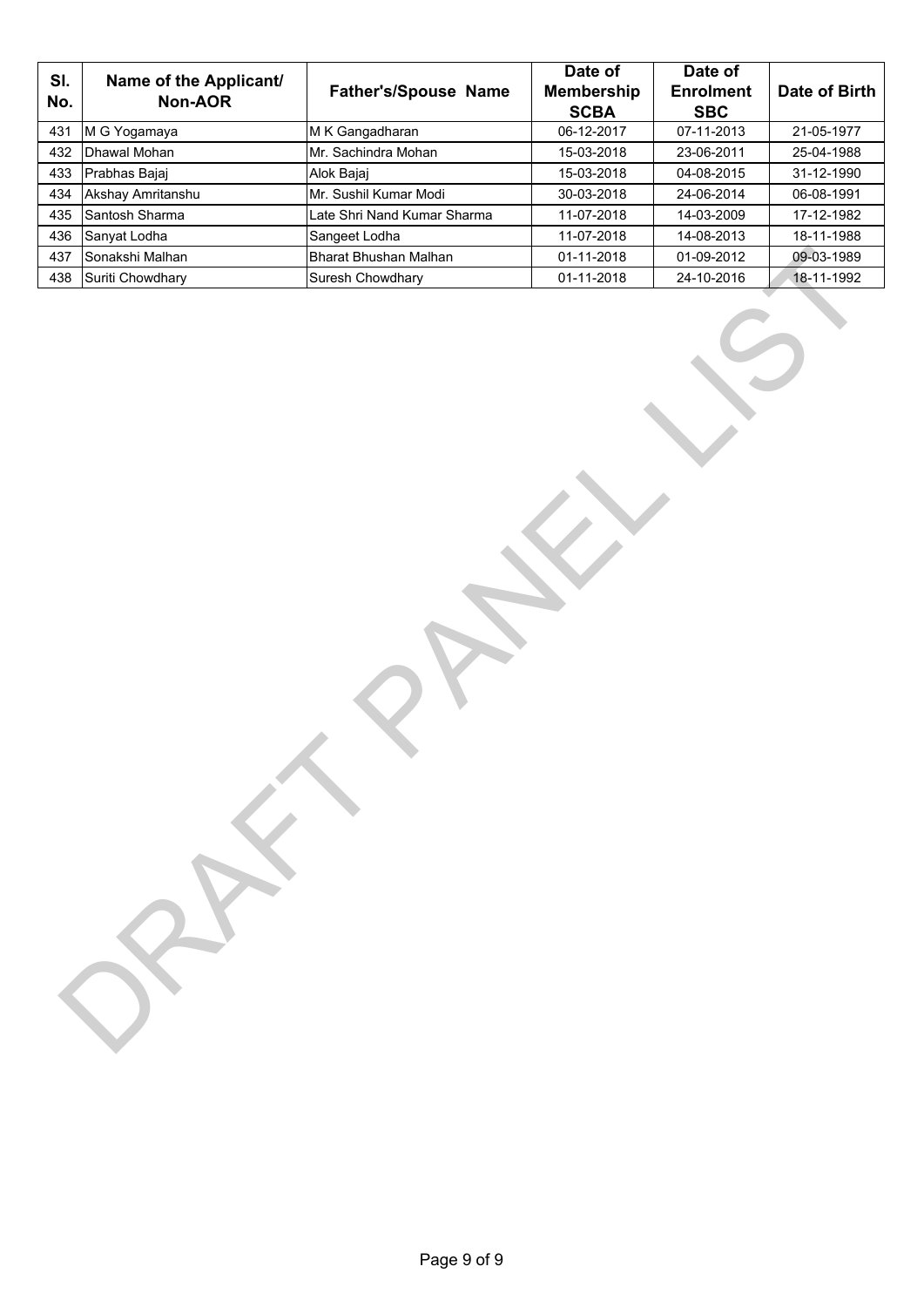#### **SUPREME COURT OF INDIA** Admn. General Branch

Draft Penal List of Senior Advocates, who applied for empanelment for Allotment of Lawyers' Chambers vide Notices dated 31.10.2017, 16.05.2018 and 22.11.2018, whose applications are 'In Order'

| SI.<br>No.     | <b>NAME OF THE</b><br><b>APPLICANT /</b><br><b>SENIOR ADVOCATE</b> | <b>FATHER'S/SPOUSE NAME</b>                        | <b>DATE OF</b><br><b>DESIGNATION</b><br><b>AS SR.ADV</b> | <b>DATE OF</b><br><b>MEMBERSHIP</b><br><b>SCBA</b> | <b>DATE OF</b><br><b>ENROLMENT</b><br><b>SBC</b> | <b>DATE OF</b><br><b>BIRTH</b> |
|----------------|--------------------------------------------------------------------|----------------------------------------------------|----------------------------------------------------------|----------------------------------------------------|--------------------------------------------------|--------------------------------|
| 1              | Nagendra Rai                                                       | Ramagya Rai                                        | 01-12-1984                                               | 04-07-2006                                         | 18-01-1966                                       | 31-01-1944                     |
| $\overline{2}$ | Jagdeep Dhankhar                                                   | Ch. Gokal Chand                                    | 27-03-1990                                               | 06-07-1987                                         | 10-11-1979                                       | 18-05-1951                     |
| 3              | Gopal Subramanium                                                  | R. Gopalakrishnan                                  | 15-12-1993                                               | 05-11-1982                                         | 12-08-1980                                       | 17-07-1958                     |
| 4              | Justice V.V.S. Rao (RETD)                                          | Late Mariappa                                      | 15-11-1996                                               | 08-07-2013                                         | 21-08-1980                                       | 11-07-1950                     |
| 5              | Sudhir Kumar Katriar                                               | Randhir Prasad Katriar                             | 30-11-1996                                               | 02-05-2012                                         | 27-03-1973                                       | 01-12-1949                     |
| 6              | R. Venkataramani                                                   | Rajagopalan                                        | 17-01-1997                                               | 05-02-1982                                         | 20-07-1977                                       | 13-04-1950                     |
| $\overline{7}$ | Salman Khurshid                                                    | Khurshid Alam Khan                                 | 20-08-1998                                               | 03-10-1979                                         | 20-12-1977                                       | 01-01-1953                     |
| 8              | Ravindra Shrivastava                                               | Dinesh Prasad Shrivastava                          | 08-07-2000                                               | 23-04-2003                                         | 29-08-1981                                       | 25-05-1958                     |
| 9              | Vivek Tankha                                                       | Late Justice Raj Krishna Tankha                    | 13-07-2000                                               | 25-01-2001                                         | 27-08-1979                                       | 21-09-1956                     |
| 10             | Dinesh Dwivedi                                                     | Surendra Narayan Dwivedi                           | 19-08-2000                                               | 28-06-2000                                         | 28-04-1979                                       | 18-08-1952                     |
| 11             | Radhakrishnan K                                                    | Kochanujan Thampan Ramavarma                       | 30-01-2002                                               | 28-11-2003                                         | 16-12-1979                                       | 01-12-1953                     |
| 12             | Paramjit Singh Patwalia                                            | Hmj (retd.) Kuldip Singh                           | 24-01-2003                                               | 25-01-2007                                         | 09-08-1987                                       | 12-05-1963                     |
| 13             | N.K. Mody                                                          | Madan Lal Modi                                     | 26-04-2003                                               | 25-08-2015                                         | 27-11-1973                                       | 06-12-1951                     |
| 14             | Santosh Kumar Bagaria                                              | Madan Lal Bagaria                                  | 05-09-2003                                               | 18-07-2003                                         | 19-12-1974                                       | 15-12-1950                     |
| 15             | <b>Colin Gonsalves</b>                                             | Keneth Anthony Gonsalves                           | 20-12-2003                                               | 03-06-2002                                         | 19-12-1985                                       | 24-05-1952                     |
|                |                                                                    |                                                    |                                                          |                                                    |                                                  |                                |
| 16             | Sunil Kumar                                                        | Basudeva Prasad                                    | 11-12-2004                                               | 18-10-1994                                         | 05-04-1983                                       | 09-09-1956                     |
| 17             | Anjana Prakash                                                     | Ravi Prakash                                       | 11-12-2004                                               | 11-04-2008                                         | 02-02-1982                                       | 17-07-1954                     |
| 18             | Sakha Ram Singh                                                    | Roop Nath Yadav                                    | 10-01-2006                                               | 23-02-2006                                         | 17-11-1962                                       | 25-07-1940                     |
| 19             | Koka Raghava Rao                                                   | Dr. Ranga Prasad Rao                               | 18-04-2006                                               | 18-04-2007                                         | 06-08-1952                                       | 28-08-1928                     |
| 20             | K.K. Rai                                                           | Late Hiranandan Prasad Rai                         | 07-03-2007                                               | 19-12-1986                                         | 19-07-1984                                       | 22-12-1958                     |
| 21             | Mohan Jain                                                         | Shri Banwari Lal                                   | 26-04-2007                                               | 28-09-2011                                         | 28-11-1977                                       | 05-09-1948                     |
| 22             | Ajay Kumar Misra                                                   | Late Justice Shree Rang Misra                      | 05-05-2007                                               | 16-08-2004                                         | 09-12-1981                                       | 17-11-1958                     |
| 23             | Satya Prakash Singh                                                | Kedar Nath Singh                                   | 05-05-2007                                               | 21-08-2007                                         | 22-11-1971                                       | 31-03-1950                     |
| 24             | R.Balasubramanian                                                  | Rajarathinam                                       | 06-02-2008                                               | 10-02-2012                                         | 17-09-1969                                       | 16-08-1945                     |
| 25             | Nidhesh Gupta                                                      | Late Shri Jawahar Lal Gupta                        | 07-02-2008                                               | 21-04-1993                                         | 03-10-1992                                       | 02-01-1969                     |
| 26             | Basava Prabhu S. Patil                                             | Justice Shivaraj Patil                             | 04-03-2008                                               | 30-09-2002                                         | 14-08-1991                                       | 03-07-1968                     |
| 27             | <b>Tushar Mehta</b>                                                | Rameshchandra Mehta                                | 12-08-2008                                               | 15-09-2015                                         | 09-03-1987                                       | 11-09-1964                     |
| 28             | Atmaram N.S.Nadkarni                                               | Naguesh Atmaram Sinai Nadkarni                     | 23-08-2008                                               | 15-09-2015                                         | 13-08-1986                                       | 23-11-1963                     |
| 29             | P.S.Narasimha                                                      | P.K.Ramayya                                        | 14-10-2008                                               | 24-12-1991                                         | 25-08-1988                                       | 03-05-1963                     |
| 30             | <b>Pinky Anand</b>                                                 | Late Shri Ram Prakash Anand                        | 06-11-2008                                               | 31-01-1986                                         | 12-08-1980                                       | 30-05-1957                     |
| 31             | Arvind Varma                                                       | Satyendra Nath Varma                               | 16-05-2009                                               | 31-12-1991                                         | 18-11-1988                                       | 27-12-1963                     |
| 32             | Neeraj Kumar Jain                                                  | Naresh Chander Jain                                | 29-05-2009                                               | 14-09-1993                                         | 25-11-1986                                       | 12-04-1964                     |
| 33             | Harin P Raval                                                      | Pravinkant M Raval                                 | 09-07-2009                                               | 22-08-2009                                         | 07-09-1987                                       | 04-12-1963                     |
| 34             | Venkitasubramani Giri                                              | Venkitasubramani Iyer                              | 18-02-2010                                               | 11-09-2012                                         | 14-12-1985                                       | 10-06-1962                     |
| 35             | Gaurav Pachnanda                                                   | Dr. V.K. Pachnanda                                 | 20-11-2011                                               | 27-11-2002                                         | 02-12-1997                                       | 09-09-1971                     |
| 36             | Narender Hooda                                                     | Satvir Singh Hooda                                 | 08-05-2012                                               | 07-12-2012                                         | 05-11-1995                                       | 22-04-1972                     |
| 37             | Huzefa A Ahmadi                                                    | Justice Aziz Mushabber Ahmadi                      | 21-11-2012                                               | 05-05-1997                                         | 06-09-1991                                       | 19-03-1968                     |
| 38             |                                                                    | Late M. Subramaniam                                |                                                          |                                                    |                                                  |                                |
|                | S. Guru Krishna Kumar                                              |                                                    | 21-11-2012                                               | 10-05-2000                                         | 09-10-1991                                       | 06-08-1968                     |
| 39             | Pradeep Kant                                                       | Late Gopi Nath Srivastava                          | 21-11-2012                                               | 15-11-2013                                         | 23-10-1971                                       | 03-02-1950                     |
| 40             | Basant R                                                           | Raghavan Basant                                    | 27-11-2012                                               | 05-02-2014                                         | 13-10-1973                                       | 05-05-1950                     |
| 41             | Sukumar Pattjoshi                                                  | Balram Pattioshi                                   | 26-02-2013                                               | 07-10-1998                                         | 19-03-1987                                       | 01-07-1962                     |
| 42             | Kavin Gulati                                                       | Mr. Ravinder Kumar Gulati                          | 04-08-2013                                               | 19-09-1998                                         | 26-07-1991                                       | 18-08-1967                     |
| 43             | Vibha Datta Makhija                                                | Bhavnesh Datta Makhija                             | 03-09-2013                                               | 27-09-2008                                         | 25-07-1992                                       | 03-05-1968                     |
| 44             | <b>Amit Sibal</b>                                                  | Kapil Sibal                                        | 06-02-2014                                               | 04-11-2003                                         | 11-10-2002                                       | 13-05-1974                     |
| 45             | Sanjib Sen                                                         | Rahul Sen                                          | 11-02-2014                                               | 02-01-1993                                         | 06-08-1992                                       | 21-12-1967                     |
| 46             | Manjeet Singh Dalal                                                | Sultan Singh Dalal                                 | 28-05-2014                                               | 14-07-2003                                         | 04-07-1993                                       | 26-09-1969                     |
| 47             | Aman Sinha                                                         | Late Shri. Devender Kishore Sinha                  | 31-07-2014                                               | 06-09-2004                                         | 21-08-2000                                       | 23-07-1977                     |
| 48             | Sanjay R Hegde                                                     | Late Shri Thonse Rammohan Hegde                    | 23-04-2015                                               | 27-12-1991                                         | 07-02-1989                                       | 19-07-1965                     |
| 49             | V. Mohana                                                          | S. Venkitasubramani Iyer                           | 23-04-2015                                               | 26-10-1994                                         | 11-11-1988                                       | 27-06-1966                     |
| 50             | Mahalakshmi Pavani                                                 | Late K.Neelakanta Iyer                             | 23-04-2015                                               | 12-07-1998                                         | 21-08-1992                                       | 03-09-1968                     |
| 51             | Yatindra Singh                                                     | VKS Chaudhary                                      | 23-04-2015                                               | 23-02-2015                                         | 18-10-1973                                       | 09-10-1952                     |
| 52             | Vikramjit Banerjee                                                 | Sourya Kumar Banerjee                              | 14-12-2016                                               | 11-07-2008                                         | 11-09-1997                                       | 31-07-1973                     |
| 53             | Akhil Sibal                                                        | Kapil Sibal                                        | 27-03-2017                                               | 29-08-2003                                         | 11-10-2002                                       | 20-06-1978                     |
| 54             | Santosh Paul                                                       | M J Paul                                           | 27-03-2019                                               | 04-04-1994                                         | 30-09-1988                                       | 06-04-1964                     |
|                | Arijit Prasad                                                      | Sh Bishnu Prasad                                   |                                                          |                                                    |                                                  |                                |
| 55             |                                                                    |                                                    | 27-03-2019                                               | 11-08-2000                                         | 21-07-1999                                       | 25-12-1975                     |
| 56             | Siddharth Bhatnagar                                                | Arun Bhatnagar                                     | 27-03-2019                                               | 16-01-2002                                         | 04-09-1996                                       | 03-12-1972                     |
| 57             | Siddhartha Dave                                                    | Rajeev Dave                                        | 27-03-2019                                               | 14-01-2003                                         | 21-08-1997                                       | 11-04-1974                     |
| 58             | Devadatt S. Kamat                                                  | Shreedhar Padmanabh Kamat                          | 27-03-2019                                               | 10-08-2004                                         | 14-08-2000                                       | 05-01-1978                     |
| 59<br>60       | Dr. Harshvir Pratap Sharma<br>Arun Bhardwaj                        | Late Shri M.P. Sharma<br>Mr. Kishan Dayal Bhardwaj | 18-05-2019<br>19-03-2021                                 | 28-05-1990<br>28-02-1994                           | 14-05-1989<br>07-09-1986                         | 01-01-1966<br>09-09-1962       |
| 61             | Ramesh Singh                                                       | Late Shri Nandlal Singh                            | 19-03-2021                                               | 25-10-2010                                         | 06-01-1995                                       | 10-09-1970                     |
|                |                                                                    |                                                    |                                                          |                                                    |                                                  |                                |